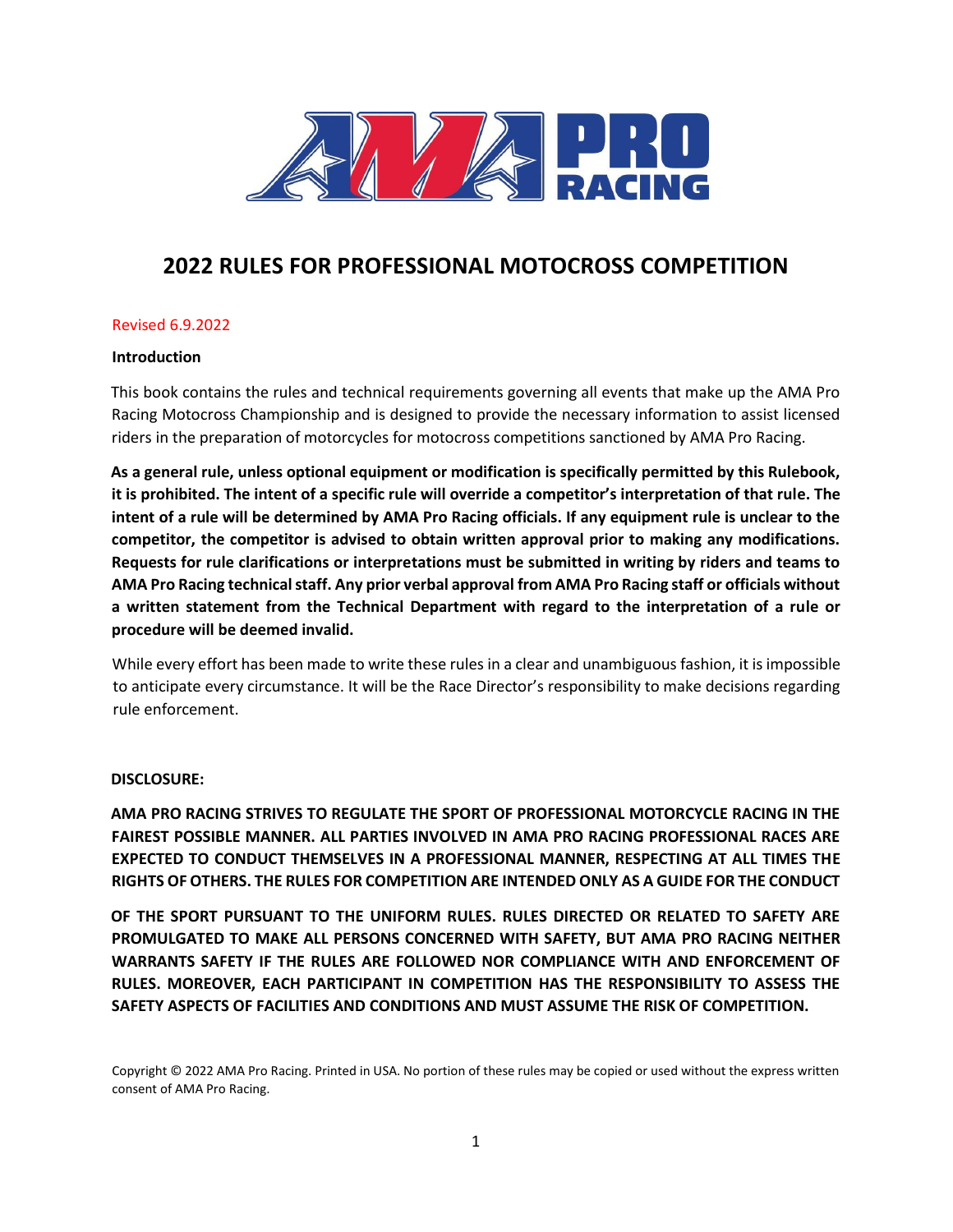# **Table of Contents**

| Section       |                                                 |
|---------------|-------------------------------------------------|
| 1             | Licensing, Eligibility, Entries and Credentials |
| $\mathcal{L}$ | Race Rules and Procedures                       |
|               | <b>Equipment Standards and Technical Rules</b>  |

| Appendix |                                             |
|----------|---------------------------------------------|
| Α        | Offenses, Penalties, Protests and Appeals   |
| В        | Substance Abuse Policy & Testing Procedures |
| C        | <b>Onboard Camera Policy</b>                |
| D        | Credentials & Code of Conduct               |
| F        | Sound Test Procedures                       |
| F        | <b>Fuel Test Procedures</b>                 |
|          | Glossary                                    |

# **Section 1 - Licensing, Eligibility, Entries and Credentials**

| Section |                                    |
|---------|------------------------------------|
| 1.1     | <b>Competition License</b>         |
| 1.2     | License Criteria                   |
| 1.3     | 450 Class Eligibility Requirements |
| 1.4     | <b>Class Entries</b>               |

#### **1.1 Competition License**

- a. All riders participating in any on-track practice, qualifying or racing activity must have a current AMA Pro Racing Motocross License.
- b. A Motocross License allows a rider to compete in either the 250 or 450 class, subject to the Eligibility Requirements for 450 Class set forth in Section 1.3 below; however, riders may only participate in one class per event.
- c. Licenses are not issued at the events and can only be obtained in advance from AMA Pro Racing. It is recommended that completed license applications be submitted to AMA Pro Racing no less than 30 days prior to the first event in which the rider intends to participate.
- d. Foreign riders applying for a Motocross License must submit a release and certification from their licensing federation.
- e. License applications will be accepted for the 2022 race season through September 1, 2022.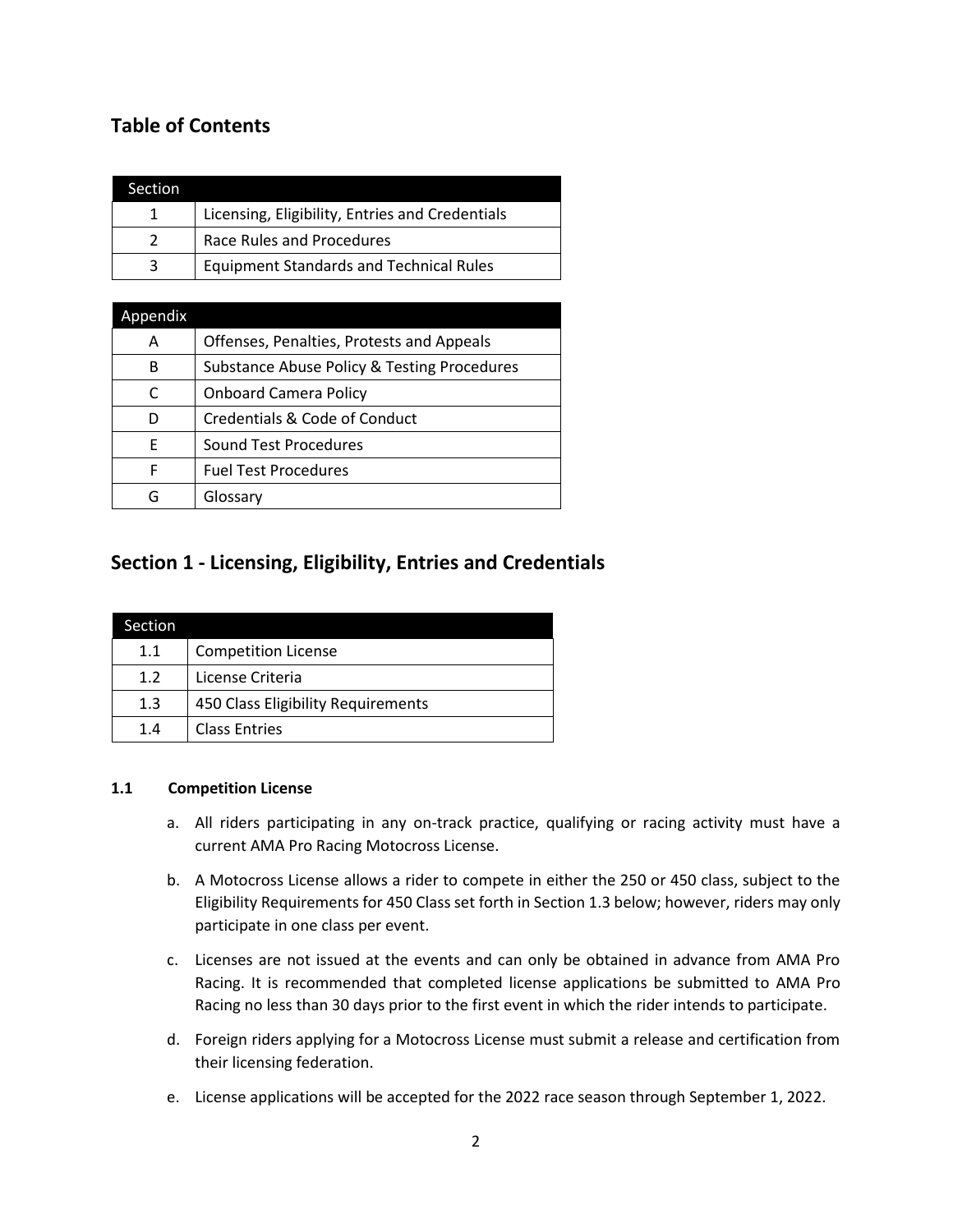- f. The holder of any license or credential issued by MX Sports Pro Racing shall be subject to the MX Sports Pro Racing Code of Conduct Policy. See, Appendix D, Code of Conduct Policy.
- g. Licenses are issued at the sole discretion of AMA Pro Racing and may be revoked with or without cause.

#### **1.2 License Criteria**

- a. License applicants must be at least 16 years of age at the time of application.
- b. License applicants must provide proof of primary medical insurance.
- c. License applicants must provide proof of completion of the ImPACT Concussion Management Test, to be used to assist in determining when a rider will be allowed to return to competition after suffering a concussion.
- d. License applicants must complete the standard AMA Pro Racing Membership Terms and Conditions agreement whereby all AMA Pro Racing license applicants agree to comply with all Series drug, alcohol and anti-doping testing requirements for the series for which they are requesting a license. These policies are defined in Appendix B, MX Sports Pro Racing Anti-Doping Policy.
- e. In addition to the above requirements, license applicants must meet one of the following requirements:
	- i. Held a Pro Motocross license (250 or 450 class) in 2020 or 2021;
	- ii. Held an FIM MXGP license in 2020, 2021 or 2022;
	- iii. Earn at least 60 AMA Pro-Am advancement points in a single class within the previous 18 months at the time of application; or
	- iv. Finish in the top 42 in either the Open Pro Sport or 250 Pro Sport classes in the AMA Amateur National Motocross Championship Finals in 2021 or 2022.
- f. AMA Pro Racing may issue a license to any rider who does not meet the above criteria if it determines, in its sole discretion, the rider has adequate competition experience. An Eligibility Application must be submitted and approved under this criterion.

#### **1.3 450 Class Eligibility Requirements**

- a. In addition to the above License Criteria, riders competing in the 450 class must be at least 18 years of age as of the date of the event.
- b. Riders competing in the 450 class must provide proof of a high school diploma or its equivalent (e.g., GED), or be actively enrolled in a high school graduate program, as determined in the sole discretion of MX Sports Pro Racing. This requirement shall not apply to riders holding an unelapsed AMA Pro Motocross license issued prior to 2020.

#### **1.4 Class Entries**

a. Entries will be limited to 90 riders per class for both the 450 and 250 classes.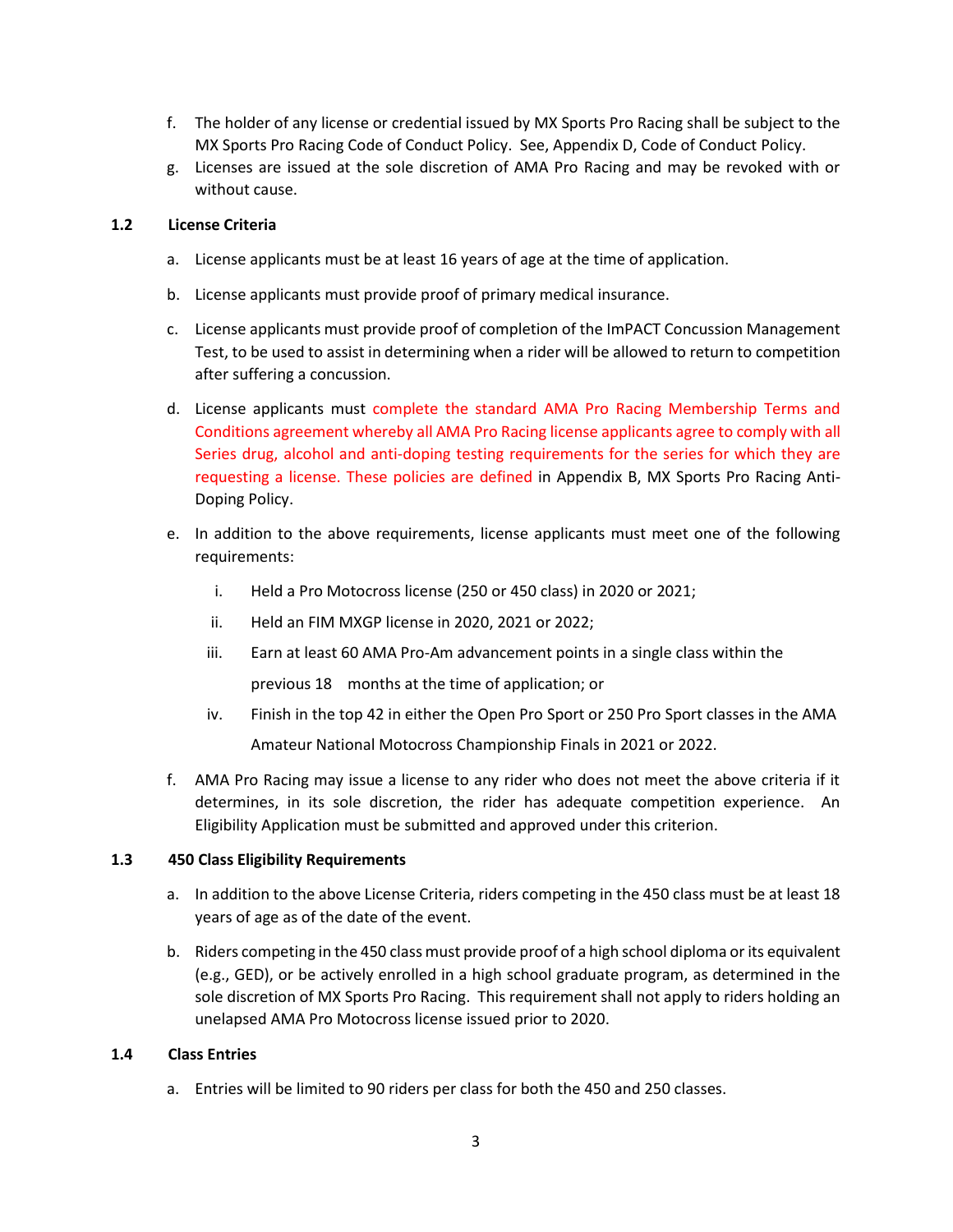- b. Pre-entry will close 14 days prior to the event.
- c. Riders may post-enter by contacting MX Sports by 12 p.m. Friday before the event. Additional fees will apply for post-entries.
- d. Riders may only enter one class (450 or 250 class) at a single event.
- e. Entries will be accepted in the following order until the class is full:
	- i. After the first event has been completed, riders earning championship points in 2021 in either the 450 or 250 class.
	- ii. Riders finishing the 2021 Motocross season in the top 45 of either the 450 or 250 Championship.
	- iii. Riders earning any points during the 2021 Motocross season in either the 450 or 250 class.
	- iv. Former National Motocross or FIM World Motocross Champions in the past 10 years.
	- v. Foreign riders earning at least one point in an FIM-affiliated professional motocross series in the current or previous year.
	- vi. Riders finishing in the Top 10 in a Pro Sport class at the AMA Amateur National Motocross Championship in 2022.
	- vii. vii. For all other riders, the date on which the entry is received (via online) will determine the order of acceptance.
	- viii. MX Sports Pro Racing reserves the right in its sole discretion to accept entries of riders who do not meet the above criteria.
- f. Riders unable to compete must cancel their race entry within 48 hours of the entered event. Riders who fail to timely cancel will forfeit their entry fee and be subject to a fine not exceeding \$100.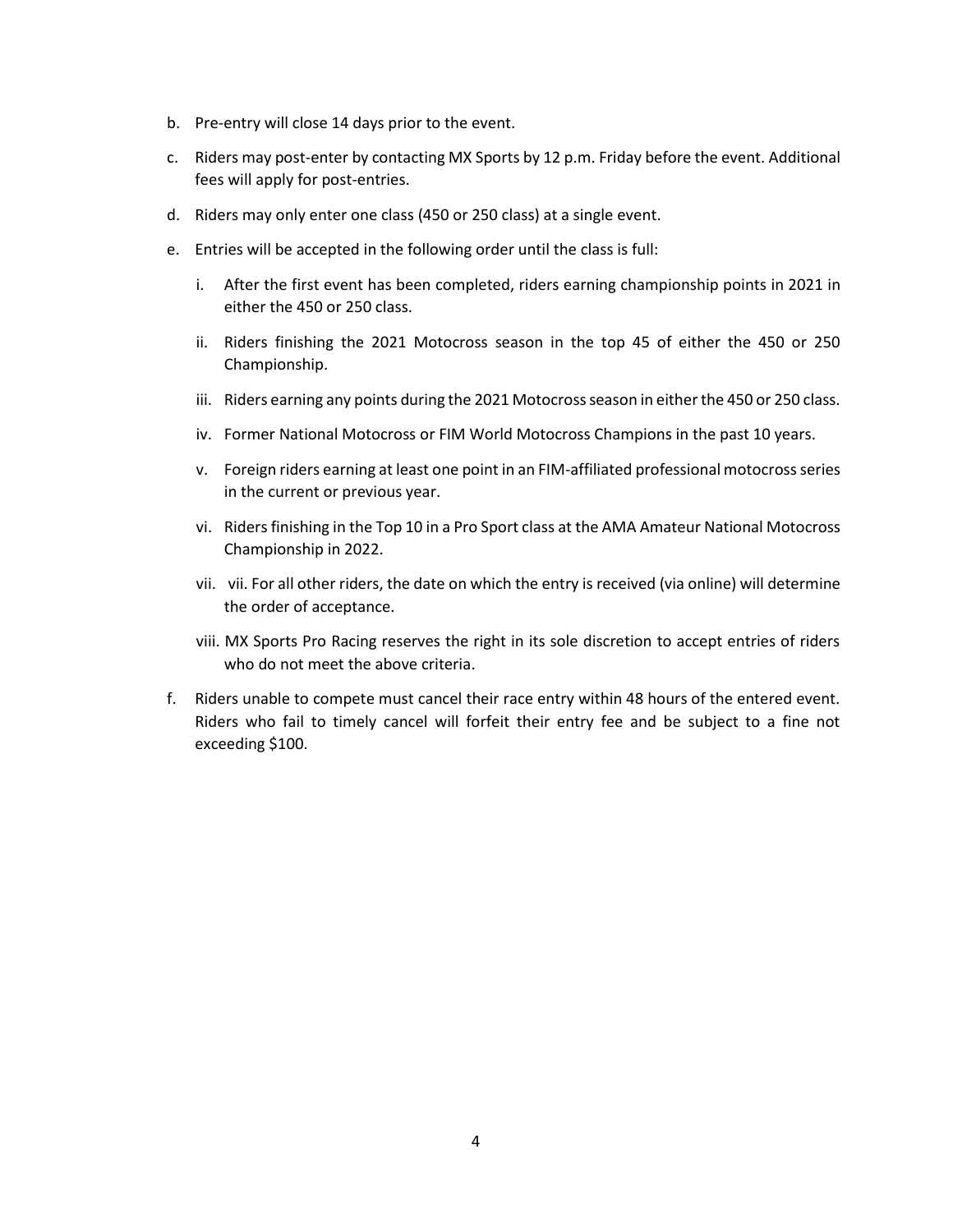# **Section 2 - Race Rules and Procedures**

| Section |                                                 |
|---------|-------------------------------------------------|
| 2.1     | <b>Bulletins and Supplemental Regulations</b>   |
| 2.2     | <b>Medical Protocol</b>                         |
| 2.3     | <b>Track Testing Regulations</b>                |
| 2.4     | Inclement Weather/Unacceptable Track Conditions |
| 2.5     | Motorcycle Usage                                |
| 2.6     | <b>Pit/Paddock Regulations</b>                  |
| 2.7     | <b>Riders Meeting</b>                           |
| 2.8     | <b>Technical Inspections</b>                    |
| 2.9     | <b>On-Track Regulations</b>                     |
| 2.10    | <b>Signal Flags</b>                             |
| 2.11    | <b>Staging</b>                                  |
| 2.12    | <b>Start Procedure</b>                          |
| 2.13    | <b>Restart Procedure</b>                        |
| 2.14    | Qualifying                                      |
| 2.15    | Race Program                                    |
| 2.16    | Race Finishes                                   |
| 2.17    | <b>Official Race Results</b>                    |
| 2.18    | <b>Championship Points</b>                      |
| 2.19    | Manufacturer Championship                       |

## **2.1 Bulletins and Supplemental Regulations**

Technical Bulletins or Supplemental Regulations established by MX Sports Pro Racing for the purpose of implementing, interpreting or enforcing competition rules will be deemed part of the official Rulebook.

#### **2.2 Medical Protocol**

- a. There shall be one individual appointed at each event to serve as the Chief Medical Officer (CMO).
- b. In any instance where a rider has experienced an apparent injury or when a rider is demonstrating apparent signs of physical distress, the rider may be instructed by the Race Director to immediately present themselves to the event medical unit for evaluation by the CMO.
- c. The CMO shall have the authority to determine if the rider is cleared to continue to compete in the event. Furthermore, the CMO shall have the authority to determine if the rider requires further follow-up medical treatment and may recommend that the rider be transported to a local medical facility or hospital or, if medically acceptable, that the rider seek follow-up treatment by private transportation.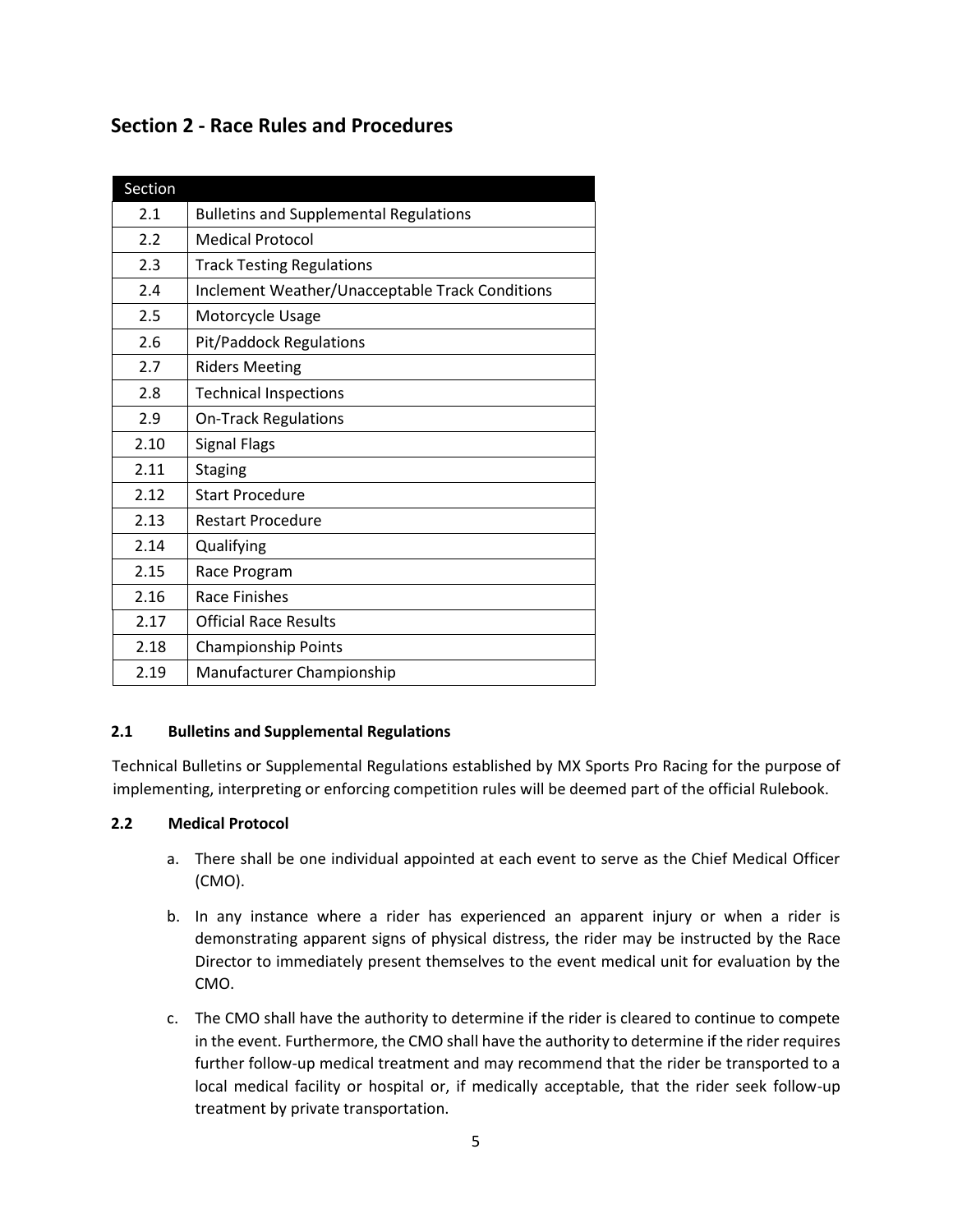- d. In any instance where the CMO has determined that a rider requires immediate follow-up treatment at a medical facility, the rider will be prohibited from further competition that day. Riders who have been informed of the need for immediate treatment beyond that which can be provided on-site, shall either be provided transport by ambulance or shall immediately proceed by other means as appropriate to the suggested medical facility.
- e. In the event a rider refuses either private or emergency medical transport or declines followup treatment recommended by the CMO, the rider shall be suspended from further competition until the rider can provide an appropriate medical release from a treating physician indicating that the rider has been medically cleared to resume competition.

## **2.3 Track Testing Regulations**

- a. Exclusive racetrack rental of a national motocross venue for the purpose of testing or practice within five (5) days prior to an event scheduled at said venue is prohibited.
- b. Any rider who is entered, or may enter, an event is prohibited from participating in any activities on the racetrack (including open practice or racing) within five (5) days prior to the event, unless authorized by MX Sports Pro Racing.
- c. Riders who are invited to or who are participating in Press/Media Day activities will be allowed access to the racetrack in accordance with the Press Day schedule only.

#### **2.4 Inclement Weather / Unacceptable Track Conditions**

- a. Events may be conducted regardless of weather conditions.
- b. In the event of excessive rain or other unfavorable conditions, it may be necessary for the Race Director to alter the order of the event schedule, including, but not limited to: adjusting the length of races, practices and qualifying sessions, and/or delaying or stopping the program completely.
- c. Should a delay occur the Race Director will make every effort to resume the schedule in a timely fashion if conditions allow.
- d. If an event is stopped due to weather or other conditions, riders will be paid for purse-paying events which have been completed.

#### **2.5 Motorcycle Usage**

- a. Riders must use the same motorcycle (same main frame) for all practice sessions, qualifying events, and moto races.
- b. If the motorcycle's main frame is damaged, the frame may be changed only with approval from the Race Director. Approval must take place prior to usage of the new frame.
- c. Riders must use the same motorcycle for parade or sighting laps as moto races.

#### **2.6 Pit / Paddock Regulations**

a. Competition motorcycles may only be ridden on the racetrack or in the designated test area. All other riding is discouraged.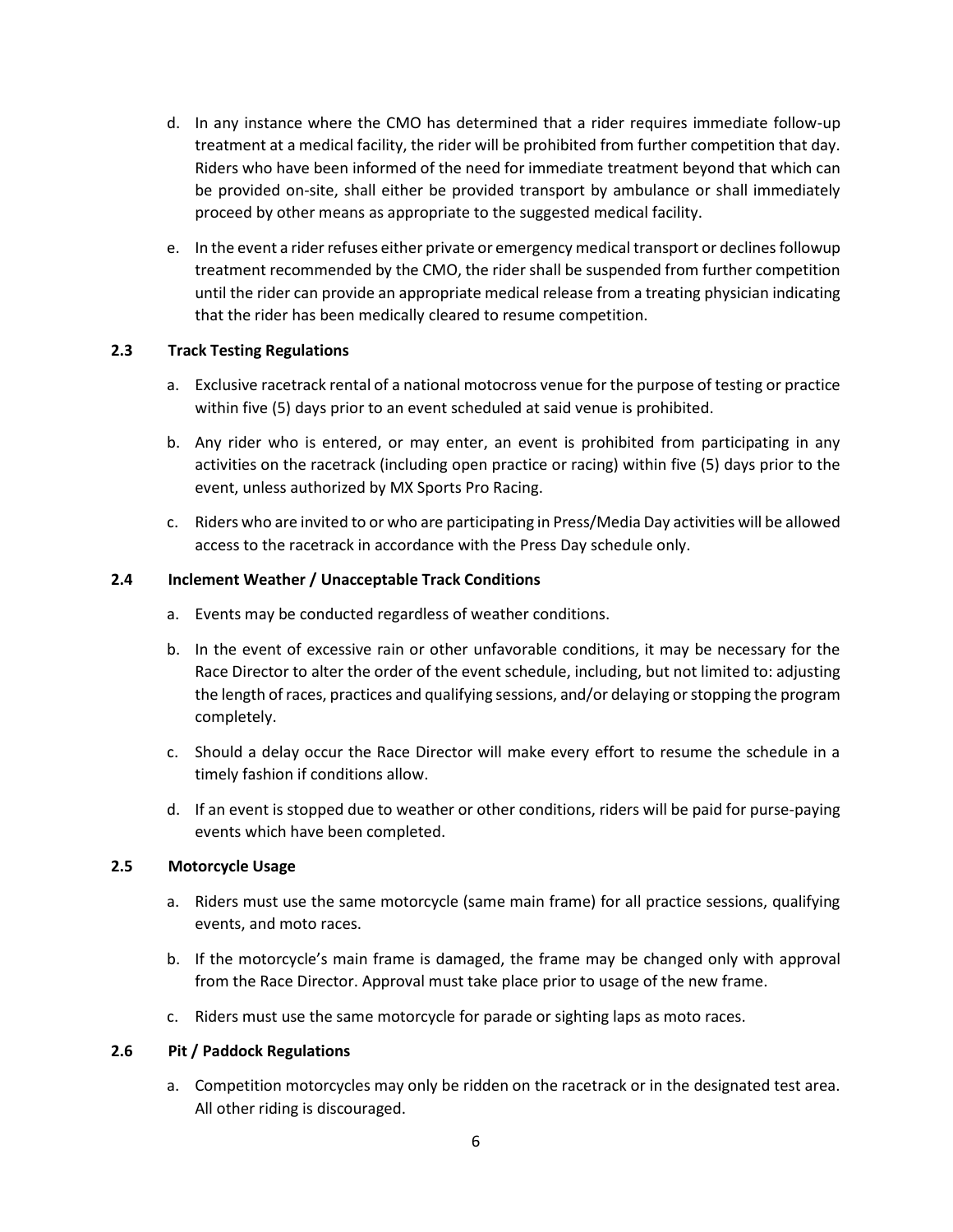- b. All riders and team personnel must clearly display an AMA Pro Racing/MX Sports Pro Racing credential.
- c. Riders, crew members or any AMA Pro Racing/MX Sports Pro Racing credential holders are prohibited from operating any motor vehicle on race venue property in such a manner as to endanger the safety of other riders, crew members, officials or the public.
- d. Operation of a motor vehicle, including but not limited to a motorcycle, golf cart, ATV or utility vehicle, in the paddock must be at a very slow, acceptable speed (10 MPH maximum) so as not to endanger life or limb of other riders, crew members, officials or the public.
- e. Any rider or mechanic testing a motorcycle in the designated test area must wear a helmet and appropriate protective gear (pants, shirt, and boots).
- f. Smoking is prohibited in the Signal Area, starting line and other restricted areas.
- g. Persons less than 16 years of age are prohibited in the Signal Area, starting line and other restricted areas.
- h. Pets are prohibited in the Signal Area, starting line and other restricted areas. Pets in the paddock must be on a leash or properly contained.
- i. Proper attire is required in the Signal Area. Shirts must have a collar. Open-toe shoes, cutoffs, and sleeveless shirts/tank tops are not permitted. All individuals accessing the Signal Area are encouraged to wear eye protection.
- j. Before leaving a race facility it is the responsibility of riders/teams to deposit all waste fuel, fuel drums, motor oils, coolants, tires, black water and all other hazardous waste in the proper hazardous waste disposal area provided by the track. Should containers not be available onsite, riders/teams must transport such items from the facility for proper disposal.

## **2.7 Riders Meeting**

All riders entered in the event must attend Riders Meeting or view the pre-recorded riders meeting. In the event of a pre-recorded riders meeting, the meeting will be made available online by 6pm on the Friday of the event. Riders will be notified by email and or text message when the Riders Meeting is available to view. The Race Director may call roll or spot-check attendance. Riders not in attendance or who fail to view the Riders Meeting may be subject to the imposition of penalties. On event days, riders may be designated to participate in pre-race opening ceremonies, post-race podium interviews, and scheduled press briefings. Riders failing to be available for these event-day activities are subject to the penalties set forth in Appendix A. Riders may be excused from these activities for medical reasons or for good cause only upon approval by MX Sports Pro Racing.

#### **2.8 Technical Inspections**

a. Technical inspections of machines, equipment and riding apparel may be held prior to and after a race event, or at other times as determined by the Race Director or Chief Technical Inspector.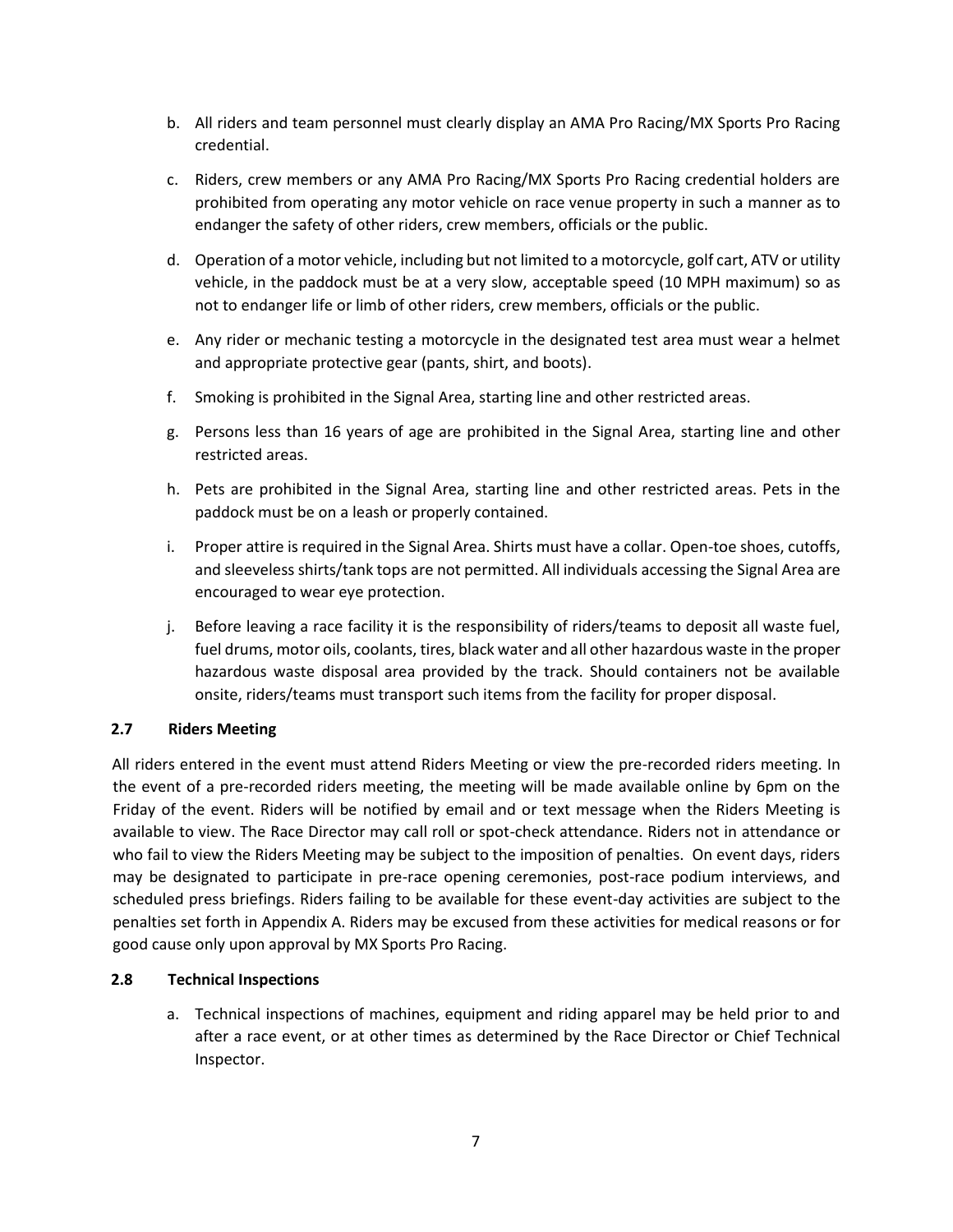- b. Although the machine, equipment or apparel may have passed prior inspections, it must be in compliance with the rules at all subsequent inspections.
- c. Only machines that are approved for competition may be used in events.
- d. Machines must be class-legal and must meet all equipment requirements.
- e. More than one machine per rider may be presented and passed through initial Technical Inspection, provided frame numbers are properly recorded distinguishing race machines from practice machines. Machines used for timed qualifying are considered race machines.
- f. Riders desiring to use an onboard or body-mounted video recording device or its likeness during on-track activity must comply with the MX Sports Pro Racing Camera Policy, set forth in Appendix C, Onboard Camera Policy.
- g. The Race Director or Chief Technical Inspector may require post-race teardowns following completion of the event.
- h. During post-race Technical Inspections or teardowns, only two working mechanics for each impounded machine are permitted in the inspection/impound area.
- i. Only MX Sports Pro Racing officials or MX Sports Pro Racing-designated personnel may inspect impounded motorcycles or equipment.

#### **2.9 On-Track Regulations**

- a. Riders must remain on the marked course. The course will be marked by track markers, boundary markers, hay bales, tuff blocks, dirt mounds, etc. If the marking devices are knocked down, the rider must stay on the original marked course.
- b. A rider leaving the course may continue the race by properly re-entering the course at the closest point to where the rider left the course, without gaining an advantage. If a rider leaves the course for any reason, the rider must immediately slow down to a safe speed so as not to endanger life or limb of other riders, crew members, officials, or the public. It will be the responsibility of the Race Director or his designee to determine whether the rider gained an advantage upon re-entry or failed to slow down after leaving the course. A rider may be determined to have gained an advantage without gaining a position.
- c. No rider may ride or operate any vehicle in such a manner as to endanger life or limb of other riders, crew members, officials or the public.
- d. Riders are prohibited from using any personal audio listening device while operating a vehicle on the racecourse.
- e. Riders and crew are prohibited from throwing any rider apparel or any other similar items into the spectator areas, particularly during podium activities.
- f. Only riders officially entered in the event may ride or practice on the racetrack the day of the event.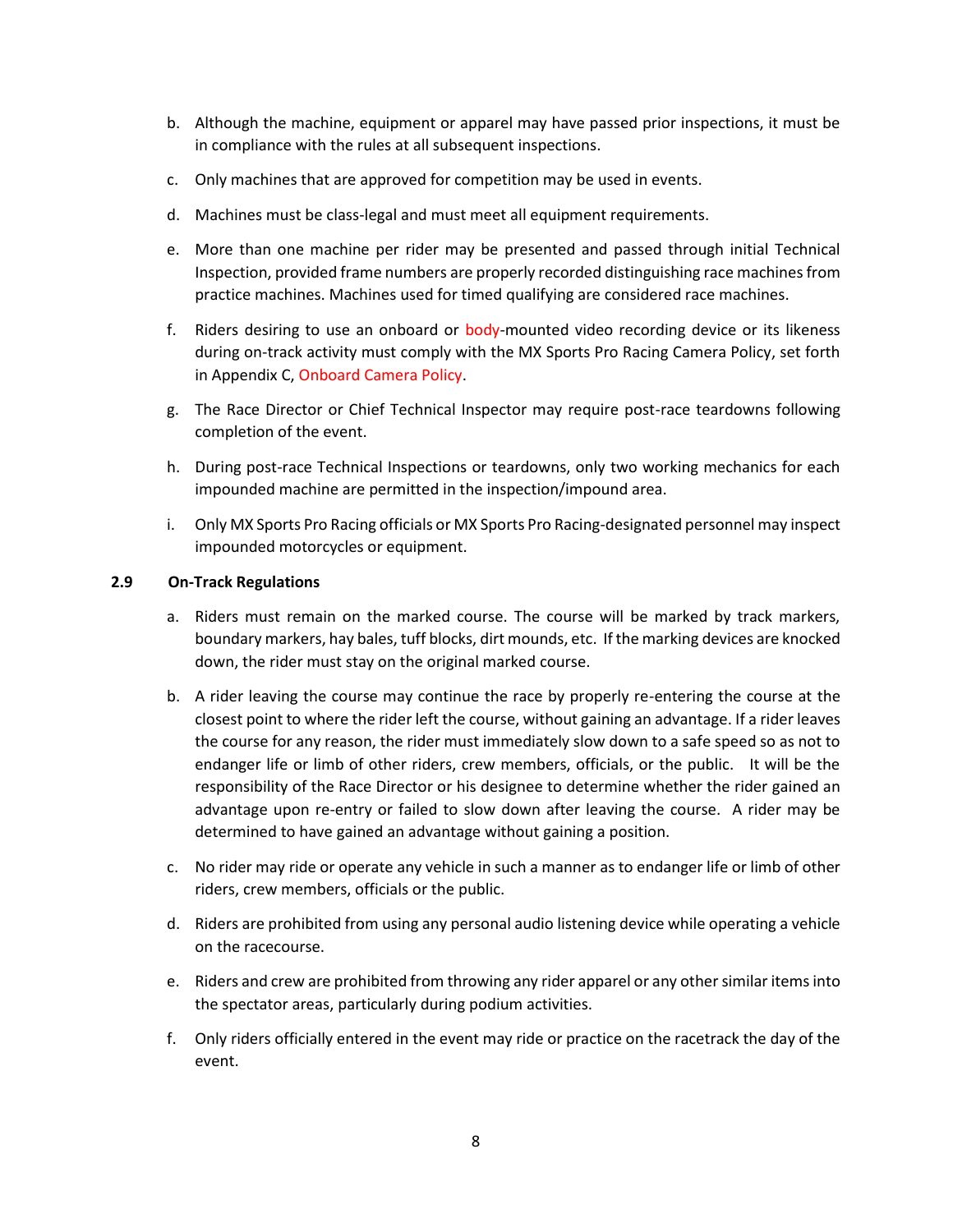- g. Unless directed to do so by the Race Director or his designee, no one is permitted to ride a machine in the wrong direction on the racetrack.
- h. Except in the designated Signal Area, no adjustment, repairs or refueling may be made to competing machines by crew members during an event. Riders must pull into the designated Signal Area and be off the racetrack before receiving crew assistance.
- i. Riders may make repairs during an event, without assistance, in a suitable area, off the racetrack.
- j. Outside assistance to a rider on the course is forbidden except when the assistance is given by flag marshals, medical workers, designated event track workers and related event course staff, or officials placed by the Race Director for the purpose of control and safety of the event, with the following exceptions:
	- i Assistance by crew members is permitted during practice and races in the designated Signal Area; and
	- ii. Assistance by crew members is permitted from the starting gate up through the Holeshot Line following the start of a moto race on the first lap only.

When outside assistance is provided to any rider by any approved event support individual, such as the removal of a disabled motorcycle from the racing surface, it shall be for the purpose of rider safety, course management, and to facilitate the continuation of the event. Outside assistance that provides an inherent advantage to any rider shall be reviewed by the Race Director to determine the extent of any competition advantage and to make any scoring adjustments or rule applications as may be appropriate.

- k. Receiving medical treatment while on track during a race, outside the scope of evaluating a rider's ability to continue, will be considered outside assistance, and the rider will not be allowed to continue that race.
- l. A motorcycle that enters the paddock during a timed qualifying session or moto race will not be permitted to return to the racetrack.
- m. Testing of equipment considered acceptable by MX Sports Pro Racing may be conducted during practice sessions under the control of the Race Director.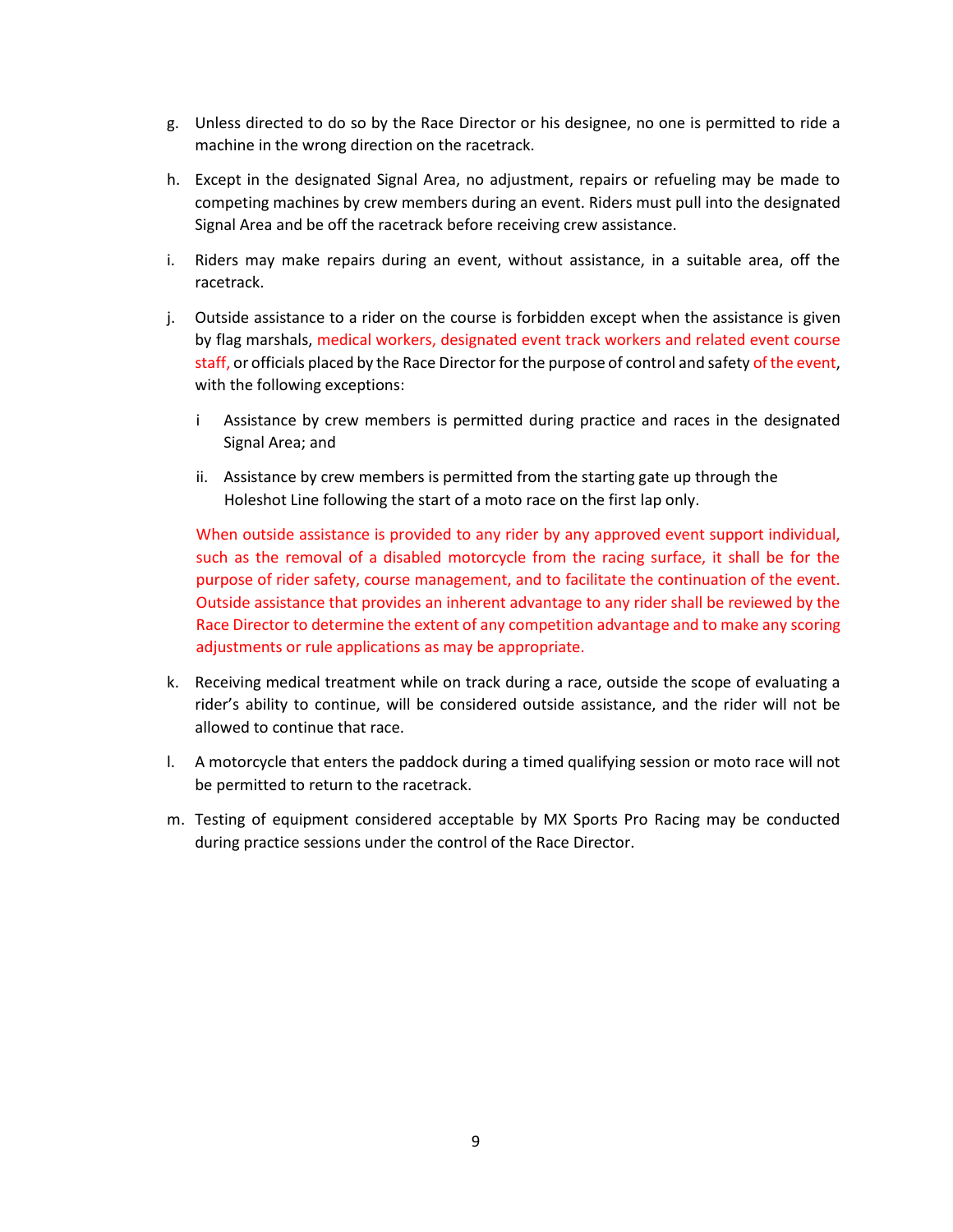#### **2.10 Signal Flags**

- **a. Operational Flags:** 
	- i. **Green Flag:** Indicates the start of a race or clear track conditions.
	- ii. **White and Green Flags Crossed:** Indicates half the total race time.
	- iii. **White Flag:** Indicates the final lap of a race.
	- iv. **Checkered Flag:** Indicates the end of a race or practice session. Proceed to the designated track exit.
	- v. **Red Flag:** Indicates the race has been stopped. Reduce speed and proceed safely to the staging area.
	- vi. **Black Flag:** Indicates a problem with a motorcycle or a disqualification. A number board displayed with the flag indicates the rider being signaled. Carefully reduce speed and proceed around the course to the designated Signal Area. Black-flagged riders are not permitted to return to the racecourse unless cleared by the Race Director.

#### **b. Warning Flags and Signal Lights:**

- i. **Yellow Flag:** Indicates a potentially hazardous situation on or near the racetrack. Riders must exercise caution. Passing is allowed.
- ii. **White and Red Stripe Flag and/or Red and White Flashing Lights:** Indicates a potentially hazardous situation on or near the racetrack in an area that is not clearly visible to oncoming riders. Riders must proceed with extreme caution. Riders must make all efforts to maintain both wheels of the motorcycle on the ground over obstacles until the rider has passed the area of concern. Passing is NOT allowed. This flag and or flashing red and white lights takes precedence over all other flags that may be displayed. Penalty for violation of the flag may include but not be limited to, loss of championship point(s) and/or race position(s), as determined by the Race Director.
- iii. **Blue Flag:** Indicates a rider is about to be overtaken by a faster rider. Q Riders disregarding this flag may be black flagged at the discretion of the Race Director.

#### **2.11 Staging**

- a. Thirty (30) minutes prior to the start of each moto race, a horn will be sounded signaling "first call" and that the Staging Area is open. Motorcycles must be taken to the Staging Area to await gate selection.
- b. Twenty (20) minutes prior to the start of the race, the entrance to the Staging Area will be closed and the Starting Gate will be loaded. Gate selection must be quickly made by the rider or his designee when directed by the official to do so, or the position will be forfeited.
- c. Motorcycles not in the Staging Area by the time of closure will not be loaded on the gate until all other riders/designees have selected their starting positions. Motorcycles arriving late will be loaded in the order of their late arrival to staging.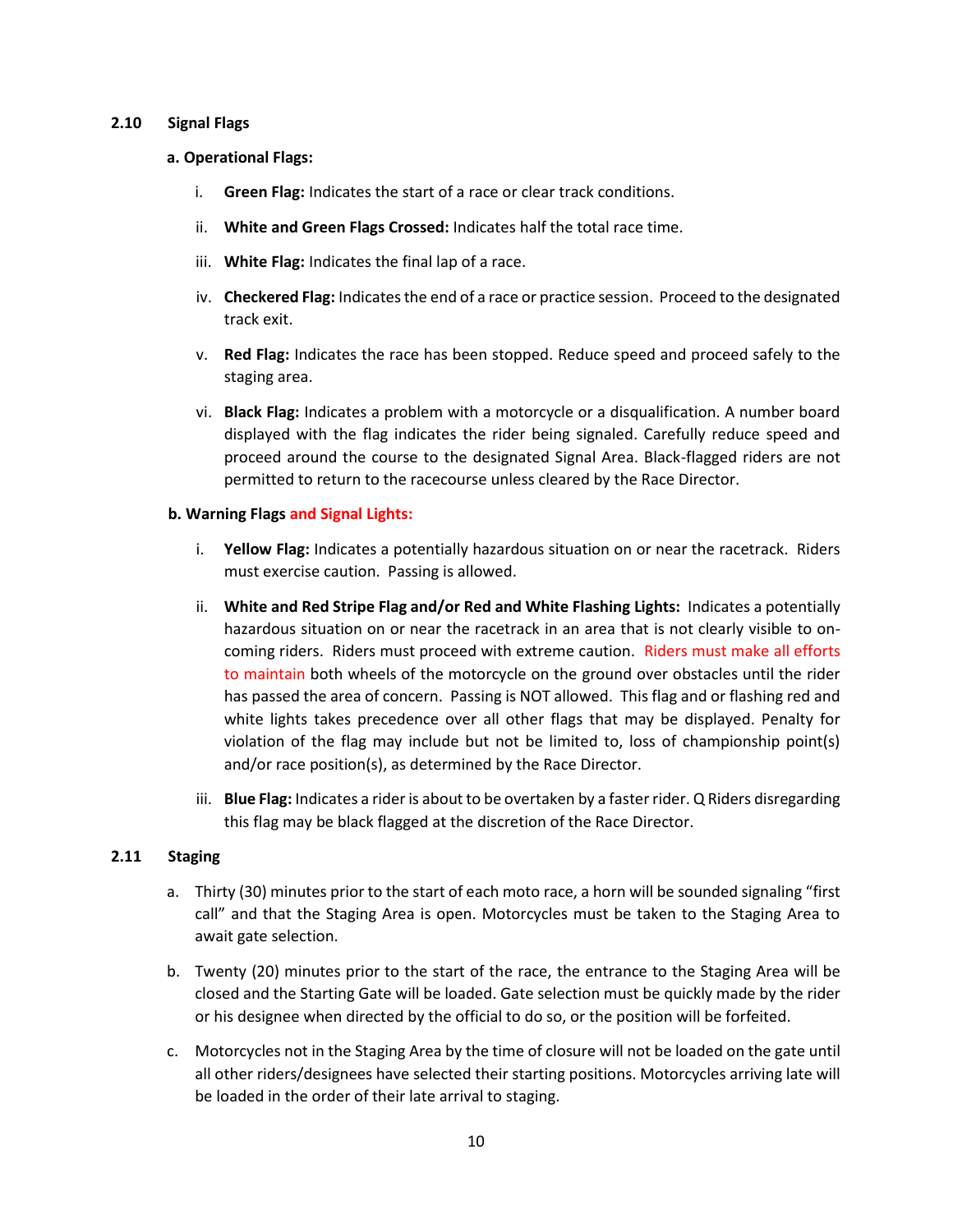- d. Ten (10) minutes prior to the start of the race, riders will be released for the Sighting Lap. The Sighting Lap is optional. Riders may receive repairs in the Signal Area during the Sighting Lap.
- e. Four (4) minutes prior to the start of the race, all riders must have completed their Sighting Lap and reentered their position on the Starting Gate.
- f. Once a motorcycle enters the Staging Area and is called to the Starting Gate, the motorcycle will not be permitted to return to the paddock without prior approval of the event staging officials. If the motorcycle is removed from the Staging Area after this point, the rider will be allowed to keep their chosen gate position and starting order position through the use of a gate selection designee until the time when an alternate will be substituted for a late arrival of the bike and rider. Riders who exit the closed staging and start area must return to the start area and must report immediately to the start area officials at least three minutes before the dispatch of the event sighting lap. Riders who do not report back to the start area in sufficient time as defined above shall be replaced by an Alternate rider. If no Alternate rider is available, a rider who has exited the starting area and returns to the start prior to completion of the sighting lap shall be allowed to compete using their original selected start gate position. Once a rider is replaced by an Alternate, they are no longer eligible to compete in the event.
- g. Once a motorcycle is in a gate position at the Starting Gate, the gate position cannot be changed.
- h. Second Moto staging: The rider, his motorcycle or his designee must be in the Staging Area at the appropriate staging time. If a rider uses a designee to hold his starting spot, that designee must notify staging officials that they are there to pick the start gate for the rider. Should the designee hold up the loading of the Start Gate, that rider will lose his gate pick. If a rider, his motorcycle or his designee is not in the Staging Area at the time of loading the gate, that rider will lose his starting position and must pick last. This is for the second moto only.

#### **2.12 Start Procedure**

- a. Each rider may have only one crew member accompany them to the Starting Gate. No other crew members are permitted at the Starting Gate.
- b. Grooming may be done behind the Starting Gate, provided no shovels, tools, or other implements (foreign or natural) are used. Grooming in front of the Starting Gate by riders or mechanics is prohibited.
- c. Starting Blocks are permitted, so long as their use does not interfere with other riders. The Mechanic must remove the starting block used by their rider.
- d. Watering of starting lanes by riders or mechanics is prohibited.
- e. Ramps of any kind may not be formed in the starting lane. (The front and rear tires must be level).
- f. Motorcycles must be positioned straight and in the center of the Starting Gate. Riders may not start at an angle.
- g. If a backstop board is present, the rear tire may not extend past or rest upon it.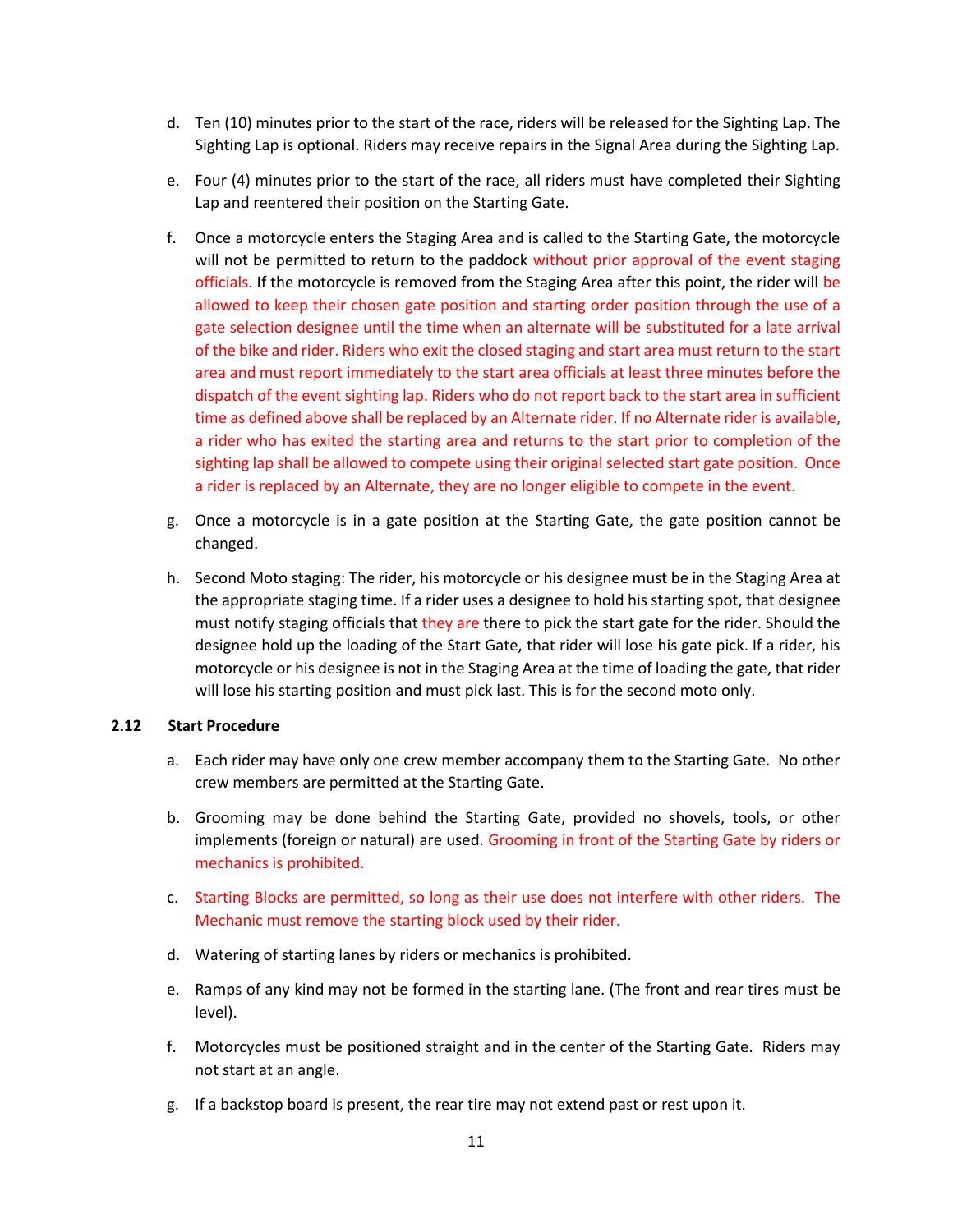- h. In the event a rider needs to make repairs once loaded in the Starting Gate, the machine must be pushed back from the gate to behind the rear restraint before any repairs can be made, so as not to interfere with other competitors. All machines should be running prior to the display of the 30-second board.
- i. Once the track is clear for the start, the Race Director or his designee will direct the Starter to hold up a 30-second board. The 30-second board will be held upright for 30 seconds, then turned sideways for at least five seconds, but not more than ten seconds. During the five- to ten-second interval, the gate will fall.
- j. Riders who are present at the Starting Gate but are unable to start due to a stalled motorcycle or other contributing factor may join the race from the starting area until the time the race leader completes the first lap. Thereafter, the rider may not join the race and is barred from any subsequent restarts.
- k. Jumping or fouling the Starting Gate may result in a penalty or disqualification.

#### **2.13 Restart Procedure**

- a. In the case of a false start (gate malfunction or other contributing factor) a race will be restarted with the riders returning to their original Starting Gate positions.
- b. Should a race be stopped after one (1) full lap is complete, the race will be restarted using the original staging positions for that moto. If a race is stopped after two (2) full laps are complete, the riders will be staged based on their positions the lap prior to the red flag. The restart will resume for the time remaining of the 30-minute race. The restart will take place as soon as possible and within a maximum time of 10 minutes, providing track conditions allow.
- c. Should a race be stopped after 20 or more minutes have elapsed, the race will be considered complete, and finishing positions will be determined by a rider's position on the lap the race is stopped, as opposed to track positions in the lap preceding the red-flagged lap.
- d. Riders who are not present at the Starting Gate or who are present but unable to join the race before the race leader completes the first lap, are barred from any subsequent restarts.
- e. During a restart, all riders must return to their original starting gate position and wait for further instructions from an official. Riders are not permitted to return to the paddock. Riders returning to the paddock will not be eligible for the restart unless directed to do so by the Race Director.
- f. Repairs to motorcycles must be made in the Staging Area or behind the Starting Gate only. No repairs may be performed on the Starting Gate.
- g. In the event of a restart no additional crew members will be allowed to the Starting Gate, i.e., riders may only have one crew member accompany them to the Starting Gate.
- h. Riders may be directed to the paddock by the Race Director in case of inclement weather or other unforeseen circumstances.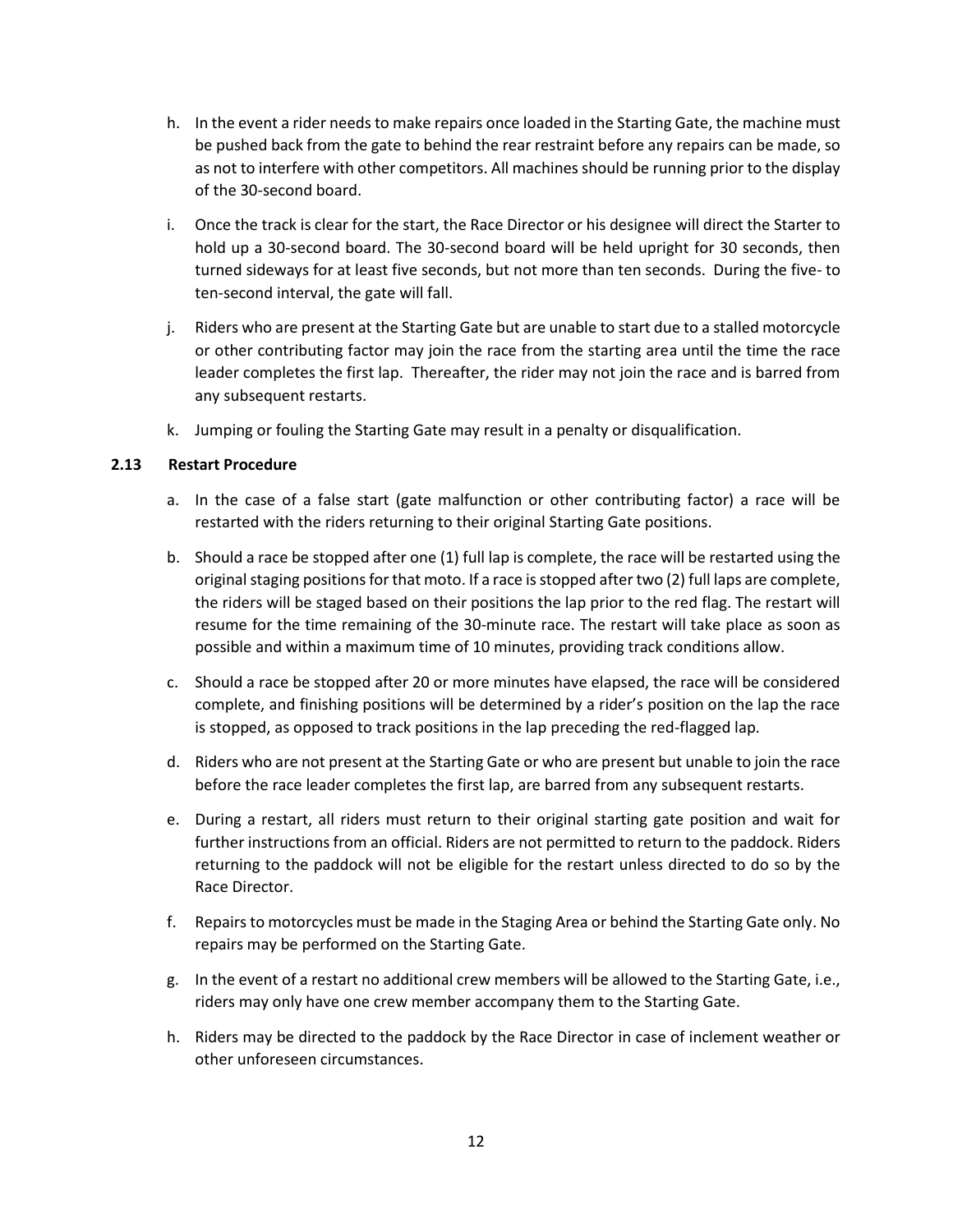i. Any race start or restart will be considered an official part of the event even if the start or restart does not result in a lap being completed by the leader. Therefore, any infractions will be deemed valid and ruled upon accordingly.

#### **2.14 Qualifying**

- a. National motos will consist of 40 riders maximum per class.
- b. The qualifying program will consist of two practice sessions per class. The first session will be free and timed qualifying; the second session will be timed qualifying only. At the start of the first qualifying session for each class, the White and Red Stripe Flags and White and Red Flashing Lights systems shall be displayed and activated at each designated location on the course to demonstrate to all participants the locations of these flags/lights. During this initial lap, riders are instructed not to jump at any of the displayed flag or light locations. Timed qualifying will begin at the completion of this first sighting lap for the first qualifying session only.
- c. Classes will be seeded based on timed qualifying. Class riders will be divided into two practice/timed qualifying groups: Group A and Group B. The current top 30 riders in points will be placed in Group A; the remaining riders will be placed so that the total number of riders in each group is balanced. Riders in practice Group A must participate in timed qualifying Group A. Riders in practice Group B must participate in timed qualifying Group B. Under special circumstances or unfavorable conditions, the Race Director may make necessary adjustments to the practice groups. This could include changing a rider's practice group.
- d. The current top 10 riders in points will be automatically seeded into the national motos. For Round 1, the top 10 riders from the previous year's final standings will be automatically seeded. Provided, however, that seeded riders must have at least one time posted or complete one lap during timed qualifying sessions in order to compete in the national motos.
- e. The next 26 riders will be determined based on the top 26 qualifying times (excluding seeded rider times).
- f. A Consolation Race will be held to determine the last 4 positions for the national motos. Riders with the next 40 qualifying positions will be eligible for the Consolation Race. Should a red flag be displayed after two (2) laps have been completed by the leader, the race will be considered complete. A rider's finishing position will be based on their position when the red flag was displayed, as opposed to positions in the lap preceding the red flag lap.
- g. Any seeded rider or any rider who has qualified for a start position, who then decides, for whatever reason, not to compete in that day's event, is required to notify the Race Director of their intention not to compete and withdrawal of entry within 30 minutes of posting of qualified times. Seeded/qualified riders who fail to compete without formally withdrawing may be subject to penalty. This requirement applies to the first motos only.
- h. Six (6) Alternates will be designated from the results of the Consolation Race (i.e., positions 5 through 10). These riders may keep their transponders until the start of Moto 2 in the event they are placed into the program. All other non-qualifying riders must return their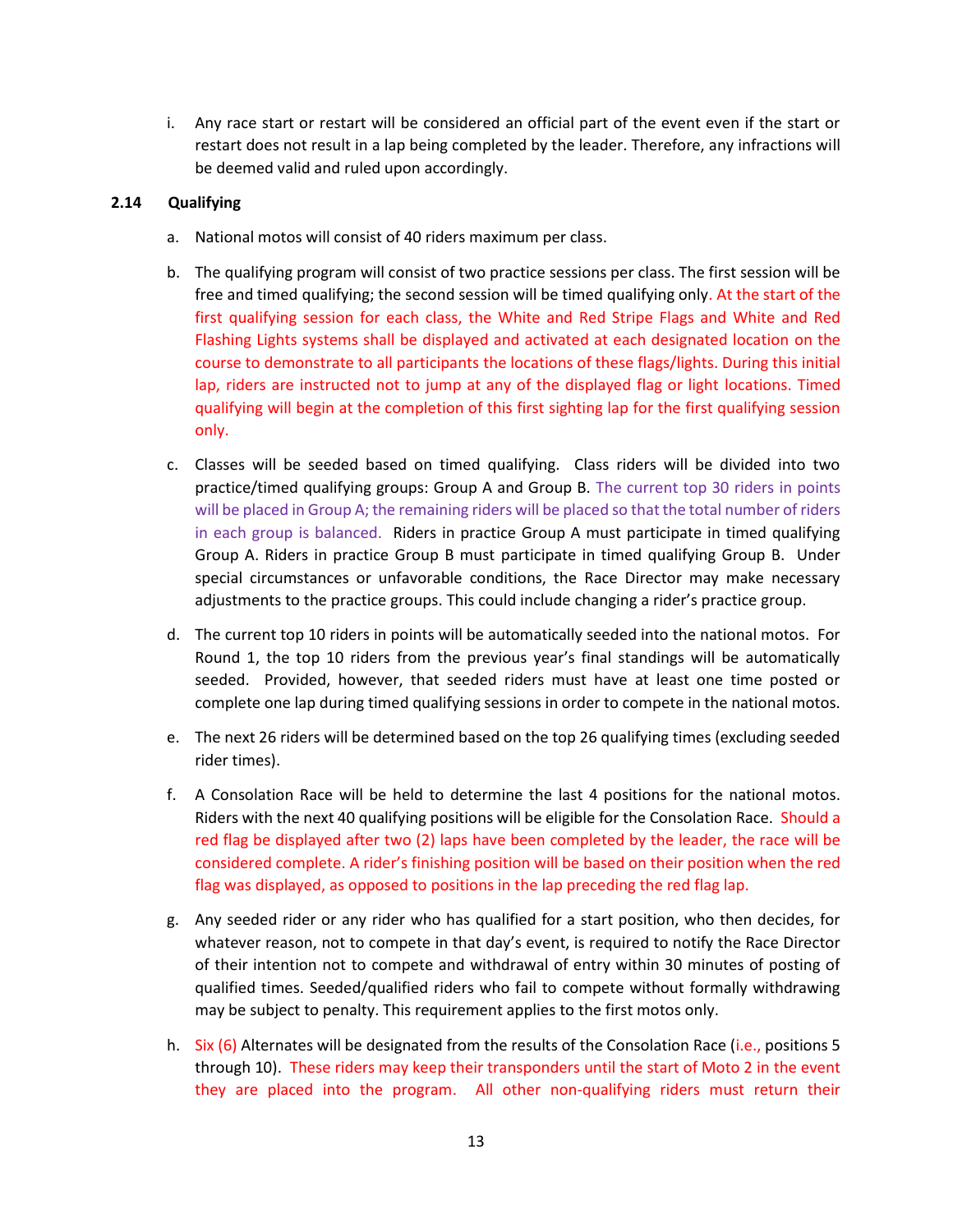transponders upon completion of the Consolation Race and are no longer eligible to compete in the event. Seeded or qualified riders who fail to report to the Start Gate in either Moto 1 or Moto 2 may be replaced by an Alternate at the sole discretion of the Race Director. Once a rider is replaced by an Alternate, they are no longer eligible to compete in the event.

#### **2.15 Race Program**

- a. Each class will race two times. Each race will be 30 minutes plus two (2) laps. The official race length will be determined once the two (2) lap board is displayed to the race leader, followed by the white flag and then the checkered flag.
- b. For the first moto, timed qualifying will determine the order in which riders choose their starting position. For the second moto, the rider's finish in the first moto will determine the order in which riders choose their starting position.
- c. There will be a minimum 45-minute interval between the end of moto one and the start of moto two in the same class.

#### **2.16 Race Finishes**

- a. Races are officially ended for all contestants at the completion of the lap in which the checkered flag is displayed to the winner.
- b. Riders will be credited with all laps they complete during a race unless a penalty has been assessed. Under normal circumstances all lap and finish positions will be determined by scorekeepers, finish line cameras or electronic timing devices (transponders). In the event the electronic timing system fails to record a time or lap position for any rider, a photo or backup manual score sheet will be used to determine the laps completed and finishing order for the rider. In the case of a photo-finish between two or more riders, the win will be awarded to the rider whose front wheel crosses the plane of the finish line first. In the case of a visual tie or where a clear determination cannot be made, the riders concerned will be ranked in the order of the best lap time made during the race.
- c. For a lap to be considered complete, the rider and motorcycle must cross the plane of the designated finish line, located at the site of the scoring/timing transponder receiver loop. The line will be clearly defined with trackside markers and will be located as close to the finish line flagger as possible; the line's official location, however, will be at the location of the timing/scoring loop, not the flag itself.
- d. Riders who do not complete the checkered flag lap will be scored in order of finish and laps completed. Riders choosing to leave a race before its completion are not required to wait for the checkered flag to receive credit for laps they have completed.
- e. A rider whose motorcycle is disabled before reaching the finish line may, by the rider's own unaided muscular energy, push or carry the motorcycle in the proper direction of the racecourse to complete the lap by crossing the finish line, unless the rider is determined to be a hazard by the Race Director.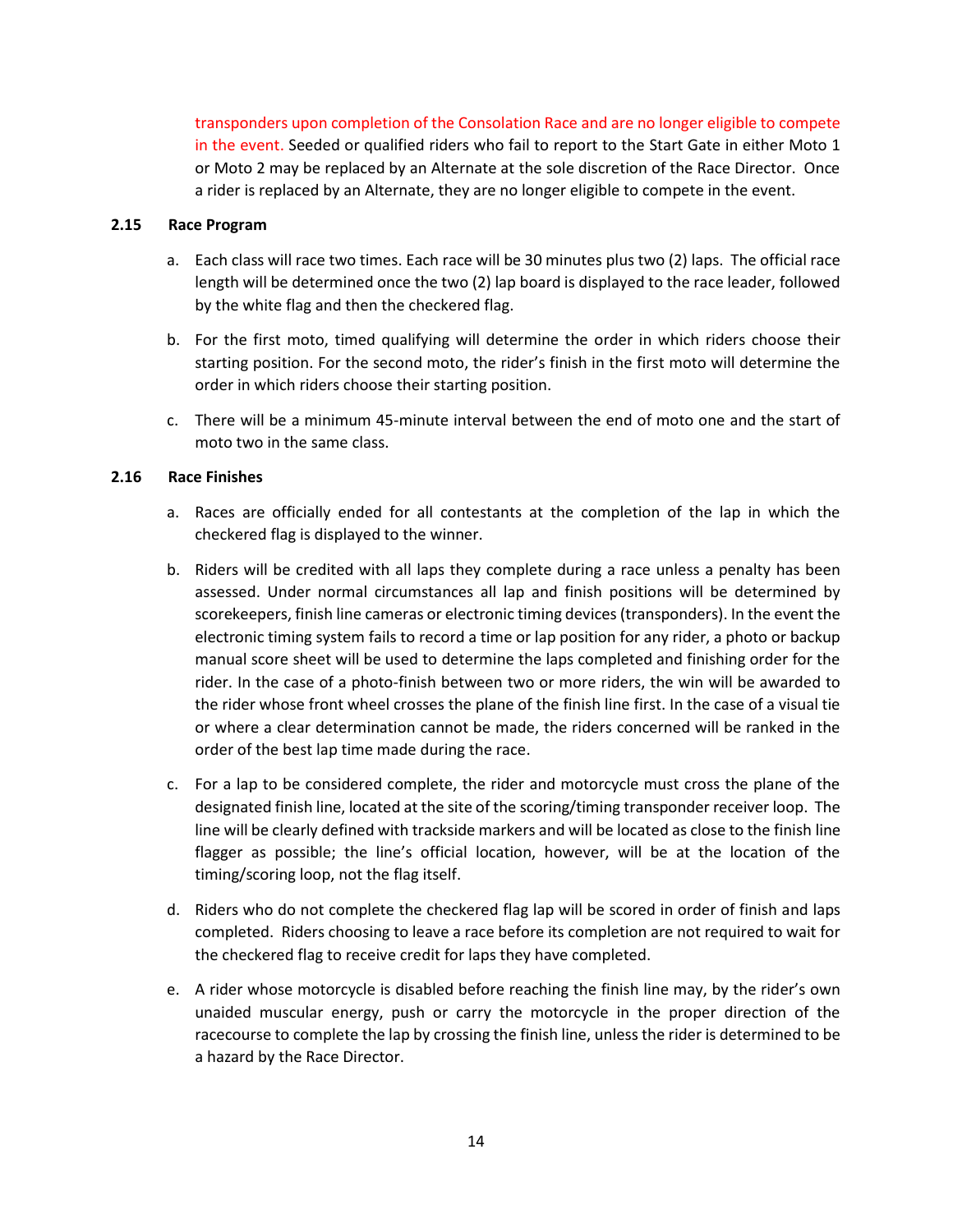- f. Under normal circumstances, the winner is the leader at the time the checkered flag is first displayed.
- g. Should a rider be given the checkered flag ahead of the actual winner, or with the winners, the rider will be scored as having completed the race in the race position the rider was running at that time.
- h. Should the checkered flag be displayed later than the official distance, the finishing order will be decided on the basis of the official distance.
- i. The overall class finish for the event will be determined by combining the total championship points earned by a rider in both motos. In the event of a tie for any position, the rider with the higher finish in the second moto will be placed above the rider with the lower finish. Riders who do not earn championship points will be scored according to their finishing position based on the Olympic scoring system.
- j. At the conclusion of each National Moto, the top 3 finishing riders and their motorcycles must go directly to a staging area located at the podium or to a designated alternative interview area. Other riders outside of the top 3 may also be directed to the staging area. Failure to go to the designated staging area may result in a fine.

#### **2.17 Official Race Results**

- a. Race results will not be made official until all scoring materials are examined and approved. Provisional results will be posted, and riders will have 30 minutes to request a re-check or otherwise challenge the results. If no re-check is requested or challenge made, the results will become final.
- b. If a re-check is requested within the 30-minute time limit, a new posting time limit of 30 minutes will be required if changes are made to the previously posted results.
- c. The issuance of official results does not exempt riders who competed in the event from penalties for rules violations issued by MX Sports Pro Racing following the protest period.
- d. Riders are entitled to review their scores with the Timing and Scoring Manager.

#### **2.18 Championship Points**

- a. Class Championships will be decided based on total series points accumulated from each race. Riders will earn championship points for each race according to their respective official finishing position. Points will be awarded to 20th place per moto.
- b. In the event of a tie for the championship, the winner will be determined based on the number of moto wins during the series. If the tie remains, the number of place finishes of 2nd, 3rd, etc., will be tallied until the tie is broken. If the tie continues to remain, the final moto finish at the last event will determine the champion.
- c. In all other cases of ties for championship positions, the final moto finish at the last event will determine the final position in championship standings.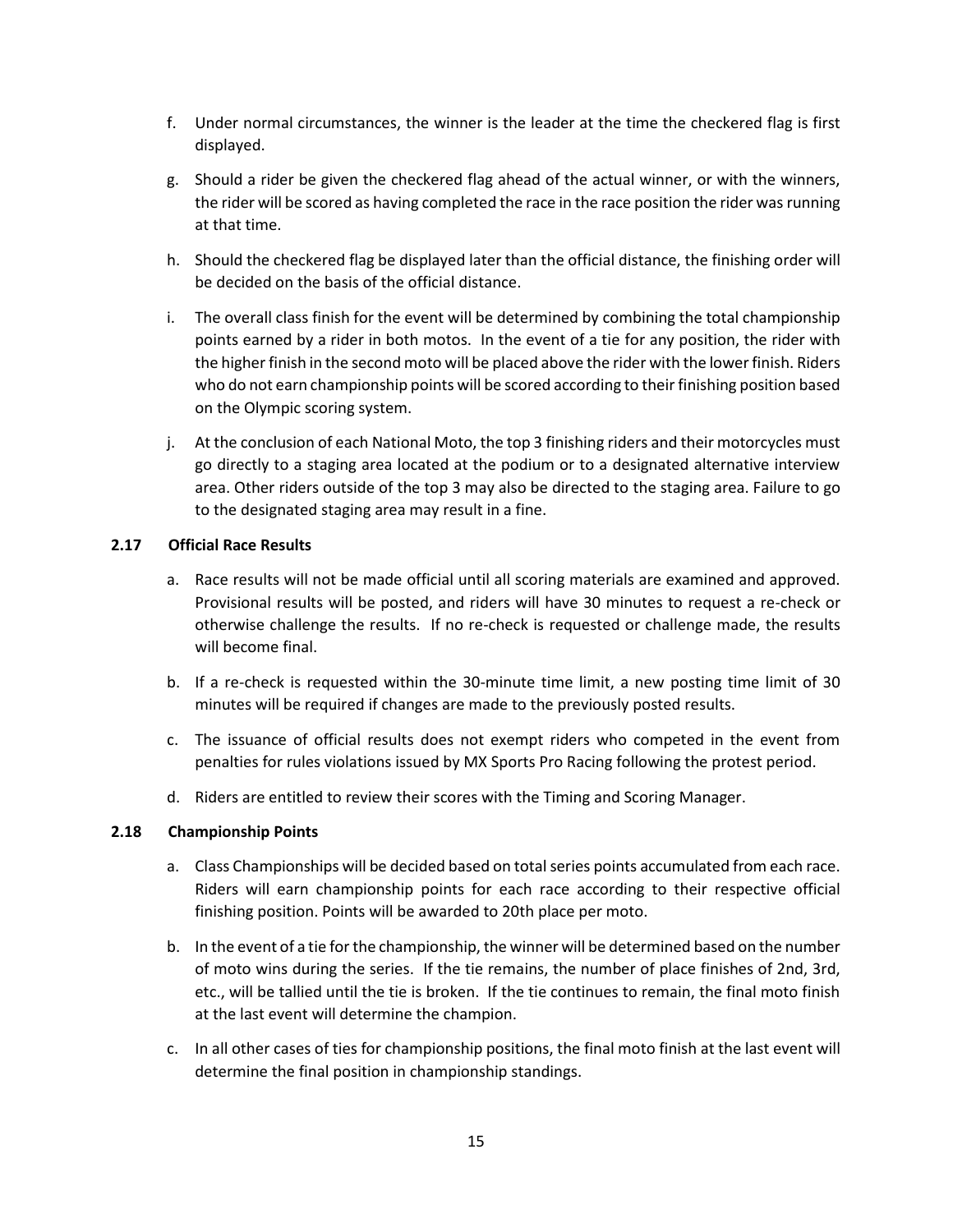| Finish         | Points | Finish | Points         |
|----------------|--------|--------|----------------|
| $\mathbf{1}$   | 25     | 11     | 10             |
| 2              | 22     | 12     | 9              |
| 3              | 20     | 13     | 8              |
| 4              | 18     | 14     | 7              |
| 5              | 16     | 15     | 6              |
| 6              | 15     | 16     | 5              |
| $\overline{7}$ | 14     | 17     | 4              |
| 8              | 13     | 18     | 3              |
| 9              | 12     | 19     | $\overline{2}$ |
| 10             | 11     | 20     | 1              |

d. Championship points will be awarded per moto based on the following point scale:

#### **2.19 Manufacturer Championship**

To establish a Manufacturer Champion, points will be awarded to each manufacturer for its highest placed finisher in each class. The same Championship point scale and tie-breaker procedure set forth above shall be used to determine the Manufacturer Championship.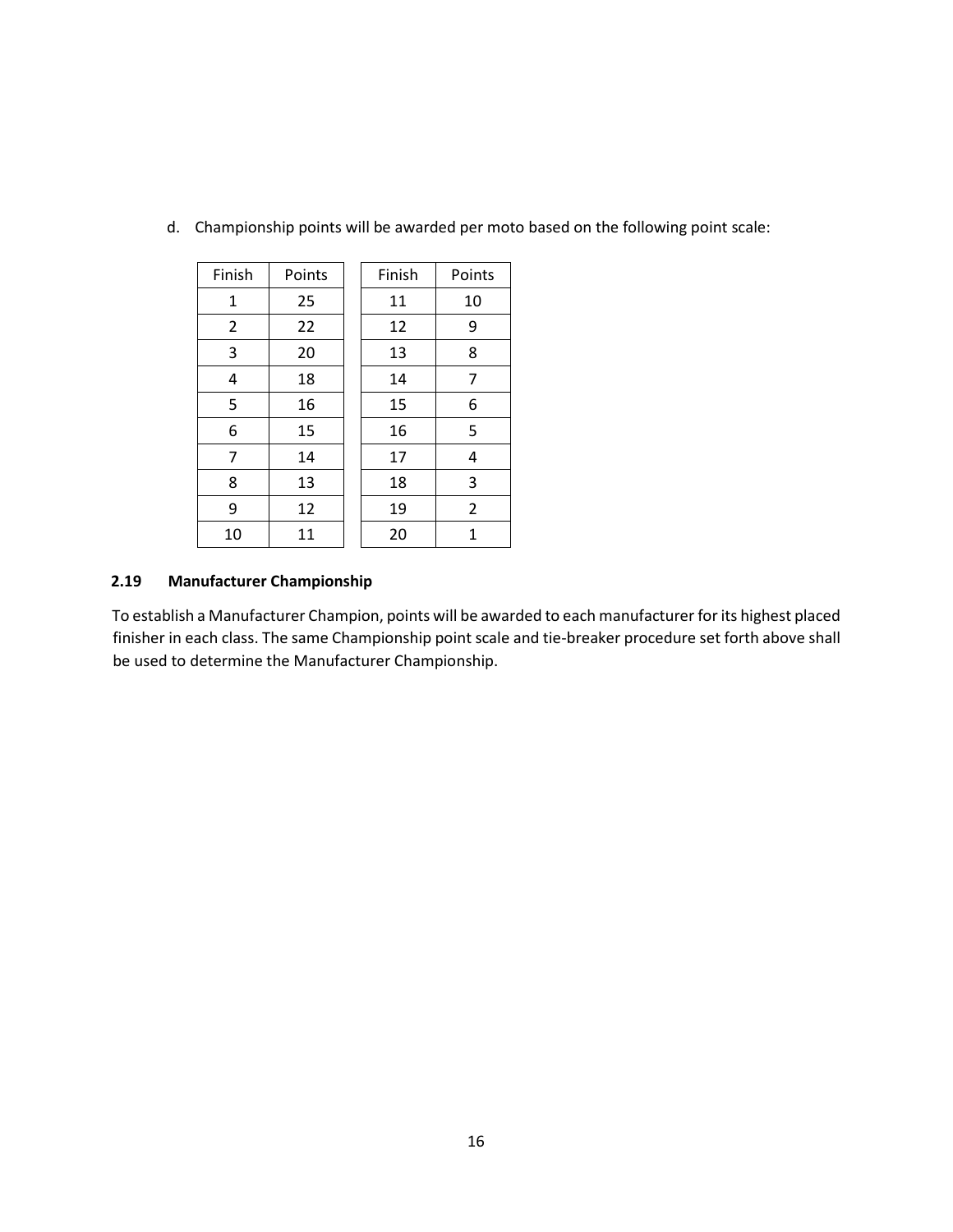# **Section 3 - General Equipment Standards**

| Section |                                        |
|---------|----------------------------------------|
| 3.1     | Motorcycle Homologation                |
| 3.2     | <b>Engine Displacements</b>            |
| 3.3     | Engines                                |
| 3.4     | <b>Transmissions and Primary Drive</b> |
| 3.5     | <b>Exhaust Systems</b>                 |
| 3.6     | Sound Requirements                     |
| 3.7     | <b>Frames</b>                          |
| 3.8     | <b>Swing Arms</b>                      |
| 3.9     | <b>Forks and Shocks</b>                |
| 3.10    | <b>Fuel Tanks</b>                      |
| 3.11    | <b>Fuel Specifications</b>             |
| 3.12    | <b>Handlebars and Controls</b>         |
| 3.13    | <b>Brakes</b>                          |
| 3.14    | Wheels                                 |
| 3.15    | <b>Tires</b>                           |
| 3.16    | <b>Telemetry and Traction Control</b>  |
| 3.17    | Minimum Motorcycle Weight              |
| 3.18    | <b>Weighing Procedure</b>              |
| 3.19    | <b>Numbers and Number Plates</b>       |
| 3.20    | <b>Rider Apparel</b>                   |
| 3.21    | <b>Rider Responsibility</b>            |
| 3.22    | Display of Official Logos              |
| 3.23    | <b>Mechanics</b>                       |
| 3.24    | <b>Special Technical Requirements</b>  |

## **3.1 Motorcycle Homologation**

Motorcycles used in motocross competition require homologation approval granted by AMA Pro Racing prior to use in competition. Homologation rules are intended to give freedom to modify or replace some of the parts in the interest of safety, research and development, with constraints imposed to limit cost. Superseded or redesigned parts must be submitted to AMA Pro Racing for review and approval prior to use in competition. These parts must be listed in the current OEM parts list supplied to AMA Pro Racing.

a. Only motorcycles homologated by AMA Pro Racing may be used in competition. AMA Pro Racing will only accept applications for homologation from motorcycle manufacturers or their distributors.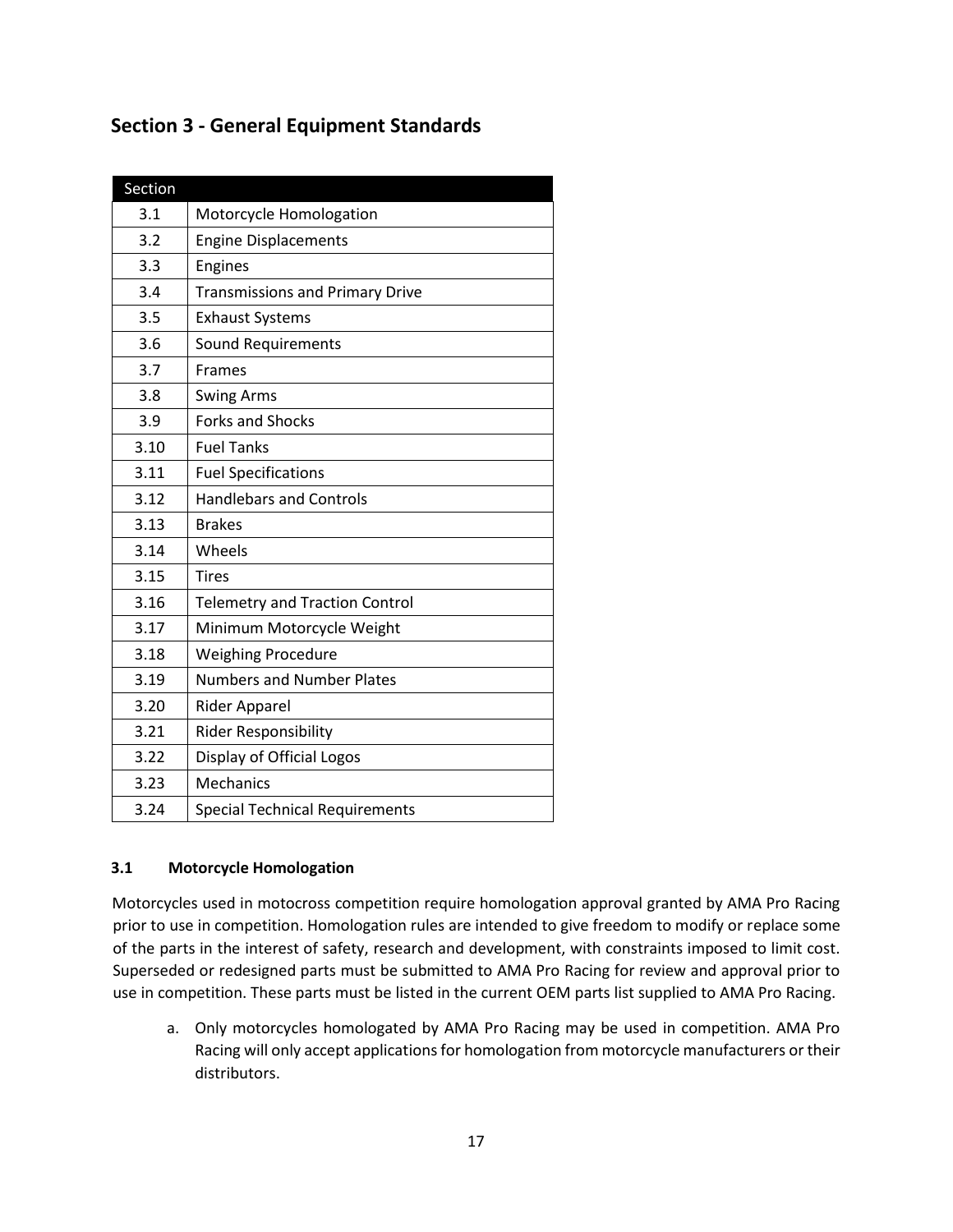- b. Once a motorcycle has been homologated, it may be used until such time that the homologated motorcycle no longer complies with the technical rules or a maximum of five (5) years.
- c. Compliance with homologation requirements will not guarantee AMA Pro Racing homologation approval. Homologation may be withheld or withdrawn for just cause deemed in the best interest of the sport by AMA Pro Racing.
- d. Homologation procedure and information is available from the AMA Pro Racing Technical Department.

#### **3.2 Engine Displacements**

- a. 250 Motocross Class:0-125cc 2-Stroke / 150-250cc 4-stroke
- b. 450 Motocross Class:150-250cc 2-Stroke / 251-450cc 4-stroke

#### **3.3 Engines**

- a. Engines are restricted to single cylinder.
- b. Engine displacement shall be recorded in cubic centimeters.
- c. Displacement =  $B^2$  (0.7854) HX B= Cylinder bore; H= Stroke; X= Number of cylinders (bore x bore x 0.7854 x stroke)
- d. Supercharging or turbo charging is not permitted.
- e. Bore and Stroke must remain the same as the homologated model.
- f. Material and castings of cylinders, cylinder heads, and crankcases must be the same as an originally approved model of the same manufacturer. Material may be added or removed from these items. Cylinder liners or coating may be replaced or added provided the original cylinder casting is utilized.
- g. For 4-stroke engines the original intake and exhaust valve angle must remain the same as on the homologated model.
- h. Type of intake, including the exhaust power valves, must remain the same as the homologated model (rotary valve, case reed valve, poppet valve, etc.).
- i. Type of cooling system (water, oil or air) must remain as homologated.
- j. Fuel injection is permitted only if it is standard equipment on the homologated model.

#### **3.4 Transmissions and Primary Drive**

- a. Motorcycles are restricted to rear-wheel drive only.
- b. Primary drive method must remain the same as the homologated model.
- c. Primary drive must be completely enclosed by a cover or guard.
- d. The maximum number of speeds in the gearbox is six.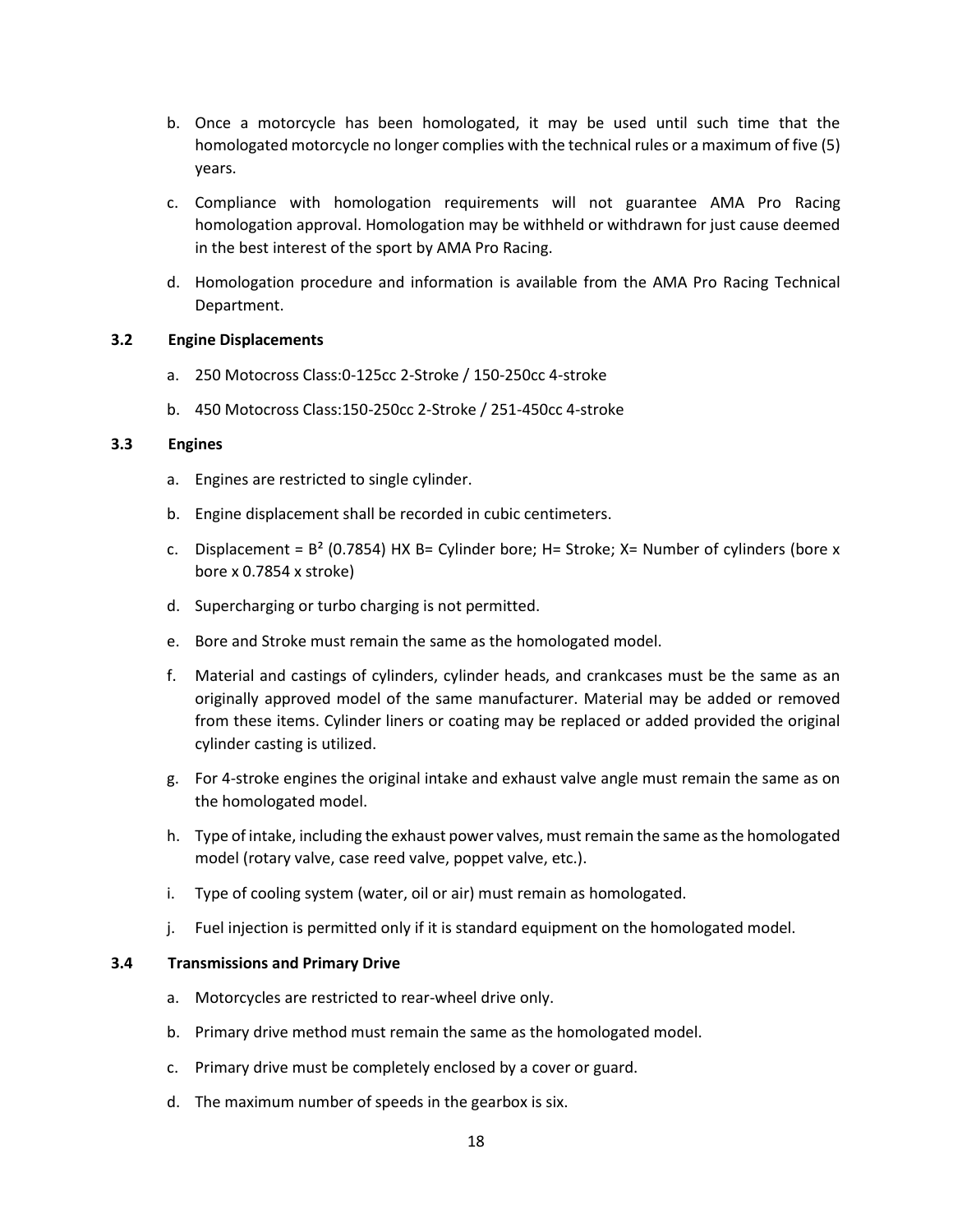e. Number of transmission gears must be the same as the homologated model.

#### **3.5 Exhaust Systems**

- a. Exhaust pipes and mufflers must fulfill all requirements concerning sound control.
- b. Exhaust pipes and mufflers must be securely attached together and bolted to the frame.
- c. Mufflers must have internal mechanical or packed baffling.
- d. The discharge end of the exhaust pipe may not extend beyond the rear edge of the rear tire.
- e. The inside of the exhaust discharge end must be a maximum of 5 inches from the outside edge of the tire or frame.

#### **3.6 Sound Requirements**

- a. Sound levels in the 450 and 250 classes will be verified with the 2-meter max method. See, Appendix D for "Sound Test Procedures".
- b. The maximum sound limit is set at:
	- i. For pre-race inspection: Max. 112 dB/A
	- ii. For post-race inspection: Max. 113 dB/A
- c. The normal penalty for violation of the qualifying or post-race sound limit will be:
	- i. Qualifying: Loss of fastest qualifying time.
	- ii. Post-Race: Penalties will be assessed by the Race Director.
- d. If, in the judgment of the Race Director, the qualifying or post-race sound limit violation was unintentional and/or caused by an accident, and the violation did not enhance the performance of the motorcycle, the penalty may be waived.

#### **3.7 Frames**

- a. The main frame must be the same as an originally homologated model of the same manufacturer.
- b. Cracked or broken frames are prohibited.
- c. Strengthening gussets or tubes may be added, but none may be removed.
- d. All stands must be removed.
- e. All footrests must fold to a 45-degree angle.
- f. The maximum length of the footrest from the pivot point is 5 inches.
- g. Footrests may be raised or lowered but cannot be lower than the bottom frame tube.
- h. Accessory brackets (for radiator, coil, shock reservoir, etc.) may be changed, relocated, or removed.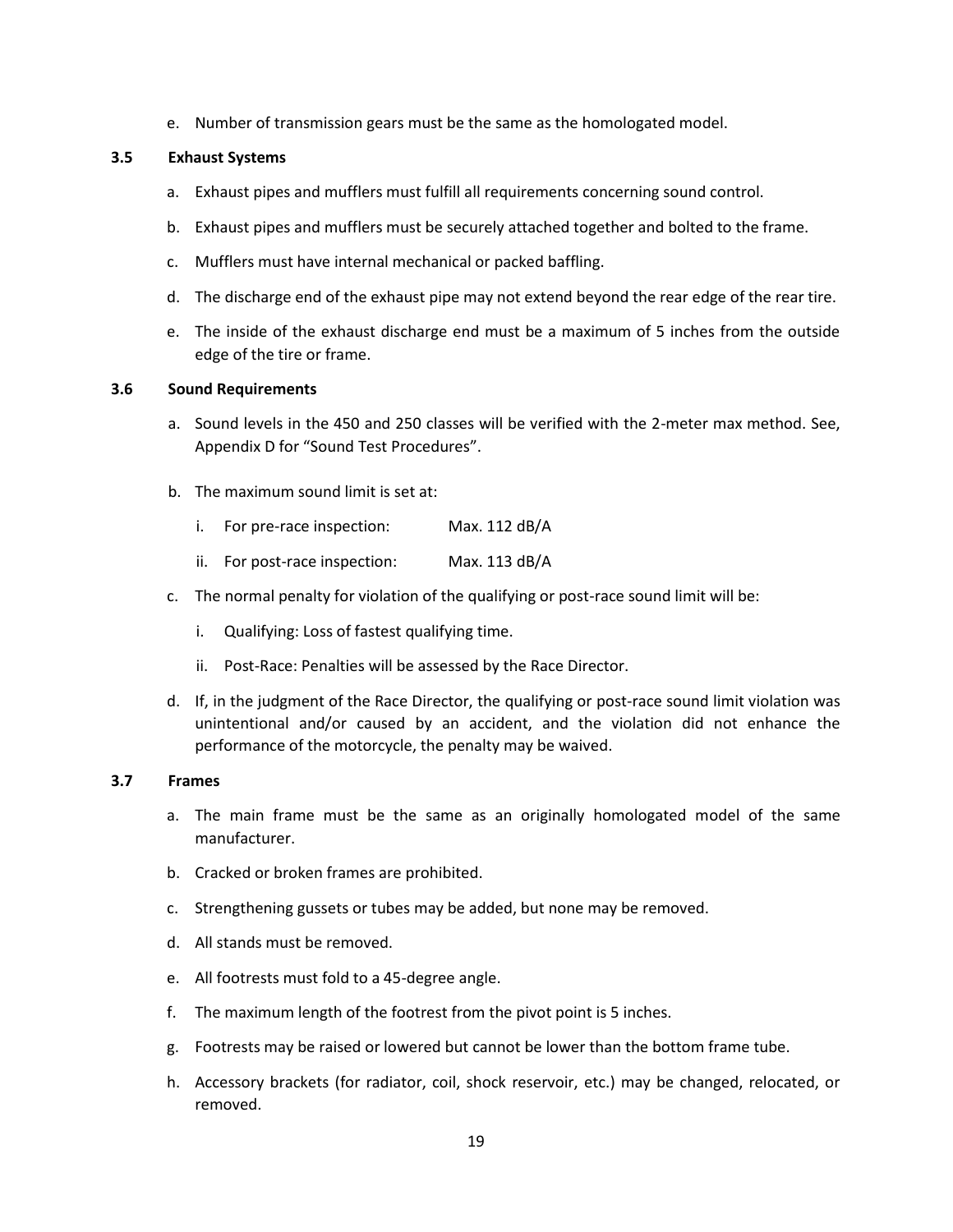- i. Engine mount location, steering head, swing arm pivot point, and rear suspension linkage point must be the same as the homologated model.
- j. The use of offset bearing races for the purpose of altering the steering angle is permitted.
- k. Sub-frames may be replaced with aftermarket units of steel, aluminum or titanium, or of the same material as the OEM part. The replacement parts must be similar in design to the production part and utilize original mounting points.

#### **3.8 Swing Arms**

- a. Swing arm must be the same as an originally homologated model of the same manufacturer.
- b. Strengthening gussets or tubes may be added, but none may be removed.
- c. Chain guides may be removed or relocated.

#### **3.9 Forks and Shocks**

- a. The manufacturer's original concept of forks and shocks must be maintained.
- b. In the 250 Class, the replacement and modification of forks and shocks are limited to the following:
	- i. Forks and shocks may be either stock or aftermarket units listed on the Approved Equipment List. This list is available from the AMA Pro Racing Technical Department.
	- ii. Approved forks, shocks, and superseded parts must be available in the U.S. through dealers or distributors to AMA Pro Licensed 250 MX riders for the entire current season. A dealer or distributor must fill legitimate orders accompanied by a 50% deposit within 15 business days of receipt. Failure to fill a legitimate order may result in the cancelation of the component manufacturer's homologation.
	- iii. Homologated inner and outer fork tubes, axle lugs, cartridge, and piston rod must be retained; modifications are permitted. All other fork parts may be replaced.
	- iv. Homologated shock body, shaft and reservoir must be retained; modifications are permitted. All other shock parts may be replaced.
	- v. Fork and shock assemblies must be complete and functioning assemblies, in addition to the controlled parts. Retail prices of approved forks and shocks may not exceed the following cost, exclusive of all taxes:
		- 1. Both fork legs (less triple clamps): \$5,800
		- 2. Shock assembly: \$2,250

#### **3.10 Fuel Tanks**

a. A replacement fuel tank, including those constructed of carbon fiber, may be utilized in place of the OEM approved fuel tank, provided: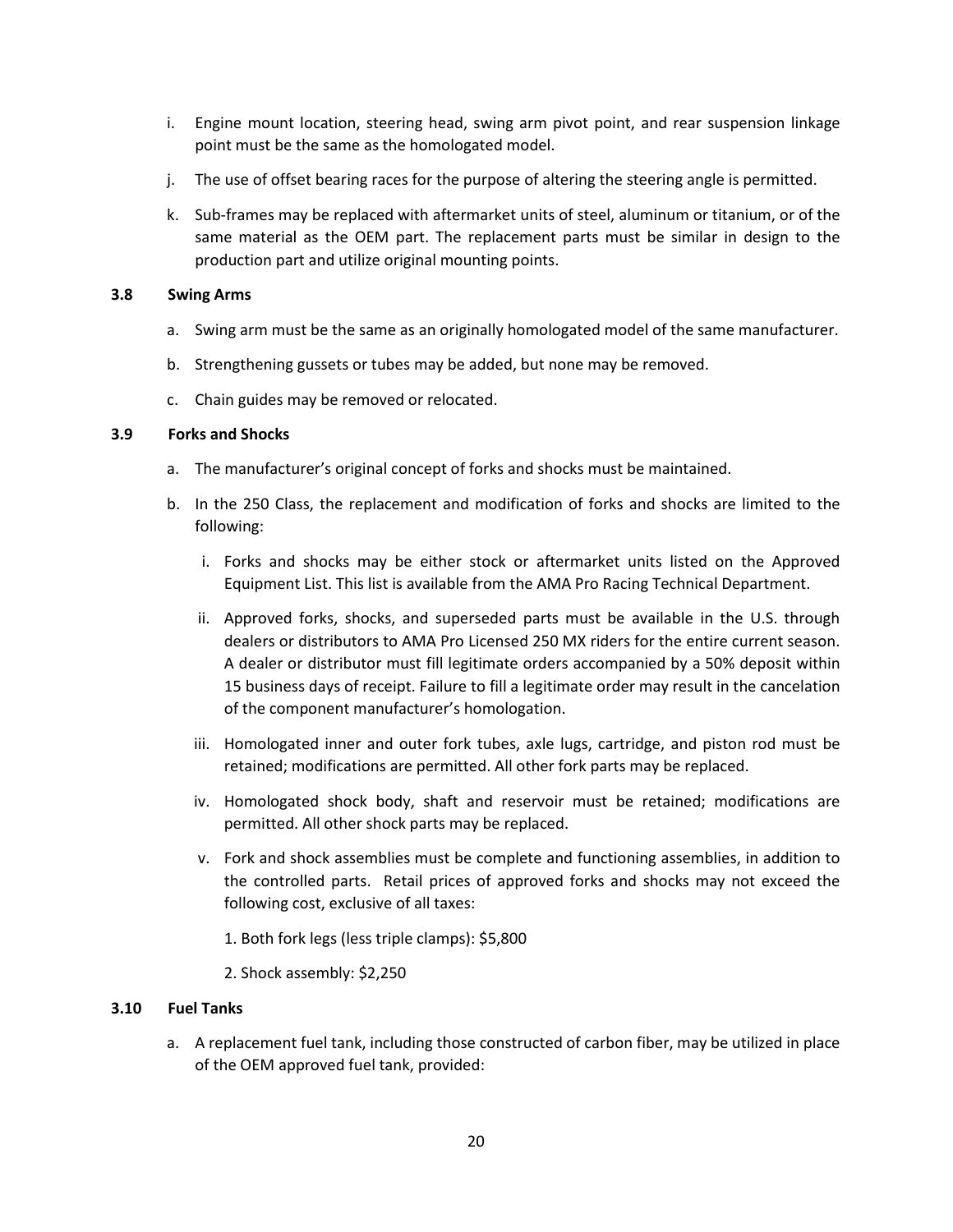- i. The replacement fuel tank must be mounted utilizing the OEM stock mounting locations; and
- ii. The fuel capacity of the replacement fuel tank can be no less than the original OEM approved fuel tank.
- b. Fuel tank filler devices may be mounted or replaced with aftermarket units.

#### **3.11 Fuel Specifications**

All motorcycles must use unleaded fuel corresponding to petroleum-based fuel as defined by the American Society for Testing and Materials (ASTM) designation: D4814, with the following clarifications:

- a. The specific gravity must fall within the range: .715 .765 at 60º F.
- b. The maximum oxygen content is 4.0% m/m.
- c. The maximum allowable level of lead is 0.025 g/l.
- d. The only allowable oxygenates are ether and alcohols, as listed and characterized for oxygen mass fraction in ASTM D4814.
- e. Epoxides (i.e. propylene oxide) will not be considered ethers. Nitrogen-bearing compounds are not permitted.
- f. Lubrication additives are permitted provided the resulting mixture meets all other requirements.
- g. See, Appendix F for "Fuel Test Procedures".

#### **3.12 Handlebars and Controls**

- a. Cracked or broken handlebars are prohibited.
- b. Control levers must have minimum ½-inch diameter ball ends.
- c. All motorcycles must be equipped with a functioning ignition cut-off switch or button, mounted on the handlebar within reach of the rider's hand when placed on the grip.
- d. All motorcycles must be equipped with a self-closing throttle mechanism.

#### **3.13 Brakes**

- a. All motorcycles must be equipped with adequate and operating front and rear wheel brakes.
- b. Brakes must be the same type as the production units. Disc brakes may only be replaced with disc brakes and drum brakes with drum brakes.
- c. Carbon fiber or carbon composite brake discs and/or carriers are not permitted.
- d. Aluminum or titanium rear brake discs are prohibited.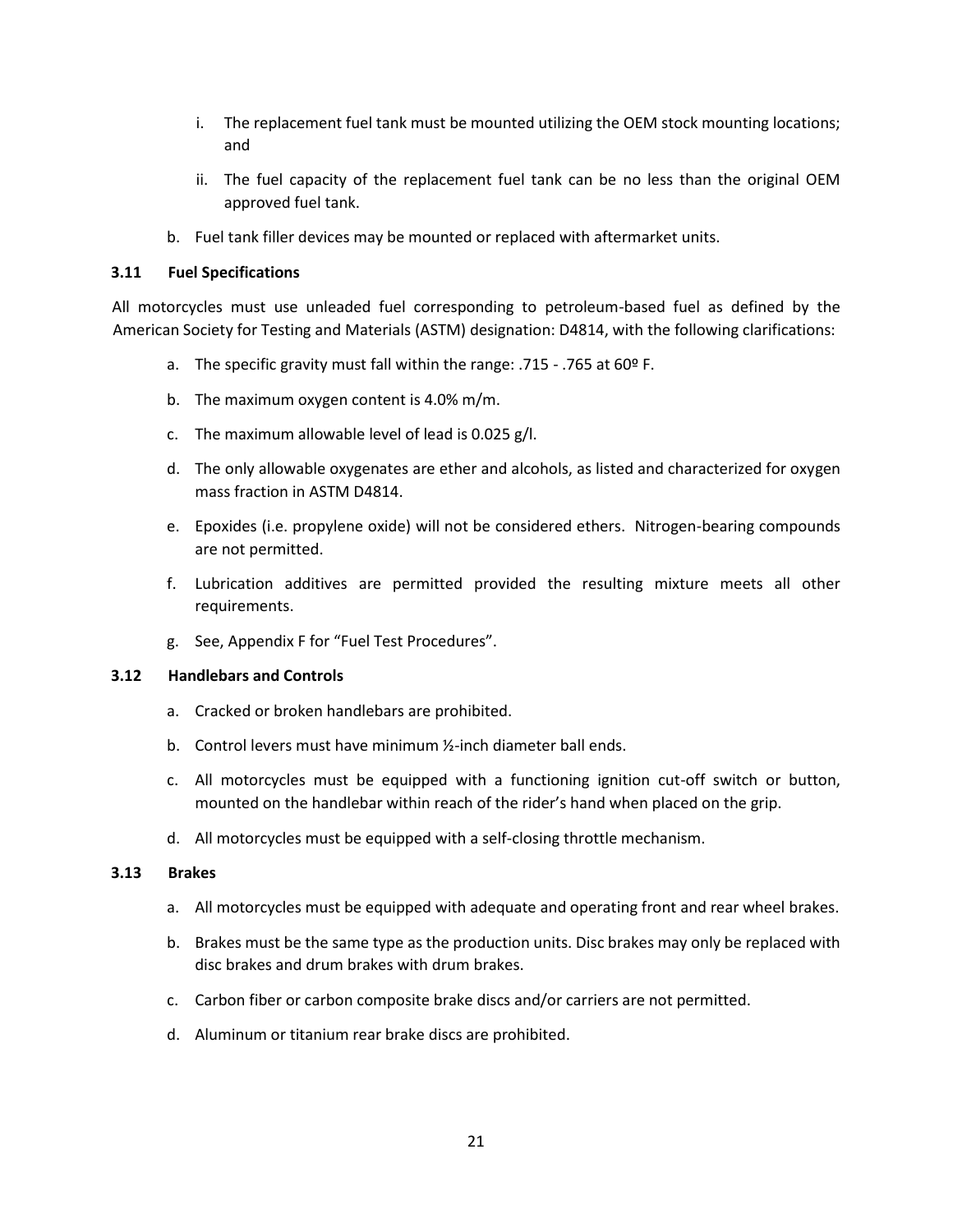#### **3.14 Wheels**

Wheels and all wheel components (i.e., spokes, hubs) constructed exclusively of carbon fiber or carbon composite are not permitted.

#### **3.15 Tires**

- a. Studded tires, other than rubber, are prohibited.
- b. Paddle (continuous radial rib) tires and tires with lugs having a height of over ¾-inch are prohibited.

#### **3.16 Telemetry and Traction Control**

- a. Non-production electronic devices designed specifically for traction control are prohibited. This includes sensors that can determine front wheel speed and any electronic control to the brake systems.
- b. Electronic transmittal of information, including radio communication to or from a moving motorcycle, is prohibited with the following exceptions:
	- i. MX Sports Pro Racing transponders utilized for scoring purposes (mandatory equipment assigned by AMA Pro Racing).
	- ii. Data or video transmitted for the sole use of MX Sports Pro Racing-approved event television production (mandatory equipment assigned by MX Sports Pro Racing).
	- iii. Electronic lap-timing devices are permitted. Transmitter beacons must be in an approved area. GPS may be used for the sole purpose of lap timing and track mapping only. Receivers/antennas shall not be mounted on the front area of the front number plate.
- c. Data logging is permitted; however, the information may not be downloaded in real time from a moving motorcycle.
- d. Information downloaded from the motorcycle may be reviewed by the Chief Technical Inspector at any time.

#### **3.17 Minimum Motorcycle Weight**

- a. 250 Class: 194 pounds 2-stroke / 212 pounds 4-stroke
- b. 450 Class: 212 pounds 2-stroke / 220 pounds 4-stroke

#### **3.18 Weighing Procedures**

- a. Weight limits must be met after qualifying and after a race.
- b. The Chief Technical Inspector may require a motorcycle be cleaned of excess mud or dirt before weighing.
- c. The official AMA scale will be available before qualifying and during races for weight checking.
- d. No fluids may be added to the motorcycle, except water to the engine cooling system.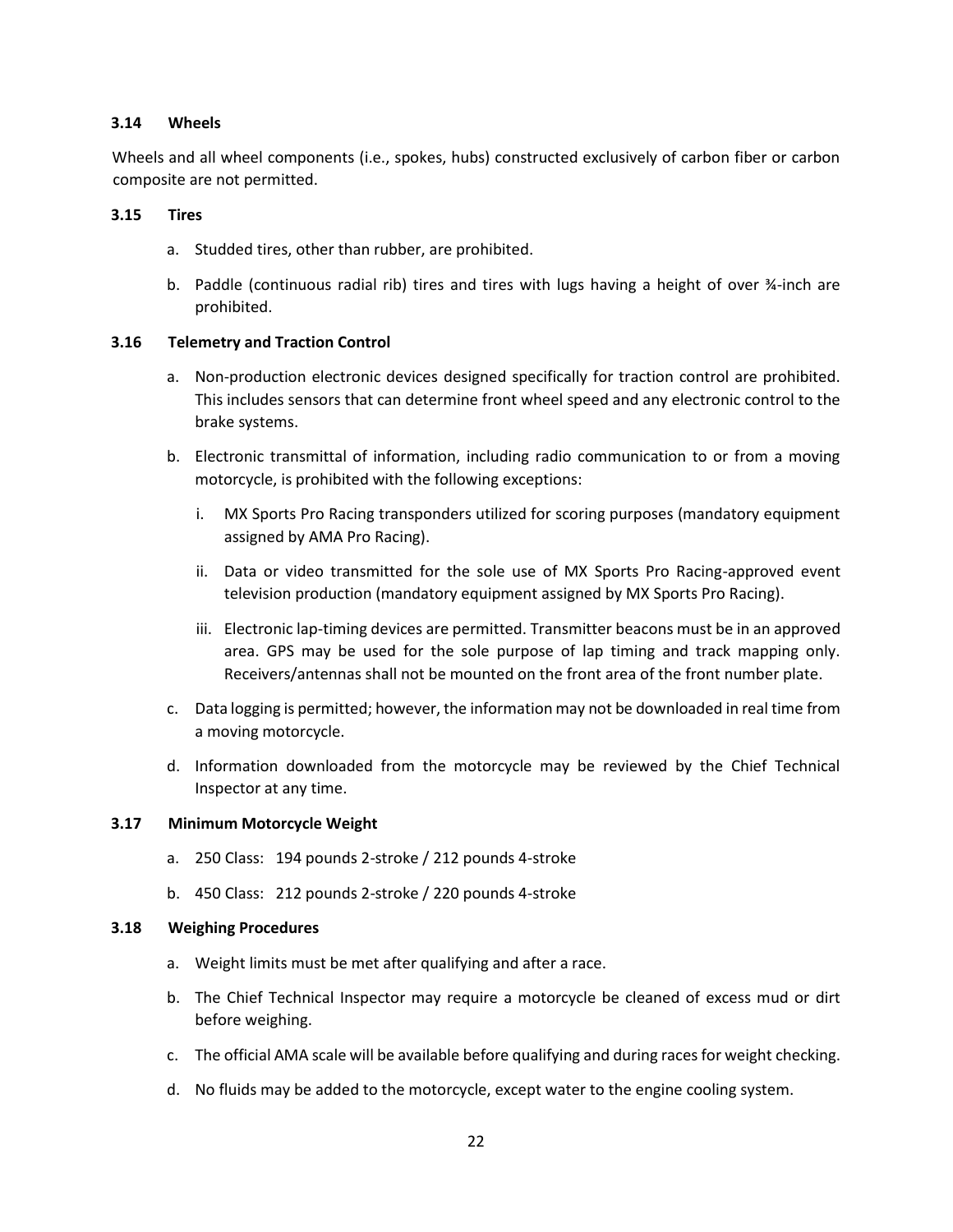- e. The fuel must be drained from the fuel tank.
- f. Ballast attached to motorcycles is not permitted.

#### **3.19 Numbers and Number Plates**

- a. **Number Plate Color Requirements:** 
	- i. 250 Class: Black plates, white numbers
	- ii. 450 Class: White plates, black numbers
	- iii. Current 250 Class Champion: Black plates, white No. 1
	- iv. Current 450 Class Champion: White plates, black No. 1
	- v. 250 Class Points Leader: Red plates, white numbers
	- vi. 450 Class Points Leader: Red plates, white numbers
	- vii. In the case of a tie during the season, both riders will display the red plate

#### b. **Front Numbers/Number Plates:**

- i. Front numbers must be a minimum height of 6 inches.
- ii. Front number plates must be flat and mounted parallel to the fork tubes in such a manner as to prevent deflection of the plate during the event. Any attempt at streamlining, such as curved plates or plates that are not rigidly mounted, is prohibited, unless such plates are standard on the homologated model.
- iii. Rider numbers and the approved AMA Pro Racing and series title logo are required on the front number plates. The area on the top edge of the front number plate is reserved for the official 50<sup>th</sup> Anniversary Series logo, followed by the series title logo, followed by the AMA Pro Racing logo. This designated area shall be a height of 1 inch and a width of 8 inches.
- iv. Front number plates or number display areas must be of adequate size to provide ample space (approximately 1 inch) around and between numbers.

#### c. **Side Numbers/Number Panels:**

- i. Side number panels must contain either 4-inch or  $5\frac{1}{2}$ -inch numbers in either the lower right-hand corner (left side of motorcycle) or lower left-hand corner (right side of motorcycle) with corresponding number and background colors prescribed above, according to class or specific rider distinction.
- ii. Side panels must contain the official  $50<sup>th</sup>$  Anniversary Series logo. The logo must be a minimum height of 1¾ inches and width of 3 inches.
- iii. The balance of the side panel may be used for sponsor/team identification.
- iv. Plastic or fiberglass number plates must have a minimum thickness of 1/16-inch.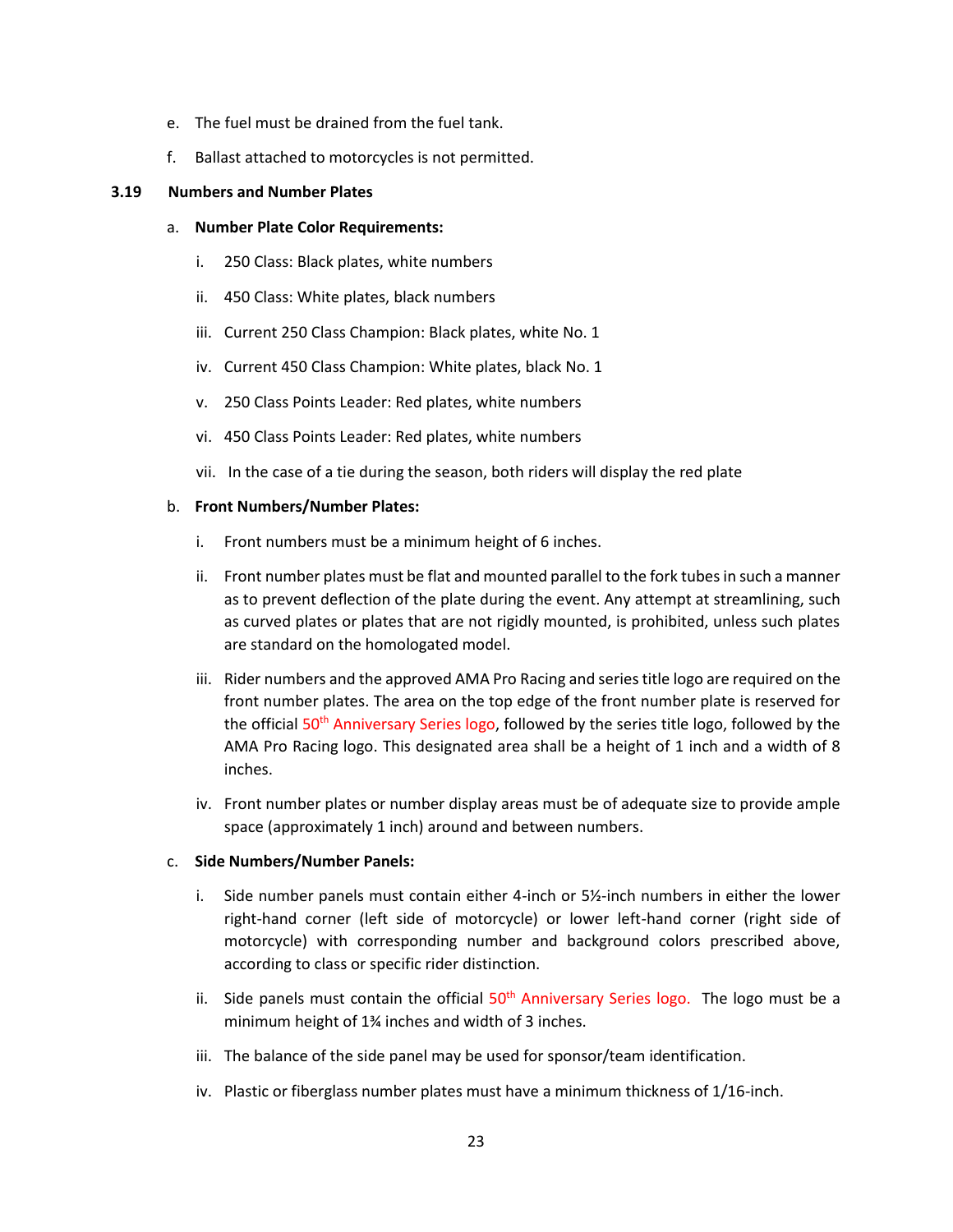- v. Numbers must be a solid color with no outlining. The red points leader plate may have a black outline behind the white digit.
- vi. National Champions using the number "1" may use a special sized number.
- vii. Approval of number fonts is at the sole discretion of MX Sports Pro Racing.

#### **3.20 Rider Apparel**

- a. Riders must wear helmets at all times when riding a motorcycle, including but not limited to practice sessions, qualifying sessions or while competing on course. Helmets must be of the full-face type, conform to one of the following recognized standards, and have a label affixed certifying its approval:
	- i. United States: Snell M2015 or DOT FMVSS 218
	- ii. United Nations: Regulation ECE 2205 P
	- iii. iii. United Kingdom: BSI 6658 Type A
	- iv. iv. Japan: JIS T 8133: 2007
- b. All helmets used by riders in competition must be equipped with a commercially manufactured emergency helmet removal device, such as the Eject® device. Riders will be responsible for ensuring that the device is properly installed and operable during all on-track activities. Helmet removal device and installation information is available from Technical Inspection at all events.
- c. Helmet-mounted cameras or other recording devices of any type are prohibited. Riders may request approval to use Onboard Cameras for mounting on the motorcycle or body of the rider, other than the helmet, subject to footage use terms and conditions. See, Appendix C, Onboard Camera Policy.
- d. Goggles, face shields or other protective eyewear must be shatter resistant. Goggles must be worn at the start of each event.
- e. Race Boots are required and must be standard issue in the industry. Work boots are prohibited.
- f. Devices designed solely for the purpose of reducing wind resistance may not be attached to the rider's apparel.
- g. Rider Jersey:
	- i. Jerseys must be standard issue in the industry, be long sleeve and made of durable material that will protect the rider. Short sleeves or ¾ sleeves are prohibited. ii. The rider's assigned number must be displayed horizontally across the back of the jersey. The number must be a minimum height of 8 inches and a width of 1 inch.
	- ii. Numbers must be printed in a contrasting color from the jersey color surrounding the placement of the number. The number may be outlined. However, the color of the outlining must be in contrast to the jersey color as well as the number color.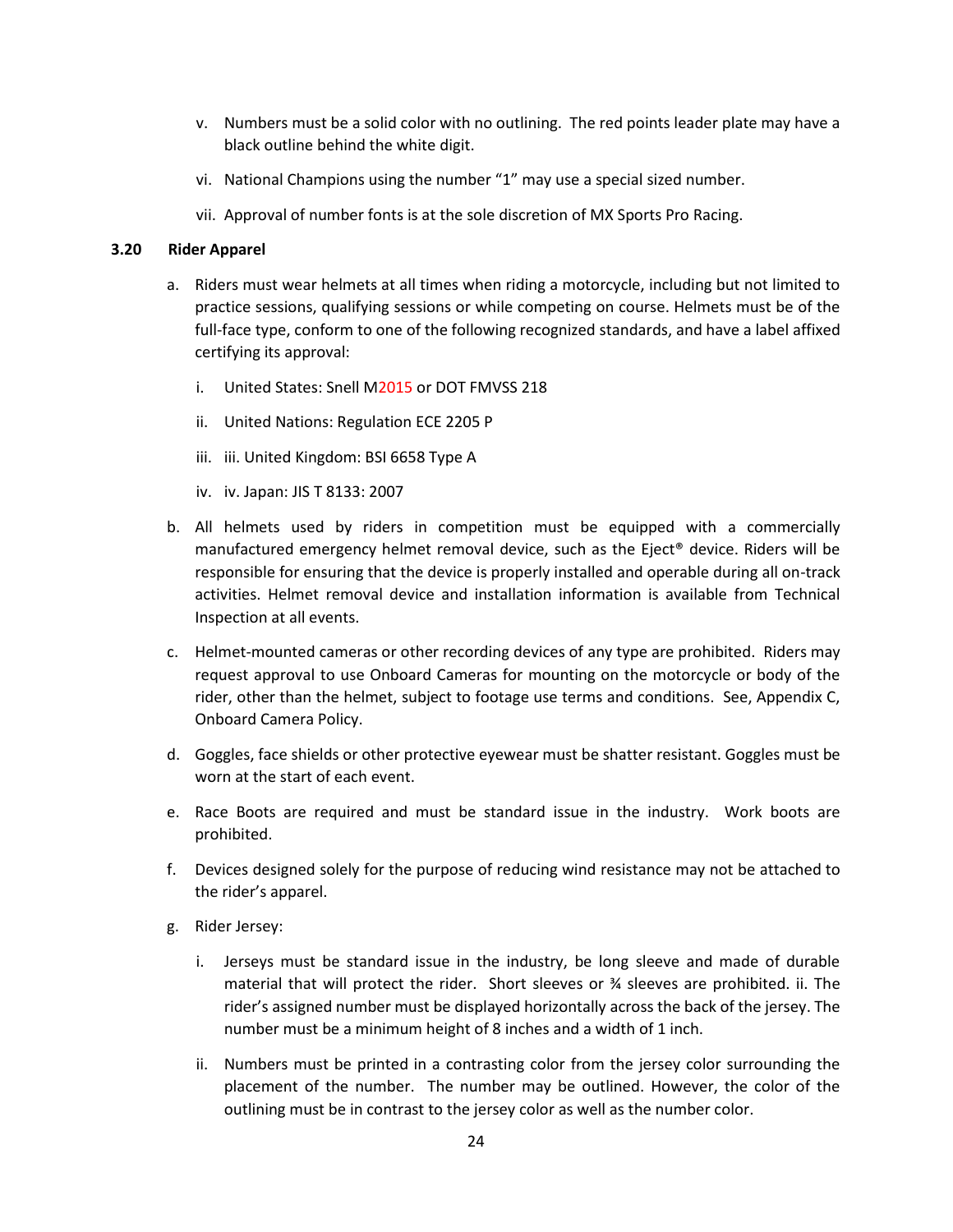- iii. The official 50<sup>th</sup> Anniversary Series logo must be displayed on the upper left front torso or left shoulder area of the jersey in a minimum size of 2 inches wide.
- iv. The rider's last name must be displayed horizontally across the back of the jersey at the shoulder line above the number.
- v. If a chest/back protector or neck brace is worn over the rider's jersey, the rider's entire name and assigned number must be visible either on the jersey or on the chest/back protector.
- h. If the rider uses a chest/back protector, the official AMA Pro Racing logo must be displayed in the center front of the chest/back protector. This is in addition to the logo displayed on the jersey. The minimum size of the logo is 3 inches wide by 1¾-inch high. The AMA Pro Racing logo must be visible at all times.
- i. Race Pants must be standard issue in the industry, be full length and made of a material that will help protect the rider.
- j. Riders must present a clean and neat appearance. Costumes, as determined by MX Sports Pro Racing in its sole discretion, are prohibited.

## **3.21 Rider Responsibility**

IT IS THE RESPONSIBILITY OF THE RIDER TO SELECT A HELMET AND APPAREL WHICH WILL PROVIDE APPROPRIATE PROTECTION. ALTHOUGH AMA PRO RACING REQUIRES THEIR USE, NEITHER AMA PRO RACING NOR MX SPORTS PRO RACING ENDORSE OR GUARANTEE SPECIFIC PRODUCTS OR MANUFACTURERS. RIDERS MUST RELY ON THEIR OWN JUDGMENT IN THE SELECTION OF HELMETS AND APPAREL FOR PROTECTION AND DURABILITY.

## **3.22 Display of Official Logos**

Riders are required to display the official AMA Pro Racing and MX Sports Pro Racing logo as required herein when competing in any part of an AMA Pro Racing-sanctioned event, as follows:

- a. The official logos and/or logo artwork file, number plate stickers and adhesive apparel patches will be available at Technical Inspection at each event or online.
- b. If a third party produces number plates and/or jerseys for riders prior to events, logo files may be requested from the MX Sports Pro Racing Technical Department. Requests for artwork by a third party should include the rider's name.
- c. Disclaimer for use of AMA Pro Racing and MX Sports Pro Racing registered Trademarks:

*AMA Pro Racing/MX Sports Pro Racing logos and trademarks shown herein are trademarks of AMA Pro Racing/MX Sports Pro Racing. Participants are to use the approved logos on number plates and apparel only when participating in AMA Pro Racing events. Any further use of the marks outside of this capacity is prohibited without prior express written consent from AMA Pro Racing/MX Sports Pro Racing.*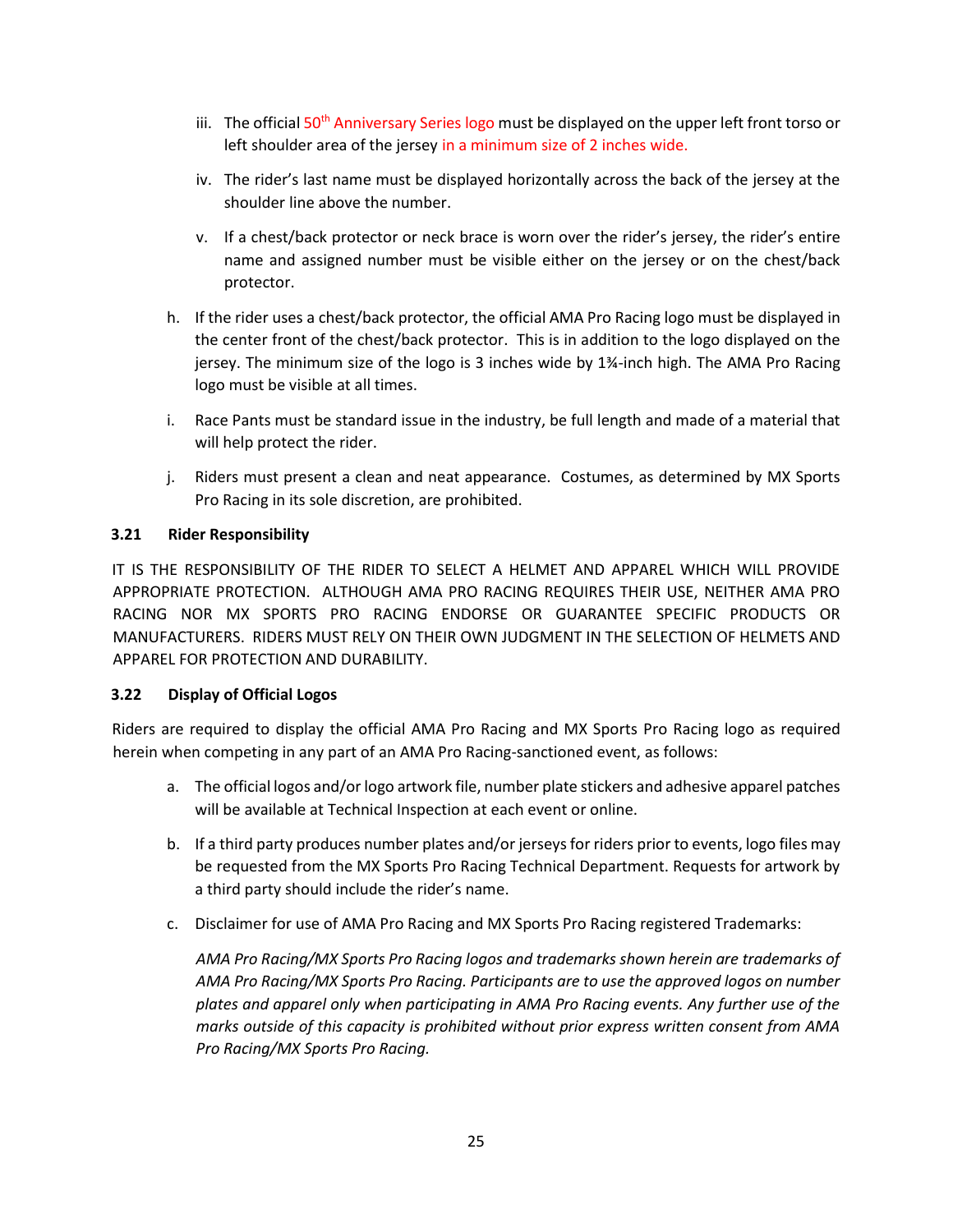#### **3.23 Mechanics**

- a. Only appropriately dressed persons displaying proper credentials will be allowed in the pit, signaling and starting areas.
- b. Mechanics must be in uniform designating a rider or team. Uniform shirts must have a collar and should display the AMA Pro Racing patch.
- c. Cut-offs, sleeveless shirts and open-toe shoes are prohibited in the Signal Area, Starting Area, and infield. Shirts must be worn at all times in these areas.
- d. Mechanics must present a neat, clean and professional appearance

## **3.24 Special Technical Requirements**

Where the rules permit equipment to be installed, replaced, altered or fabricated, it is the sole responsibility of the rider to select components and materials for the fabrication of this equipment that will perform in competition properly. Any component of a motorcycle deemed by the Chief Technical Inspector as necessary for operation must be in place, securely mounted, in proper working order, and structurally sound. Regardless of previous approval, the permission to use specific components or equipment, including tires and fuel, may be withdrawn for any reason AMA Pro Racing deems in the best interest of competition.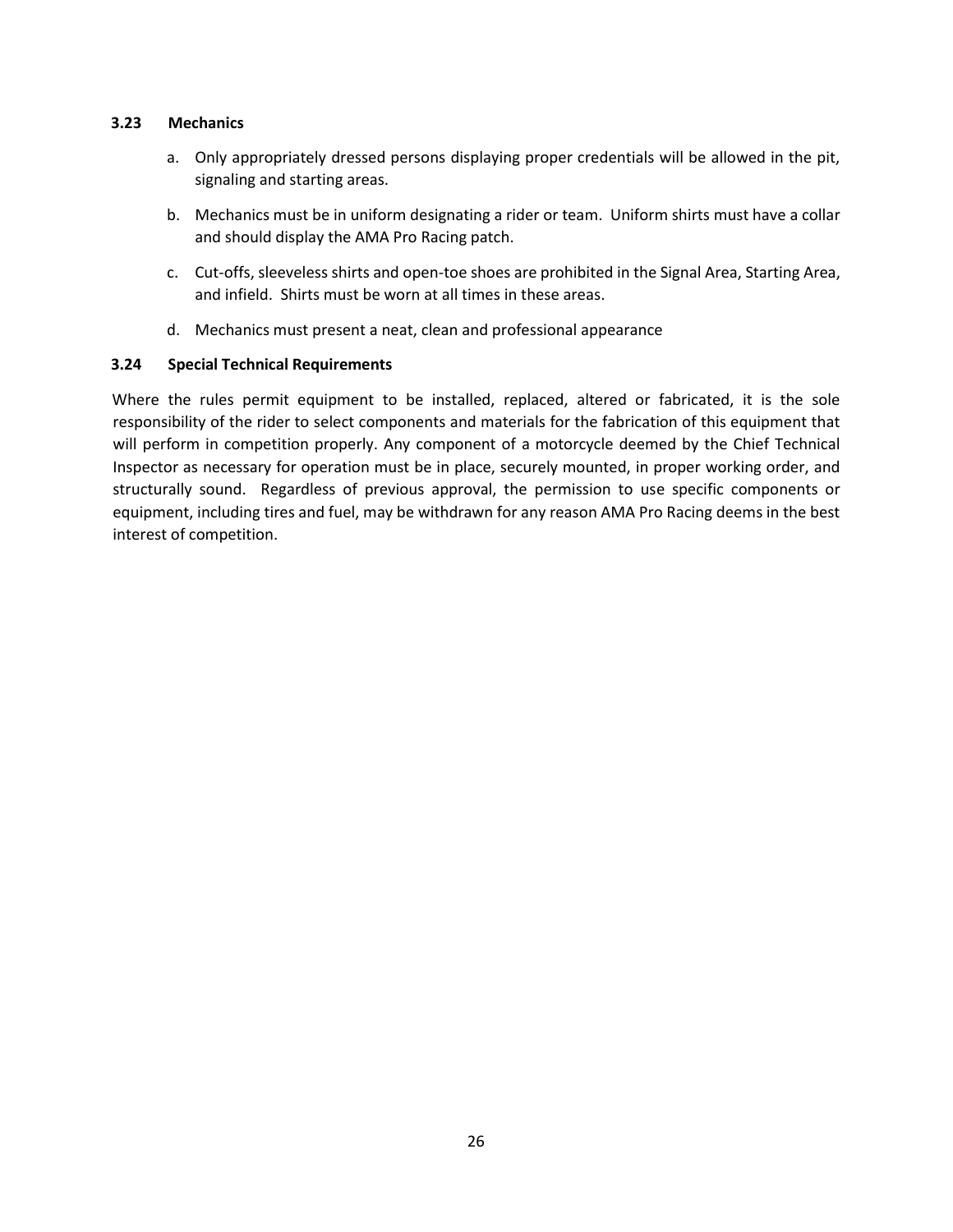# **Appendix A - Offenses, Penalties, Protests and Appeals**

| Section        |                                         |
|----------------|-----------------------------------------|
| A <sub>1</sub> | <b>General Information</b>              |
| A <sub>2</sub> | <b>General Offenses and Penalties</b>   |
| A3             | <b>Equipment Offenses and Penalties</b> |
| A4             | Protests                                |
| A5             | Appeals                                 |

## **A1. General Information**

Through the establishment and enforcement of various rules and procedures, MX Sports Pro Racing and AMA Pro Racing strive to regulate the sport of professional motorcycle racing in the fairest possible manner. By participating in an AMA Pro Racing event, each entrant, rider and participant agree to abide by AMA Pro Racing's rules and procedures. In addition, AMA Pro Racing licensed entrants and riders may be held responsible for the actions of their crew members. As part of entering an AMA Pro Racing event, an entrant assures AMA Pro Racing that their crewmembers are AMA members in good standing.

All parties involved in AMA Pro Racing events are expected to conduct themselves in a professional manner, respecting at all times the rights of others. Participation in AMA Pro Racing sanctioned activities is a privilege afforded to entrants, riders and event credential holders. All such participants understand that violation of AMA Pro Racing rules and procedures can lead to forfeiture of their entrant or competition licenses or event credentials, fines, points deductions, lap deductions, finishing position deductions, time penalties, disqualification and other disciplinary actions as outlined herein.

A1.1 Rules directed or related to safety are promulgated to make all persons concerned with safety. Neither MX Sports Pro Racing nor AMA Pro Racing warrant safety if the rules are followed or compliance with or enforcement of the rules. Each participant in competition has the responsibility to assess the safety aspects of facilities and conditions and must assume the risk of competition.

A1.2 Through its protest and appeal procedures, AMA Pro Racing provides a system of administrative review in the event of disputes which are eligible for such review. The goal of AMA Pro Racing's protest and appeal procedures is to assure fair and consistent enforcement of rules and objective review of protests and appeals lodged by or against participants.

A1.3 Any participant who is fined under these rules will be deemed suspended from all AMA Pro Racing sanctioned activities until the fine has been paid. The fined party is entitled to a receipt upon payment. All fines and other disciplinary actions levied by MX Sports Pro Racing must be explained in writing. A copy must be given or sent to the disciplined party.

A1.4 Any participant under suspension, or otherwise disciplined under these rules of competition, may be reinstated by action of, and in the sole discretion of MX Sports Pro Racing.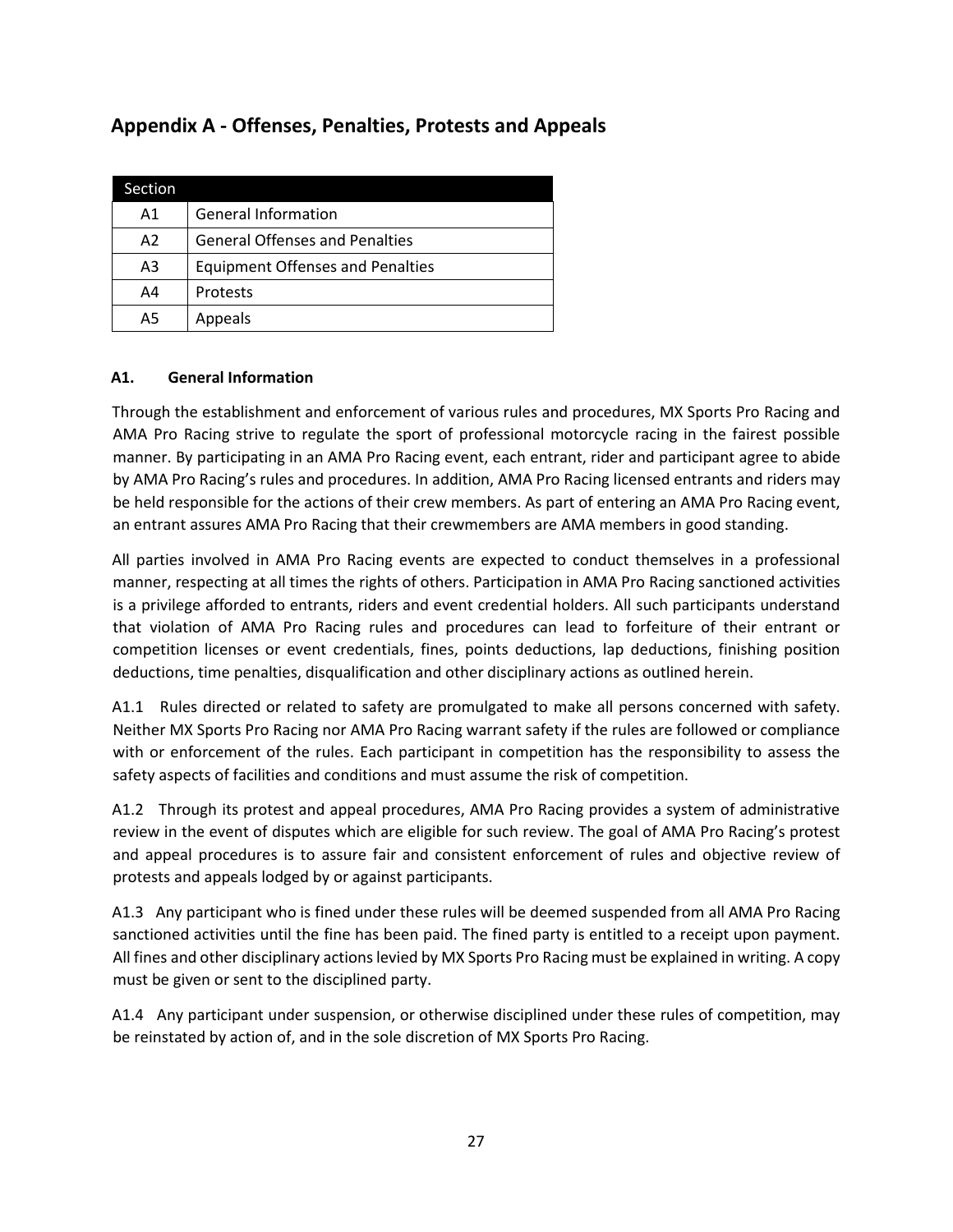#### **A2. General Offenses and Penalties**

This section outlines actions which are deemed to be detrimental to the sport of motorcycle racing and which may result in a range of disciplinary actions. Unless otherwise specifically provided for in these rules, MX Sports Pro Racing may disqualify, suspend, fine or penalize any entrant, rider, participant, official race team or motorcycle from the balance of a race event or the series for violation of these rules, insubordination or other actions deemed in the sole discretion of MX Sports Pro Racing to be detrimental to the race event and the sport. Such disqualification includes the loss of any rights with regard to the event in question and may result in expulsion from the event venue.

Unless otherwise specifically provided for in these rules, MX Sports Pro Racing is empowered to suspend from competition any entrant, rider, participant, official race team or motorcycle for a period of one event up to an indefinite suspension for violation of these rules, insubordination, or other actions deemed, in the sole discretion of MX Sports Pro Racing, to be detrimental to the sport of motorcycle racing. MX Sports Pro Racing is also empowered to, in addition to or in lieu of a suspension from competition, suspend an entrant's or rider's eligibility to earn points for one or more events including, but not limited to, the event in which the rules violation took place. The beginning and ending dates of any such suspension will be as determined by MX Sports Pro Racing.

A2.1 Any supplemental rules, regulations, instructions or procedures established by MX Sports Pro Racing or AMA Pro Racing for the purpose of implementing, interpreting or enforcing these rules will be deemed to be part of the rules.

A2.2 The following offenses will be subject to disciplinary action by MX Sports Pro Racing. This list is provided as guidance to licensed entrants, riders and event credential holders but does not restrict MX Sports Pro Racing from invoking penalties for other actions detrimental to the sport which are not specifically contemplated herein.

- a. Falsifying one's age or ability to meet any of the various eligibility requirements as set forth by AMA Pro Racing, or in general, competing or attempting to compete in AMA Pro Racing sanctioned activities under false pretenses.
- b. Competing under a false name or in any other way attempting to gain an advantage.
- c. Abetting or knowingly engaging in any race in which the result is "fixed" or prearranged.
- d. Giving, offering or promising, directly or indirectly, any bribe in any form to any person in an attempt to circumvent AMA Pro Racing rules or procedures or to otherwise gain an advantage.
- e. Accepting or offering to accept any bribe in any form from any person in an attempt to circumvent AMA Pro Racing rules or procedures or to otherwise gain an unfair advantage.
- f. Refusing to provide a factual statement regarding an item under protest or appeal when requested by MX Sports Pro Racing or AMA Pro Racing or a party to the appeal or interfering in any way with AMA Pro Racing's protest and appeal procedures in order to influence the outcome.
- g. Failing to ride in an event after entering without giving proper notice of non-participation.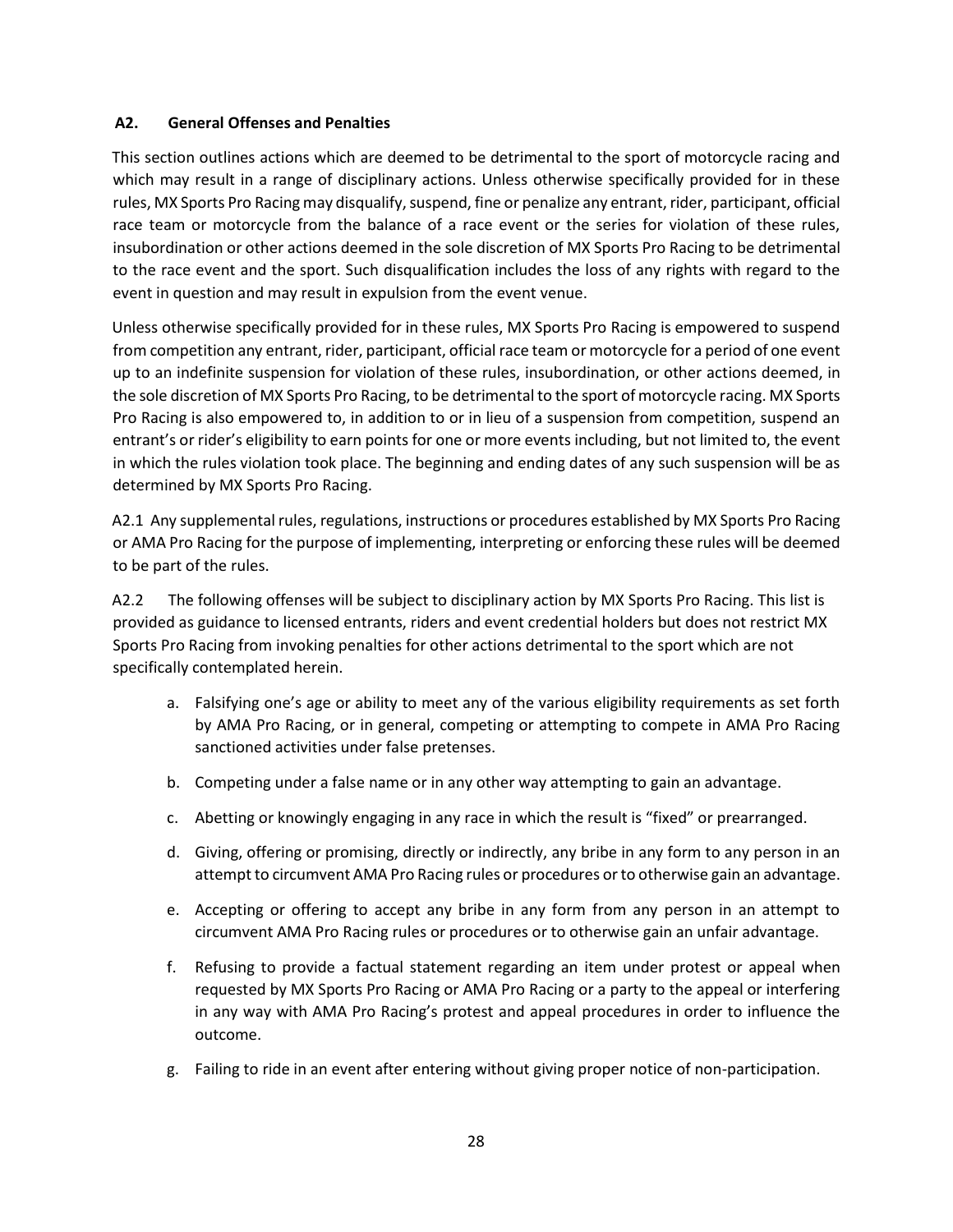- h. Engaging in a rider boycott, public protest or other similar concerted activity meant to stop, delay, or otherwise inhibit the start or completion of any portion of an AMA Pro Racing event.
- i. Engaging in any unfair practice, misbehavior or action detrimental to the sport of motorcycling in general, whether or not related to a specific competition.
- j. A physical or verbal attack on an MX Sports Pro Racing or AMA Pro Racing official and/or engaging in a fight. This includes any person who attacks or is involved in a fight anywhere on the premises prior to, during, or after an AMA Pro Racing event. There will be no maximum fine or suspension period for this offense.
- k. Refusal to submit a machine for inspection. Any team/rider refusing to immediately surrender their machine to MX Sports Pro Racing or refusing to allow examination or measurement of a machine's components, will be in violation of these rules.
- l. Failure to re-enter the track at a point as close as practical to the point at which the rider left the track or slow down after leaving the course, and in so doing gaining an advantage.
- m. Receiving any form of prohibited outside assistance.
- n. Failing to immediately respect and comply with operational or warning flags/lights or other signals.
- o. Failure to attend riders' briefings or meetings.
- p. Failure to attend a post-race podium interviews or press briefings.
- q. Riding at any time in such a manner as to endanger other riders, officials or the public.
- r. Wagering by a participant on the outcome of any AMA Pro Racing sanctioned race.
- s. Failing a test for drugs or refusing to submit to drug testing as required from time to time by MX Sports Pro Racing under its Substance Abuse Policy.
- t. Causing or attempting to cause a race to be stopped. At the sole discretion of MX Sports Pro Racing, a rider who is judged to have intentionally caused a red flag may be excluded from restarting the race in question.
- u. Failure on the part of a manufacturer/distributor to fulfill the requirements of approval.
- v. Any other act or actions deemed by MX Sports Pro Racing or AMA Pro Racing to be detrimental to the sport of motorcycle racing.

#### **A3. Equipment Offenses and Penalties**

This section deals with violations of equipment regulations. Regardless of a motorcycle passing prior inspections, compliance with all applicable equipment rules must be made at the post race inspection. Any motorcycle found to be in violation of equipment rules may be assumed to have been in violation for the entire race event. In passing a motorcycle through technical inspection, MX Sports Pro Racing does not warrant that motorcycle's adherence with all rules. Each entrant and rider in AMA Pro Racing competitions assumes full responsibility for any violation of equipment rules involving their motorcycle.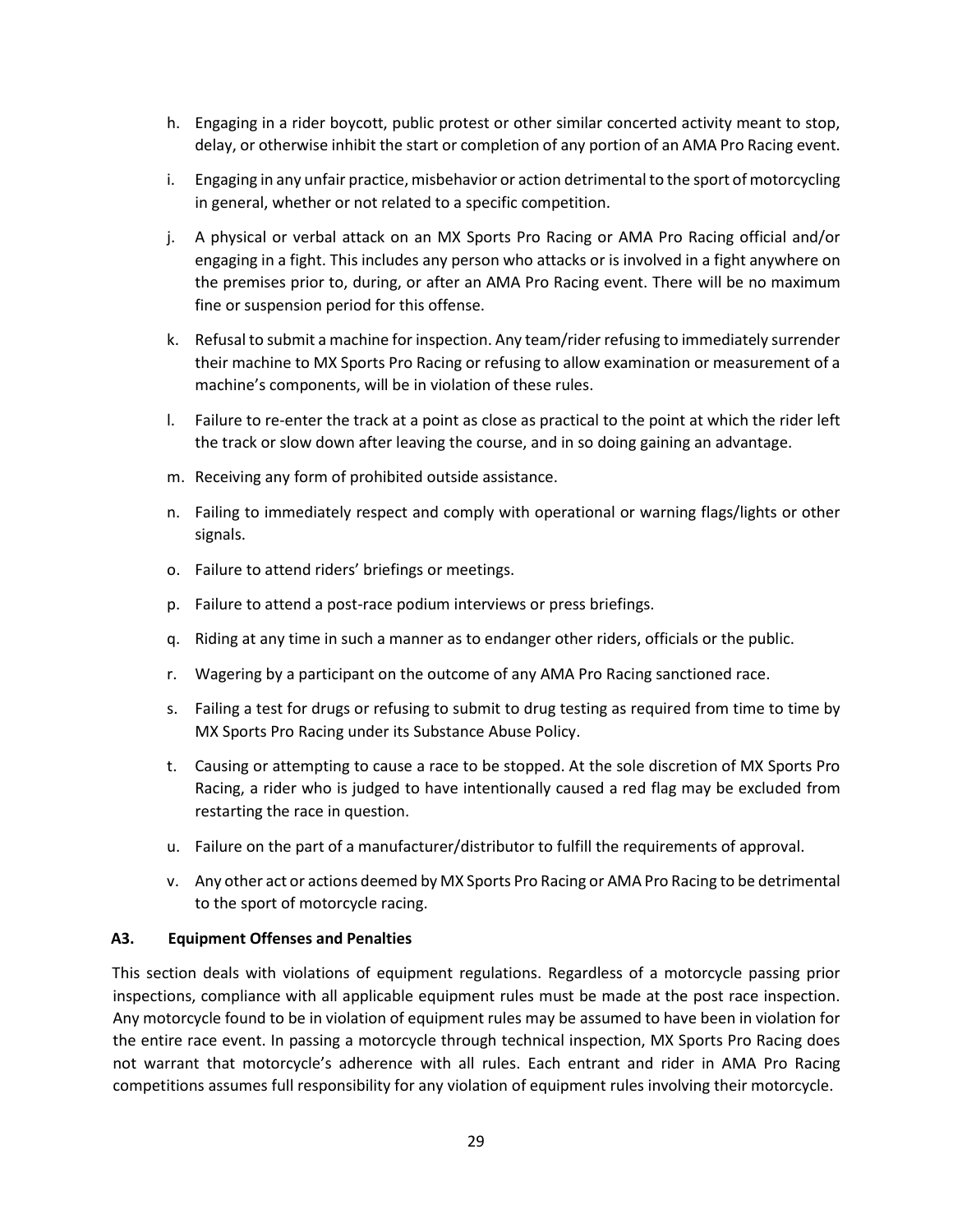- A3.1 Equipment offenses are divided into two categories:
	- a. Category 1 An equipment violation that could potentially or effectively enhance the performance of a motorcycle used in competition.
	- b. Category 2 All other equipment violations.
- A3.2 Impounding of Motorcycles and Components:
	- a. MX Sports Pro Racing may impound motorcycles or components for up to 45 days following an event in which such motorcycles or components were utilized in competition, to allow MX Sports Pro Racing to perform detailed inspections and testing.
	- b. In the case of an appeal, MX Sports Pro Racing may retain custody of impounded equipment until the appeal process has been completed.
	- c. In any case where a part has been determined to be in violation of AMA Pro Racing rules, that part may be held indefinitely by MX Sports Pro Racing, to prevent the use of that part in future AMA Pro Racing competitions. Entrants may submit requests in writing to MX Sports Pro Racing for the return of illegal parts which will be addressed on a case-by-case basis. Any parts found to be illegal will be held by MX Sports Pro Racing at least until the completion of the competition season.

#### **A4. Penalties**

Based on the severity of the offense, violation of AMA Pro Racing rules and regulations may result in a penalty. MX Sports Pro Racing, in its sole discretion, is authorized and may impose such penalty, including but not limited to any one or more of the following, in no particular order:

- a. Warning
- b. Probation
- c. Fine
- d. Loss of start gate selection
- e. Finishing position deduction
- f. Time penalty
- g. Total or partial loss of points or laps
- h. Total or partial loss of prize money
- i. Disqualification from one or more events
- j. Suspension from one or more events
- k. Forfeiture of entry
- l. Forfeiture of competition license
- m. Forfeiture of series/event credentials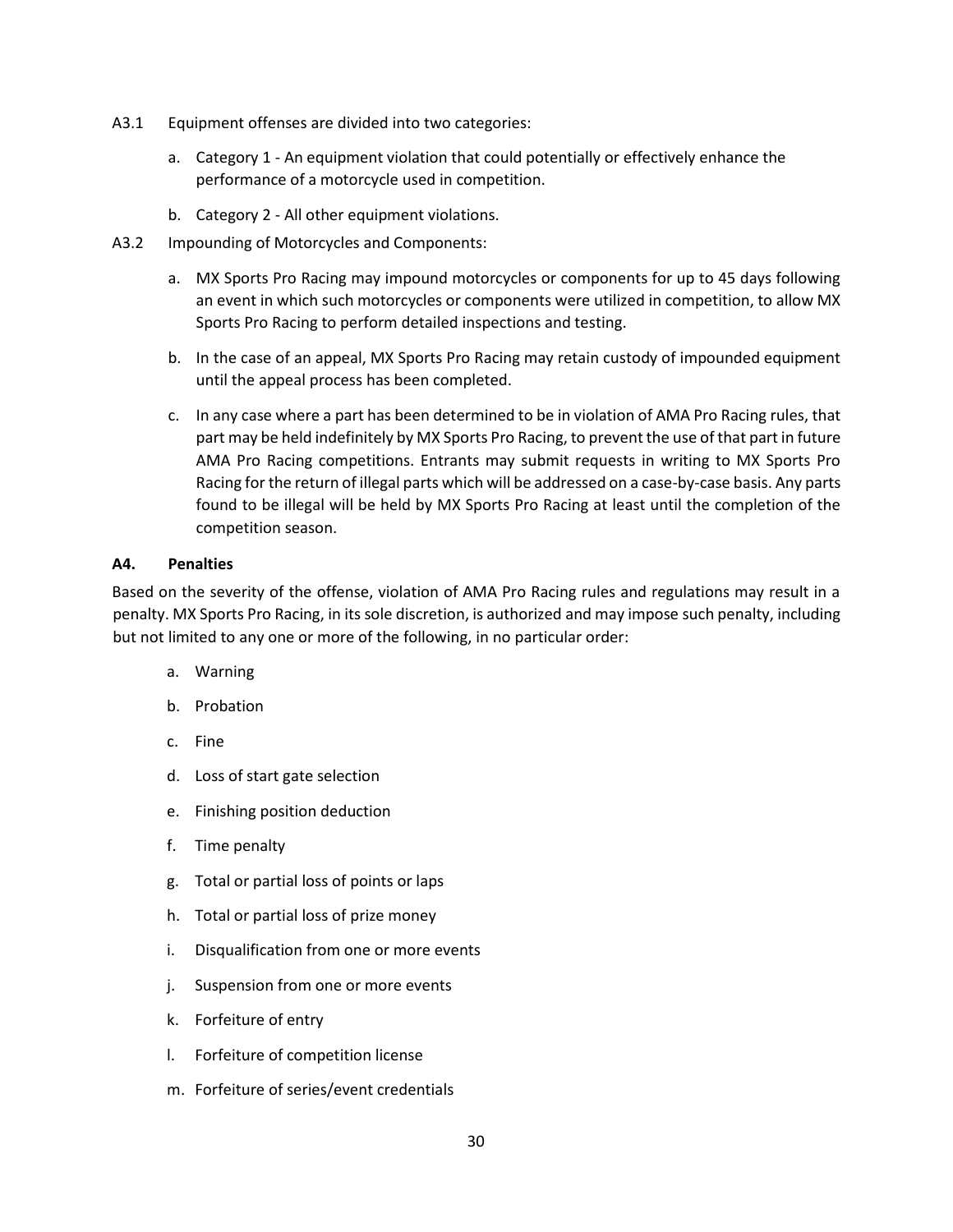n. Any other disciplinary action deemed appropriate in the discretion of MX Sports Pro Racing.

## **A5. Protests**

A5.1. Unless specifically excluded herein, entrants and riders may lodge protests on any matter regarding an event in which they were a participant. Such matters may include, but are not limited to, the conformity of a machine with these rules or the eligibility of a rider.

A5.2. There are two types of protests: technical and administrative. Technical protests relate to the legality of motorcycles and components used in competition. All other protests will be defined as administrative.

A5.3. Every protest must be made separately and in writing. Each protest must specify the violation of the AMA Pro Racing rule or procedure alleged and must be accompanied by a filing fee. For a technical protest the filing fee is \$1,000; for all other protests the filing fee is \$500. MX Sports Pro Racing will not accept verbal protests or protests which are not accompanied by the required fee.

A5.4. The posting of provisional results starts the 30-minute protest period.

A5.5. Final determination of the timeliness of a protest will rest with MX Sports Pro Racing and such decision will be final to all concerned.

A5.6. Protests will not be accepted which concern the decision of MX Sports Pro Racing's timing and scoring.

A5.7. Protests will not be accepted on decisions of MX Sports Pro Racing officials with respect to the interpretation of AMA Pro Racing rules as they pertain to race procedures or MX Sports Pro Racing or AMA Pro Racing office policies. Such decisions include, but are not limited to, establishment of grids and assignment of starting positions; the start of the race; jump starts; the control of the motorcycles; the decision to delay, stop or shorten a race; establishment of restart grids; the display of flags; assessment or failure to assess penalties, including finishing position, lap or time penalties; and disqualifications, whether from a single event or the entire race event.

A5.8. MX Sports Pro Racing will render decisions on all protests as soon as possible. If it is not possible to render an immediate decision, MX Sports Pro Racing may permit a protested rider to compete under protest. In such cases, payment will be withheld of all affected points and monies pending a decision on the protest.

A5.9. Once made, a protest cannot be withdrawn without the permission of MX Sports Pro Racing.

A5.10. Any legitimate expense that MX Sports Pro Racing may incur as the result of a protest must be paid by the protesting party, and MX Sports Pro Racing may require in advance a deposit from the protesting party sufficient to cover such expenses. If the protest is upheld, however, such costs must be reimbursed by the protested party.

A5.11. If MX Sports Pro Racing decides a protest in the favor of the protesting party, the protest fee will be refunded to the protesting party. A written report detailing the protest action will be forwarded by MX Sports Pro Racing.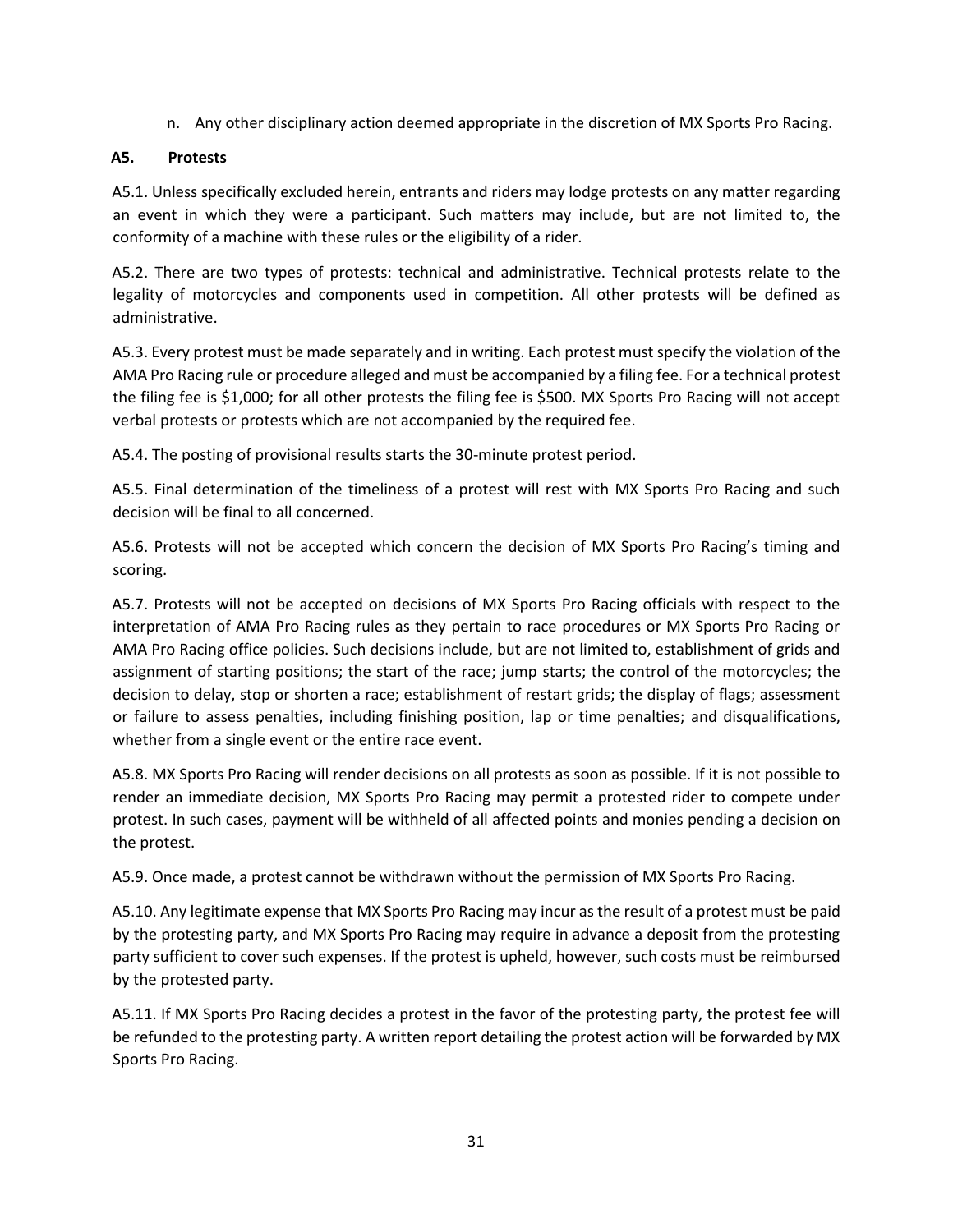A5.12. If MX Sports Pro Racing decides a protest in favor of the protested party, they will keep the protest fee and produce a written report. However, in the case of a technical protest which involves the teardown or measurement of an engine, the protested party will be entitled to the protest fee.

## **A6. Appeals**

A6.1. Appeals may be lodged by entrants and riders to initiate AMA Pro Racing's administrative review process. An appeal may be lodged by a party which loses a protest and desires further review of the issue. In general, appeals cannot be accepted related to matters for which no remedy is available. (For instance, no appeal will be heard if the only means of remedy would be to re-run the event.)

A6.2. An appeal must be in writing, signed by the appealing entrant or rider, and must state specifically the elements of the protest, fine, suspension, or technical disqualification being appealed and the grounds for the appeal. The appeal may either be filed at the event or submitted to:

AMA Pro Racing Technical Department 525 Fentress Blvd. Suite B Daytona Beach, FL 32114 Phone: (386) 492-1014

The appeal must be received at AMA Pro Racing headquarters by 5:00 p.m. on the second business day after notification to the participant of the ruling or incident in question.

A6.3. A filing fee of \$1,000.00 must accompany the appeal. The filing fee will be refunded only if the appealing party prevails. Laboratory fees must be paid by appealing party and are non-refundable.

A6.4. The appealing party will be responsible for producing the following within five days of notification of the decision/incident being appealed:

- a. Copies of all written statements which will be offered as evidence at an appeal hearing.
- b. A complete list of witnesses to appear at the appeal hearing. Attorneys are not permitted at appeal hearings.

A6.5. AMA Pro Racing will review all materials submitted as required and will, in the interest of deterring unsubstantiated appeals, determine whether, in its sole and absolute discretion, the circumstances of the appeal warrant the convening of an appeal board.

A6.6. Following the submission of an appeal, AMA Pro Racing shall take one of three initial actions:

- a. Rule in favor of the appealing party, take appropriate remedial action and refund the filing fee.
- b. Convene an appeal board.
- c. Determine the appeal to be without merit. If the appeal is determined to be without merit, an amount in addition to the \$1,000.00 filing fee may be assessed against the appealing party. This amount will be equal to the actual costs incurred by MX Sports Pro Racing in making the initial determination and shall be considered a fine under these rules such that all applicable rules regarding fines will apply.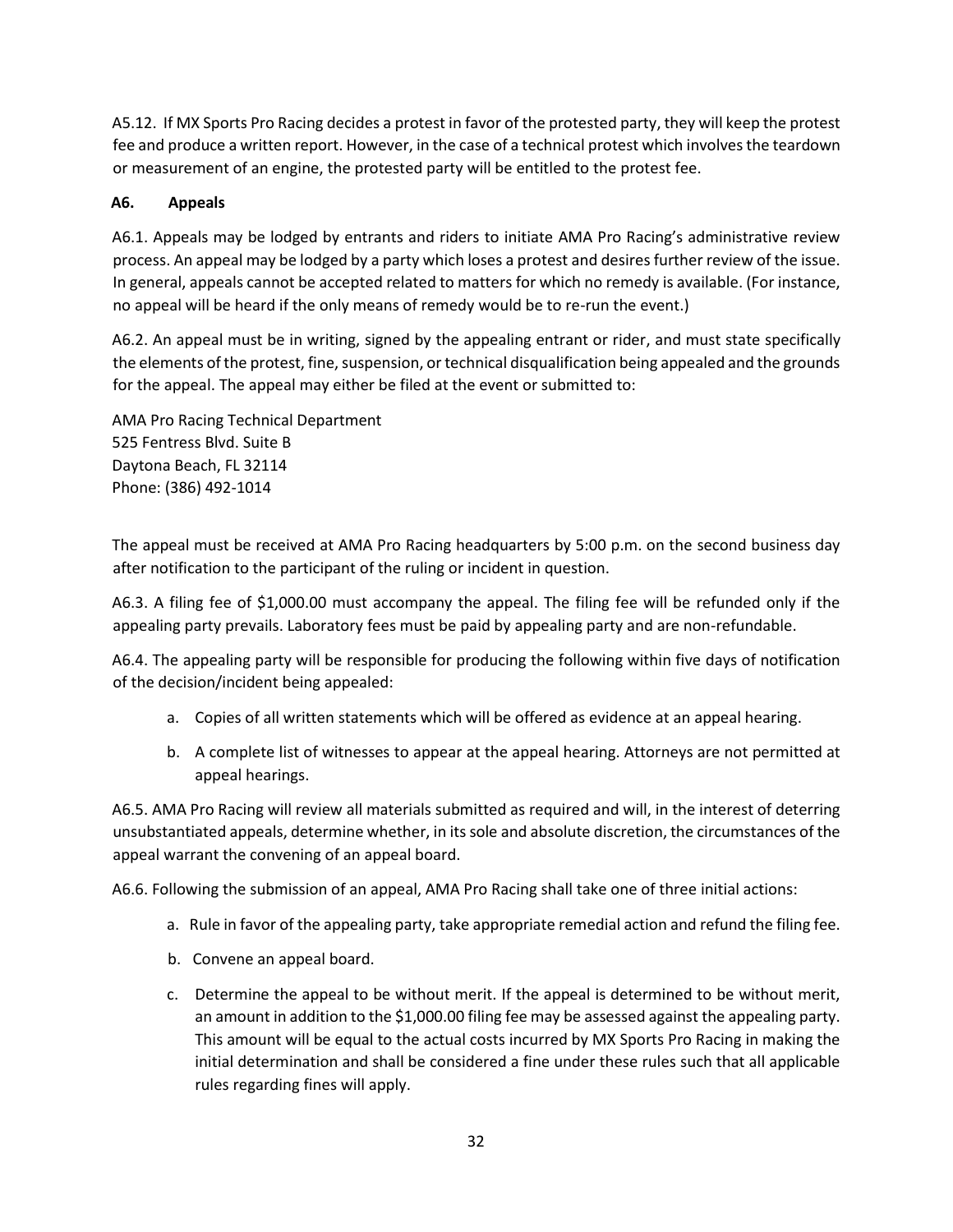A6.7. If the matter being appealed is a dispute between two participants, AMA Pro Racing may mediate the matter in an effort to reach an agreement between the parties; but failing to do so, may convene an appeal board to hear the matter. For these purposes, a dispute between two entrants or riders is deemed to exist only if one party or the other has filed a formal protest against the other.

A6.8. Each appeal board will consist of three persons with no material interest in the matter at hand. Selection of the appeal board members is at the sole discretion of AMA Pro Racing, which will make every effort to assure a fair and impartial hearing.

A6.9. No evidence or other information will be given to the appeal board members in advance of the hearing, and AMA Pro Racing will use its best efforts to keep the composition of the appeal board confidential until the hearing. Any effort by any party to unfairly influence a member of an appeal board may result in disciplinary action. For these purposes any effort to discuss the matter under appeal prior to the hearing will be considered an attempt at influencing the appeal board member.

A6.10. The time and place of the appeal hearing will be determined by AMA Pro Racing. The appeal hearing will be convened as soon as practical and barring delays will be held no more than 30 days after the ruling/incident being appealed.

A6.11. AMA Pro Racing will designate an individual who shall serve as non-voting chairman of the appeal hearing. No other member of the appeal board will be an employee of AMA Pro Racing.

A6.12. AMA Pro Racing will confirm the time and place of the hearing in writing to the appealing rider, such notice to be made at least 10 days before the hearing unless the appealing party agrees to shorter notice. Formal written notice will be deemed to have been given when mailed or faxed to the appealing party at the most recent address he or she has provided to AMA Pro Racing. AMA Pro Racing will make every effort to verbally confirm the time and place of the hearing with the appealing party.

A6.13. Appearance at the hearing will be the responsibility of the involved parties. If the appealing party fails to appear, the appeal board may go forward with the hearing. In the event of a documented emergency on the part of the appealing rider, the hearing may be delayed.

A6.14. The appeal hearing will be informal, and rules of evidence will not apply. The following guidelines for conduct will, however, be enforced by the chairman:

- a. The chairman and members of the appeal board may at any time ask any questions they deem appropriate.
- b. All parties involved in the appeal will be expected to provide full cooperation to the members of the appeal board in establishing pertinent facts and gathering information.
- c. All comments from parties involved in a dispute will be to the appeal board members. No debate between the disputing parties will be allowed.
- d. The appeal hearing will be a closed meeting with attendance restricted to the following: The chairman, the members of the appeal board, the party or parties directly involved in the appeal and their witnesses. Subject to the approval of the chairman, non-participating observers may also be admitted.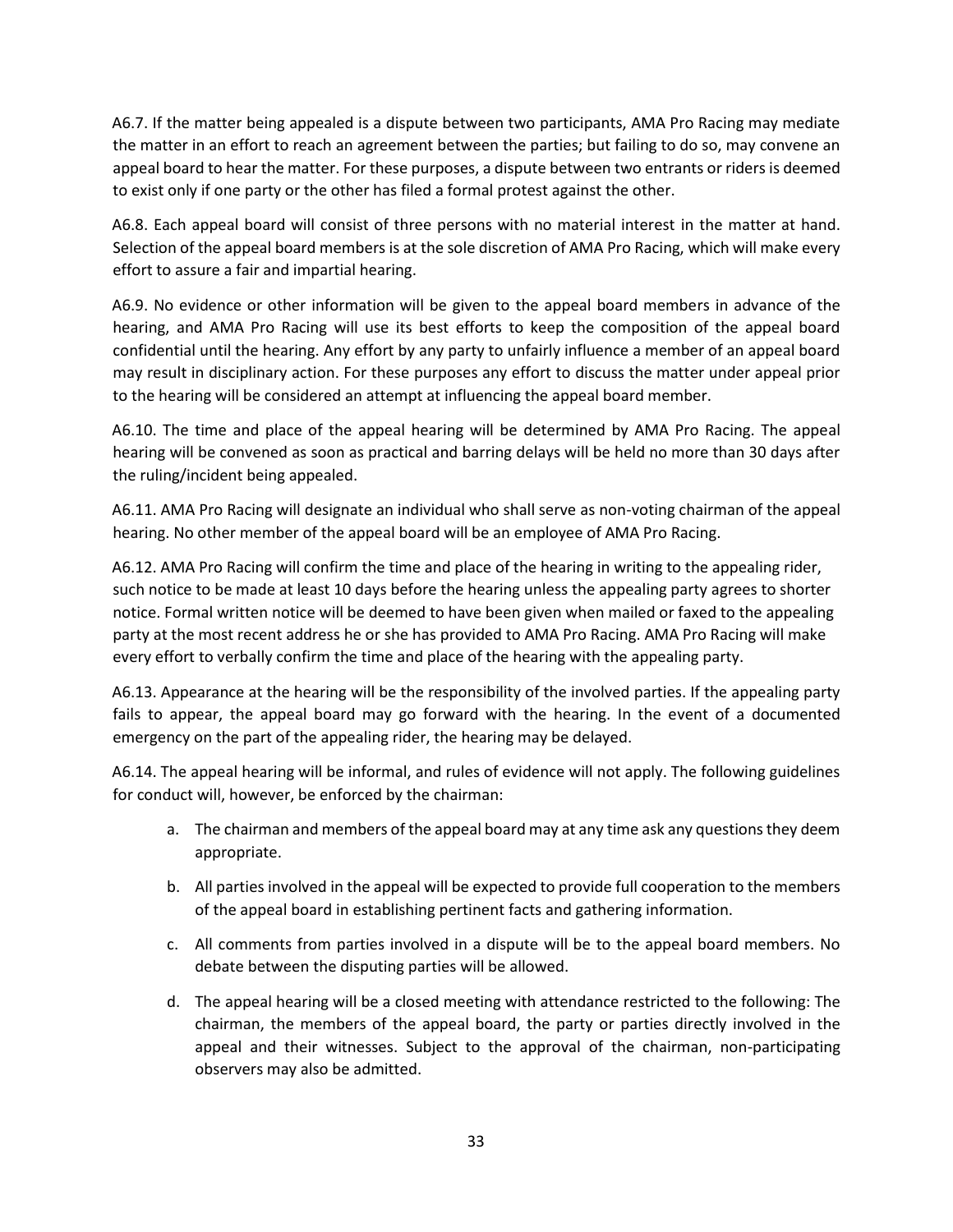- e. Any party to a matter under appeal may request a written statement from MX Sports Pro Racing or any AMA Pro Racing competition entrant or rider license holder believed to have relevant information. Refusal by any MX Sports Pro Racing official or AMA Pro Racing license holder to provide a statement or testimony when requested may result in disciplinary action as provided for in these rules.
- f. Information presented to the appeal board must relate directly to the matter under appeal. Discussion of past appeals or situations involving other participants will not be considered. The chairman may ask the appeal board to rule on the validity of information or testimony being presented.
- g. Any party who fails to comply with these guidelines for conduct will be asked to leave the meeting and may be subject to disciplinary action.
- A6.15. The following order of business will be followed at appeal hearings:
	- a. Introductions and summary of matter under appeal.
	- b. Presentation of written and oral testimony, with the party in a defense posture presenting its evidence last.
	- c. Questions from the chairman and appeal board members.
	- d. Closing statements, again with the party in a defensive posture going last.
	- e. After all evidence has been presented, the appeal board will go into executive session to consider its decision. The chairman may, upon the request of at least two members of the appeal board, be present as a consultant to this process. It is the responsibility of the appeal board to rule on the matter at hand within the context of existing AMA Pro Racing rules and regulations. Appeal boards are encouraged to make recommendations regarding such rules and regulations but have no power whatsoever to waive or modify rules that were in place at the time of the matter under appeal.
	- f. Decisions of the appeal board will be by simple majority.
	- g. Upon reaching a decision, the appeal board will inform the chairman of same and the chairman will assist in drafting the board's formal statement.
	- h. Upon completion of the appeal board's formal statement, the appeal hearing will reconvene, and the chairman will read the statement.

A6.16. If the appeal board members do not feel they can make a decision based on the evidence made available to them at the appeal hearing, they will have up to seven days to conduct further investigations and reach their decision. If no formal decision has been reached within seven days of the appeal hearing, the appeal board will be dismissed.

At that point the AMA Pro Racing must either mediate a resolution to the appeal or convene a new appeal board.

The hearing will be adjourned with the decision of the appeal board final to all parties.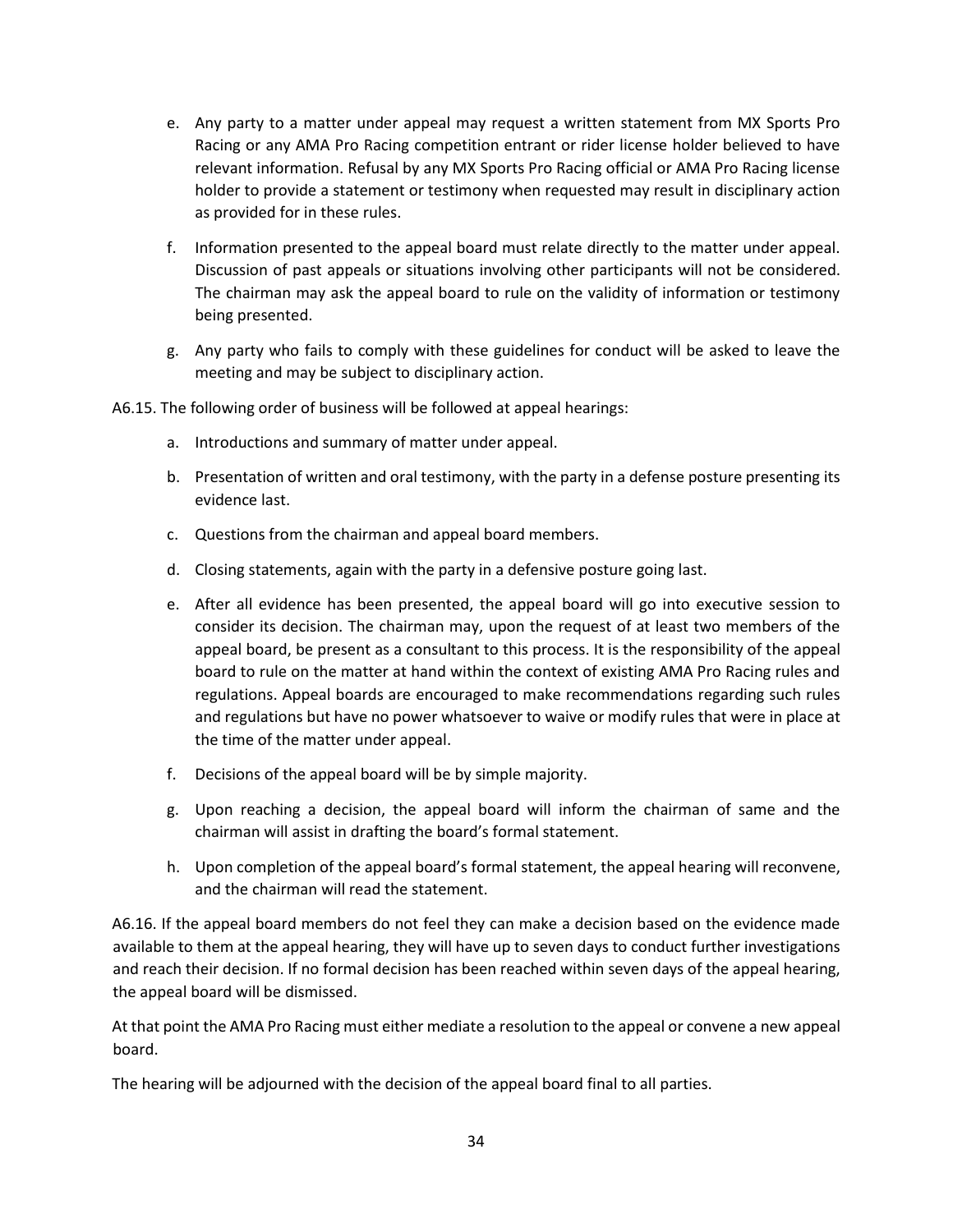A6.17. AMA Pro Racing will reimburse actual expenses incurred by members of the appeal board. Parties and witnesses to the appeal will not be entitled to any such reimbursement.

A6.18. If an appeal is upheld, the appealing party will be refunded the filing fee. If an appeal is denied, the filing fee will be retained by AMA Pro Racing to defray costs of the hearing.

A6.19. While in the process of appealing a fine or suspension, a participant may continue to participate in professional events. However, this privilege may be denied, at the sole discretion of AMA Pro Racing, if the suspension is related to an offense under MX Sports Pro Racing Substance Abuse Policy or for operating a motorcycle or any motor vehicle in such a manner as to endanger the life or limb of other riders, officials or the public.

A6.20. The participants to the appeal agree that the determination of AMA Pro Racing, in the event the appeal is determined to be without merit, or the appeal board is final, binding and shall not be further appealable to AMA Pro Racing, any court, or any other tribunal. The participants to any protest or appeal further agree that the protest and appeal procedures provided for in the AMA Pro Racing Rulebook are the exclusive remedy for the resolution of any disputes and renounce the right to, and shall not pursue, recourse to any arbitrator, court or other tribunal not provided for in the AMA Pro Racing Rulebook. Any attempt to do so shall result in disciplinary action being imposed by AMA Pro Racing in its sole and absolute discretion. Said disciplinary action may include the permanent suspension of the entrant, rider, crewmember, other individual or motorcycle from participation in AMA Pro Racing sanctioned competition or any lesser disciplinary action deemed warranted by AMA Pro Racing.

A6.21. The participants in the appeal agree that the publication of protests, appeals and the interim and final results of said protests and appeals may at the sole discretion of AMA Pro Racing be released to the public in any media deemed appropriate by AMA Pro Racing. The participants agree that they shall not bring a cause of action against AMA Pro Racing, MX Sports Pro Racing, or their respective directors, trustees, officers, employees, agents and assigns as a result of such publication.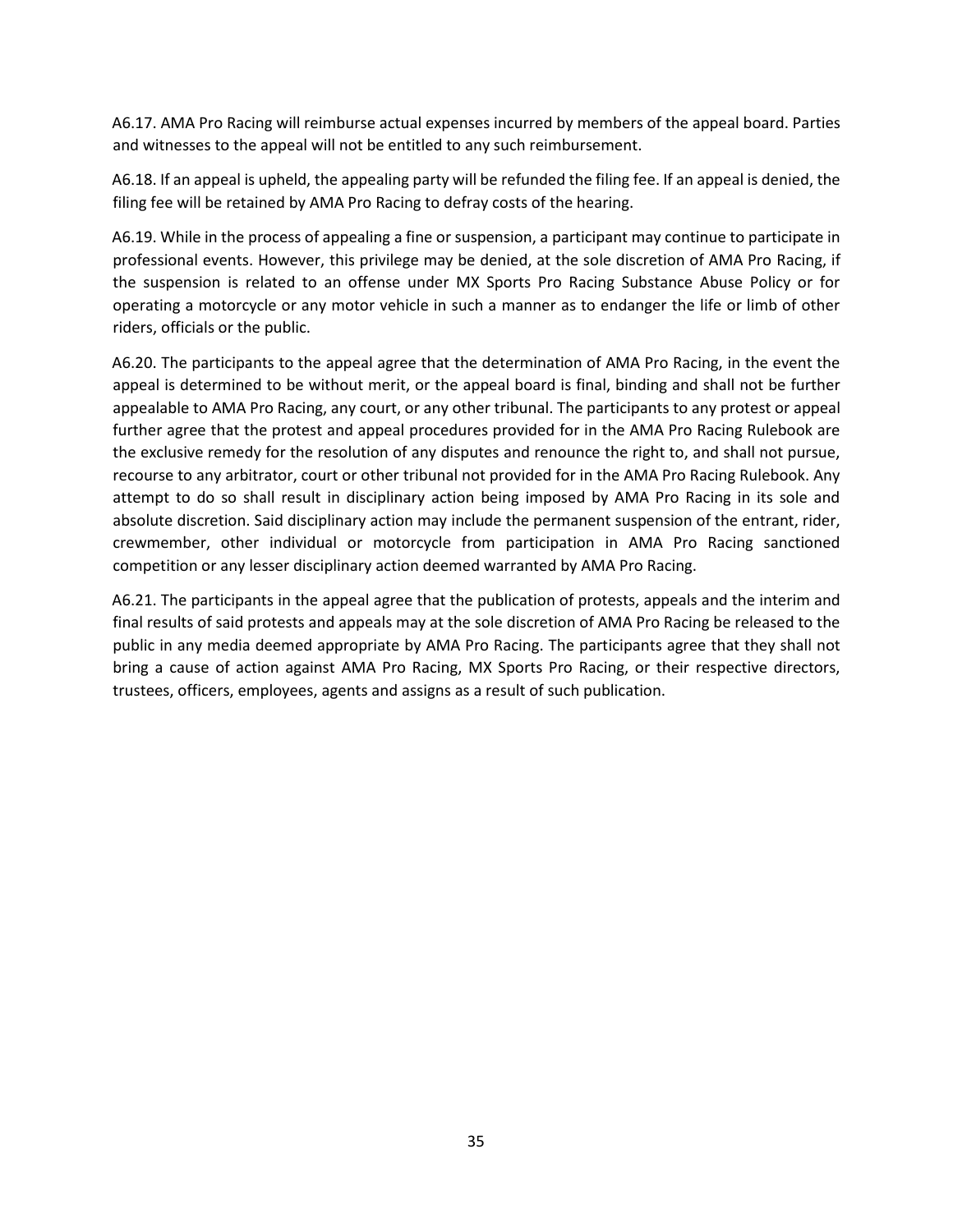#### **Appendix B – Motocross Substance Abuse Policy & Testing Procedures**

AMA Pro Racing has delegated and assigned the development, administration and enforcement of the Lucas Oil Pro Motocross substance abuse and anti-doping testing to MX Sports Pro Racing (MXS). Accordingly, the following Motocross Substance Abuse Policy & Testing Procedures ("Policy") are implemented and enforced solely and exclusively by MXS. Compliance with the policy and participation in the testing program is mandatory for all Motocross participants.

This Policy, as it may be amended from time to time, is a supplement to the provisions of the AMA Pro Racing Rules for Professional Motocross Competition (Pro Motocross), and will be interpreted, enforced and applied by MXS. This Policy is binding upon all Pro Motocross Participants in the same manner and to the same extent as the AMA Pro Racing Rules for Professional Motocross Competition.

Persons participating in any Pro Motocross must agree to the following:

*"I recognize the importance of maintaining the safety and integrity of professional motorcycle racing. Accordingly, I agree to strictly comply with AMA Pro Racing Rules for Professional Motocross Competition and the Motocross Substance Abuse Policy & Testing Procedures ("Policy"). I understand that my agreement to comply with the Policy is an essential precondition to the issuance of a professional license and that I must abide by the Policy and submit to such testing procedures as may be conducted from time to time at the sole discretion of MXS and its testing administrator and medical staff as a condition of continued licensure. I hereby authorize the testing administrators and medical staff to contact my physician(s) and medical health care provider(s) and I give my consent to disclose my medical history, including prescriptions, for the purpose of any investigation. I further understand that any violation of the Policy, or failure or refusal to submit to testing, will result in immediate disciplinary action up to and including the ineligibility of my privilege to participate in any AMA Pro Racing sanctioned events. I further consent to the release and publication of my test results."*

#### **INTRODUCTION**

Through a comprehensive random and for-cause testing program, the Motocross Substance Abuse Policy & Testing Procedures are designed to confirm that Pro Motocross competitors are uninfluenced by performance enhancing substances and methods or other prohibited substances, and that periodic testing of athletes will provide a level playing field for Pro Motocross competitions. MXS prohibits the misuse of alcohol, prescription drugs or any substance used in a manner that affects or impacts the integrity of the competition, including, but not limited to illegal or performance enhancing substances. Ultimate responsibility for compliance with this Policy is with each competitor.

#### **SECTION 1 – POLICY ADMINISTRATION**

This Policy will be administered and implemented through a program administrator, medical review officer, testing laboratories and substance abuse professional(s) through agreement with Aegis Sciences Corporation.

#### **1.1 PROGRAM ADMINISTRATOR (PA)**

a. MXS has designated **Mindy Shelby, Ph.D.**, Aegis Sciences Corporation ("Aegis") as the Program Administrator ("PA") for the Policy.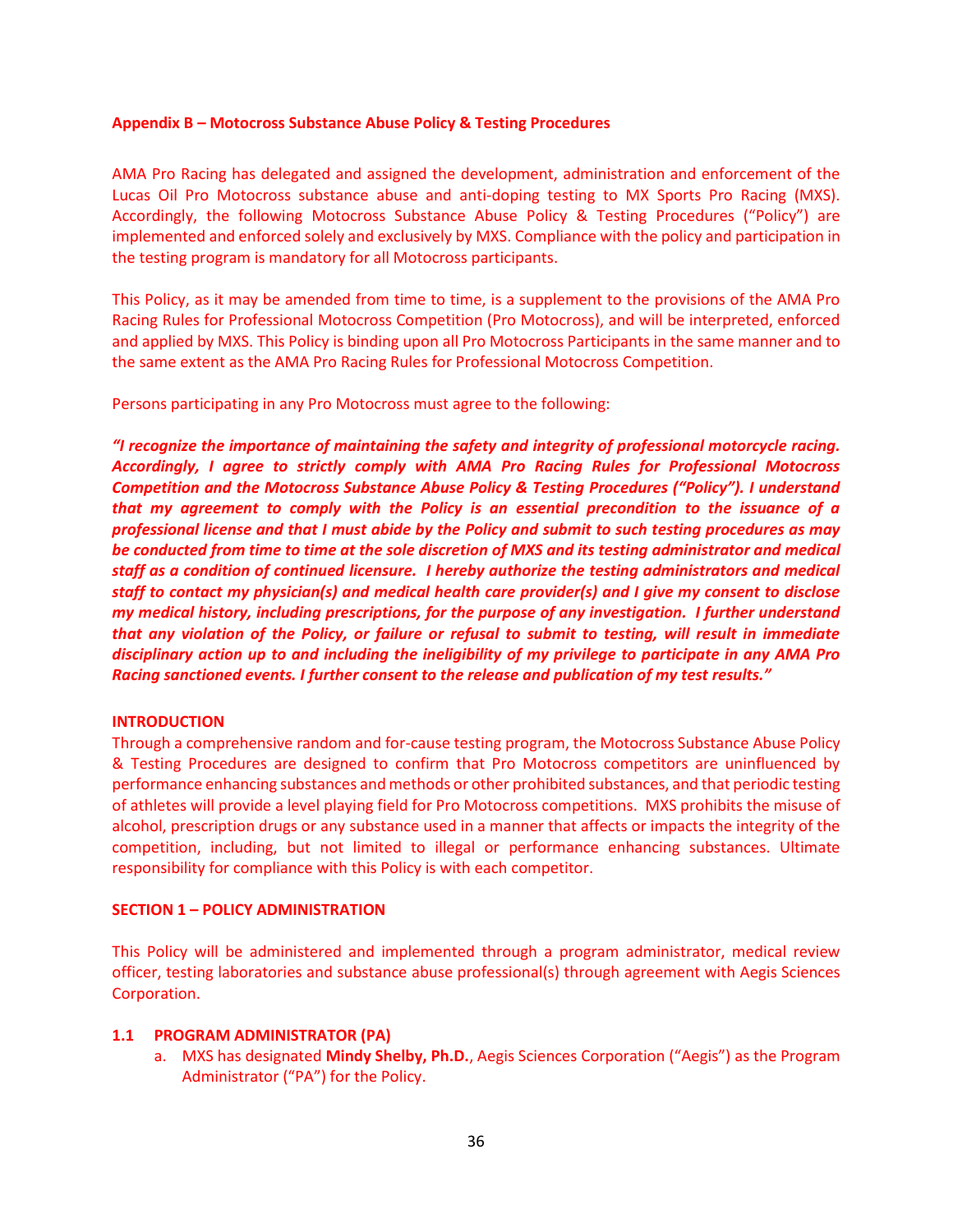- b. The PA is responsible for, among other things, administering collection of samples/collections under this Policy, coordinating secure shipment of specimens to the testing facility, ensuring thorough and accurate scientific testing of specimens, determining whether any AMA Pro Racing Licensed participant has tested positive for prohibited substances or otherwise violated this Policy, and informing MXS and the Participant of any such violation. In making this determination, the PA shall consider all information derived from the testing process, as well as all information derived from the independent investigation of the Medical Review Officer (MRO).
- c. The PA shall facilitate evaluations for Pro Motocross Participants for the Return to Competition Program by coordinating with the appropriate substance abuse professional(s) in designing a Return to Competition Plan that may include substance abuse counseling, treatment or rehabilitation, as well as race sanctions for confirmed positive test results.

#### **1.2 MEDICAL REVIEW OFFICER (MRO)**

- a. MXS has designated **Douglas Aukerman, MD**, as the Medical Review Officer ("MRO") for the Policy.
- b. The MRO is an independent and impartial physician responsible for receiving and reviewing laboratory results generated pursuant to this Policy and determining whether there is a legitimate medical explanation for a positive test or refusal to test because of adulteration, substitution or other non-negative test.
- c. The MRO shall be a board-certified Sports Medicine physician and a medical review officer certified by the American Association of Medical Review Officers (AAMRO).
- d. MXS reserves the right to designate other MROs, as needed, to facilitate this Policy throughout the year.

#### **1.3 TESTING LABORATORY**

- a. All testing pursuant shall be conducted by Aegis Sciences Corporation ("Aegis").
- b. Aegis shall administer the collection, transport, and testing of urine, blood and/or saliva specimens and shall communicate the results to the PA and MRO as needed.
- c. MXS reserves the right to designate other appropriately-qualified testing facilities, as needed.

#### **SECTION 2 – MOTOCROSS PARTICIPANTS SUBJECT TO TESTING**

#### **2.1 MANDATORY PARTICIPATION**

This policy is provided to AMA Pro Racing Licensed Motocross Participants in accordance with the AMA Pro Racing license agreement. Compliance with the Motocross Substance Abuse Policy & Testing Procedures and participation in its testing program is mandatory for all licensed participants and as a condition of their Pro Motocross license.

#### **2.2 PERFORMANCE ENHANCING SUBSTANCE TESTING**

Participant-provided specimens or samples shall be tested for a selection of known performance enhancing substances to determine if any tested Participants are utilizing or consuming prohibited substances that might improve, enhance or alter their competitive capabilities.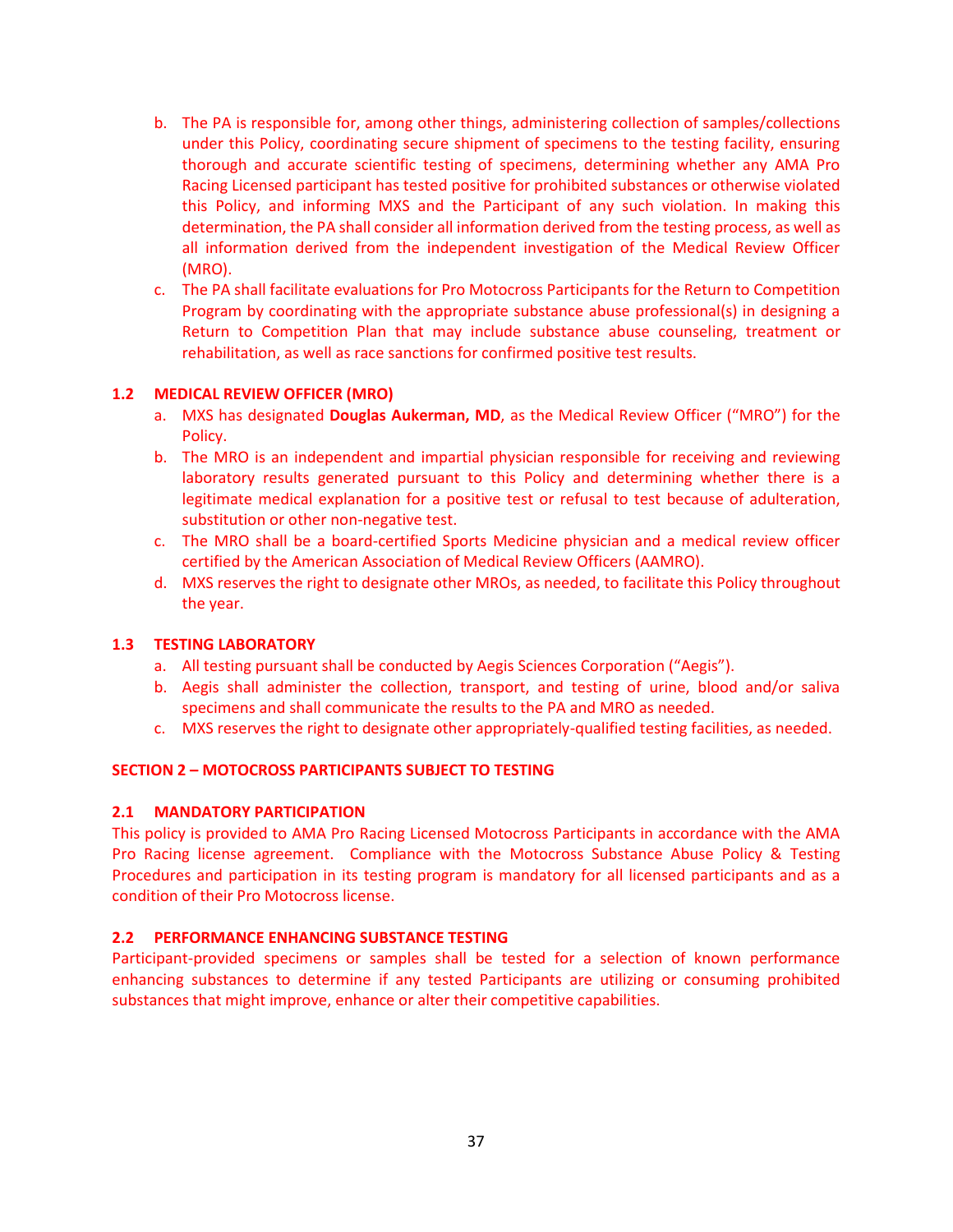#### **SECTION 3 – PROHIBITED SUBSTANCES AND ACTS**

#### **3.1 ILLEGAL USE OF DRUGS**

- a. Pro Motocross Participants are prohibited from using, having in their system, possessing, purchasing, selling and/or participating in the distribution of any drug that is illegal to possess, use, and/or distribute by the laws of the United States of America and/or any of its 50 states, regardless of the amount, at any time.
- b. For the purposes of this Policy, federal bans and definitions of illegal substances supersede any state and/or local ordinance, regulation or law permitting the use of a substance.

#### **3.2 PROHIBITED SUBSTANCES DEFINED**

Prohibited substances are those substances that, in the PA's and MRO's determination, may adversely affect the performance of a Pro Motocross Participant, including without limitation, performance enhancing substances, illicit drugs or other substances for which the Participant does not have a legitimate medical exemption for their use. The PA and MRO may make this determination with respect to a particular substance at any time, including and without limitation at the time of discovery of the substance following a drug test.

## **3.3 PROHIBITED SUBSTANCES SPECIFIED**

#### a. **STIMULANTS**

Including without limitation:

| Cocaine                                                              |
|----------------------------------------------------------------------|
| Amphetamine                                                          |
| Methamphetamine                                                      |
| Ecstasy (MDMA)                                                       |
| Eve (MDEA)                                                           |
| <b>MDA</b>                                                           |
| <b>PMA</b>                                                           |
| Phentermine, and other amphetamine derivatives and related compounds |

#### b. **NARCOTIC ANALGESICS**

Including without limitation:

| Fentanyl                                                                                                                                                                          |
|-----------------------------------------------------------------------------------------------------------------------------------------------------------------------------------|
| Hydromorphone                                                                                                                                                                     |
| <b>Meperidine</b>                                                                                                                                                                 |
| Methadone                                                                                                                                                                         |
| <b>Morphine</b>                                                                                                                                                                   |
| Oxycodone                                                                                                                                                                         |
| Oxymorphone                                                                                                                                                                       |
| Heroin and/or their chemical and pharmacological analogs and related compounds                                                                                                    |
| Codeine, dihydrocodeine, hydrocodone, and codeine analogs and related compounds (including those<br>available over-the- counter in some countries if taken for a non-medical use) |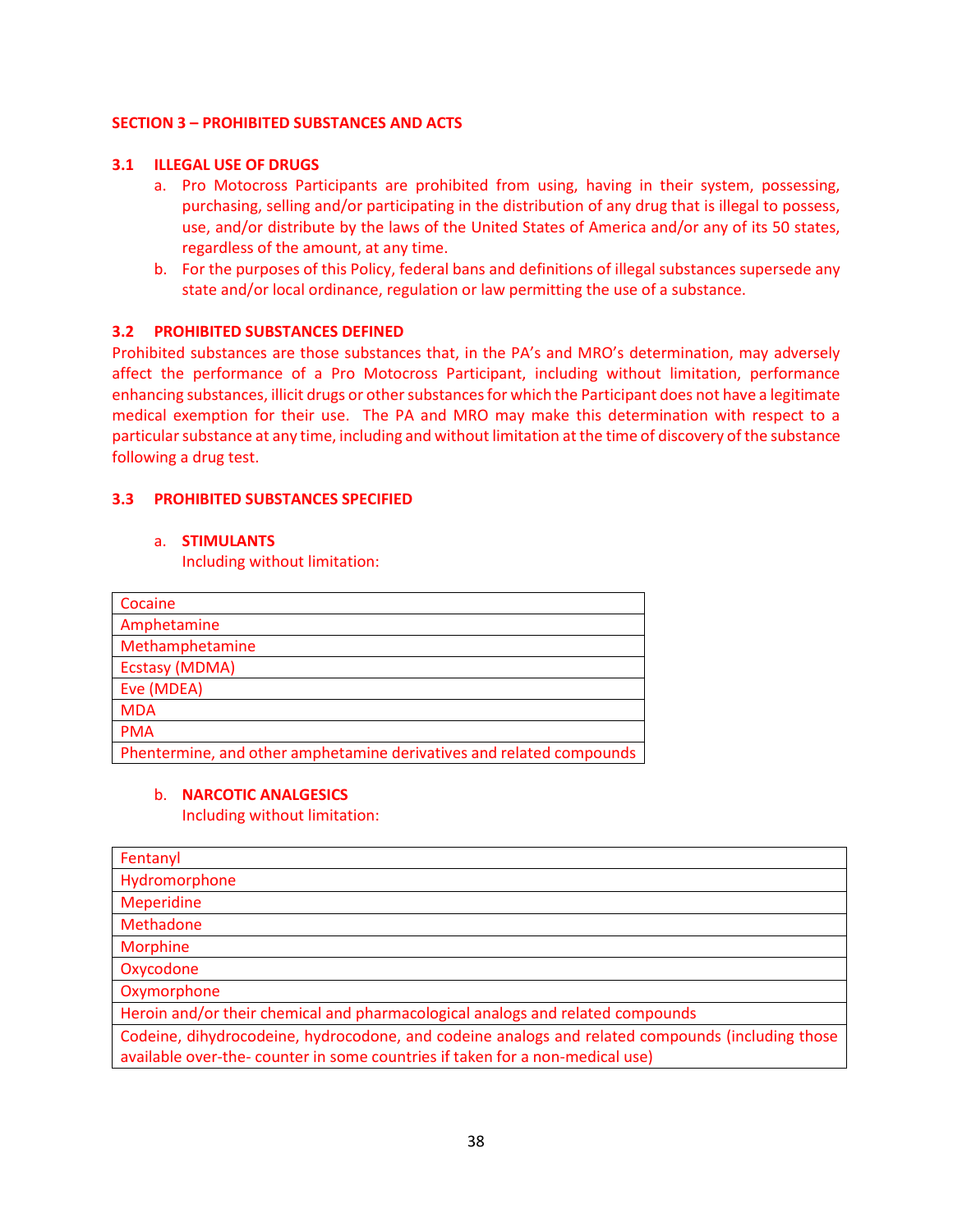## c. **EPHEDRINE CLASS**

Ephedrine, pseudoephedrine, and phenylpropanolamine and/or their chemical and pharmacological analogs and related compound, as well as pseudoephedrine (even if purchased as an over the counter medication without a prescription) if used:

- in a manner that is inconsistent with the instructions provided by the drug manufacturer (e.g., use in concentrations or amounts in excess of the manufacturer's recommended dose); or
- in a manner or an amount that may cause an increased risk to health, safety, or an impairment of ability to conduct his/her participation in relation to a Pro Motocross event.

## d. **BENZODIAZEPINES**

Including without limitation:

| Alprazolam                                                                                   |
|----------------------------------------------------------------------------------------------|
| <b>Diazepam</b>                                                                              |
| Lorazepam (Ativan)                                                                           |
| Oxazepam (Serax)                                                                             |
| <b>Temazepam (Restoril)</b>                                                                  |
| Alpha-hydroxy-alprazolam (Xanax)                                                             |
| Nordiazepam (Valium) and/or their chemical and pharmacological analogs and related compounds |

## e. **BARBITURATES**

Including without limitation:

Amobarbital (Amytal)

Butalbital (Anolor 300, Esgic, Fioricet, Fiorinal)

Phenobarbital (Luminol, Solfoton)

Pentobarbital (Nembutal, Nembutal Sodium)

Secobarbital (Seconal) and/or their chemical and pharmacological analogs and related compounds

## f. **PERFORMANCE ENHANCING DRUGS**

Including without limitation, Human Growth Hormone (hGH), Human Chorionic Gonadotropin (hCG), Luetenizing Hormone (LH) and Insulin-like Growth Factor (IGF-1), clenbuterol, anabolic androgenic steroids ("AAS"), SARMS, Anti-Estrogen and Diuretic substances, including without limitation:

| Androstenediol                   |
|----------------------------------|
| Androstendione                   |
| <b>Bolasterone</b>               |
| <b>Boldenone</b>                 |
| Chloroxomesterone                |
| (dehydrochlormethyltestosterone) |
| Clostebol                        |
| Dehydroepiandrosterone           |
| Dihydrotestosterone              |
| Dromostanolone                   |
| Epitestosterone                  |
| 4-Chlortestosterone              |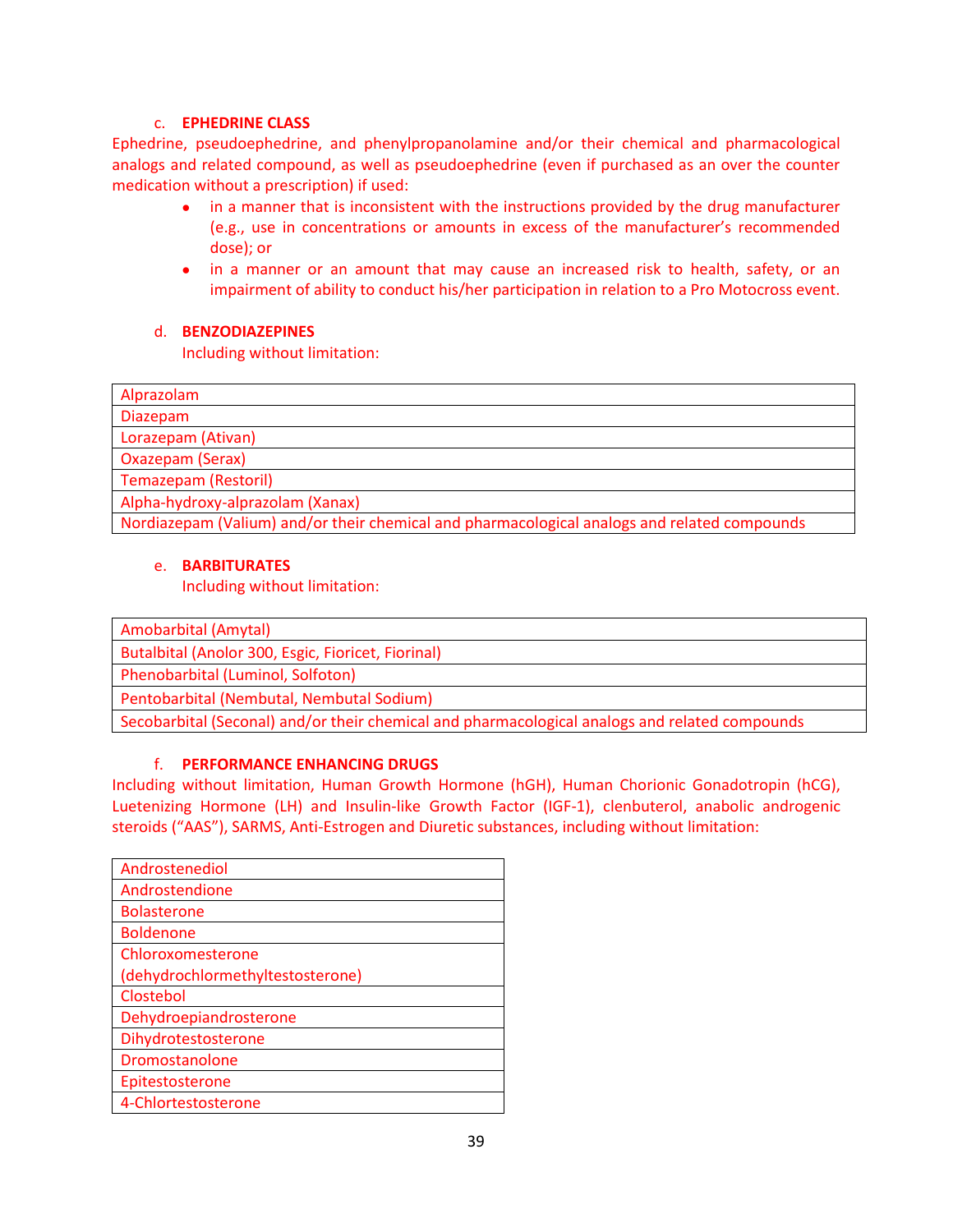| Fluoxymesterone                   |
|-----------------------------------|
| Formebolone                       |
| Furazabol                         |
| <b>Mesterolone</b>                |
| Methandienone (Methadrostenolone) |
| <b>Methandriol</b>                |
| <b>Methenolone</b>                |
| Methylclostebol                   |
| Methyltestosterone                |
| Methyltrienolone                  |
| <b>Mibolerone</b>                 |
| Nandrolone                        |
| Norandrostendione                 |
| Norethandrolone                   |
| <b>Norethindrone</b>              |
| Oxabolone                         |
| <b>Oxandrolone</b>                |
| Oxymesterone                      |
| Oxymetholone                      |
| Stanozolol                        |
| Stenbolone                        |
| <b>Testosterone</b>               |
| <b>Trenbolone</b>                 |

#### g. **MUSCLE RELAXERS (PEDs)**

Including without limitation, carisoprodol (Soma) and meprobamate (Miltown, Meprospan).

#### h. **SLEEP AIDS**

Including without limitation, zolpidem (Ambien).

## i. **BETA BLOCKERS**

Including without limitation, the following drugs and related compounds:

| Acebutolol        |
|-------------------|
| Alprenolol        |
| Amosulalol        |
| Atenolol          |
| <b>Betaxolol</b>  |
| <b>Bisoprolol</b> |
| Carteolol         |
| Esmolol           |
| Landiolol         |
| Levobunolol       |
| Mepindolol        |
| Metipranolol      |
| Metoprolol        |
| <b>Nadolol</b>    |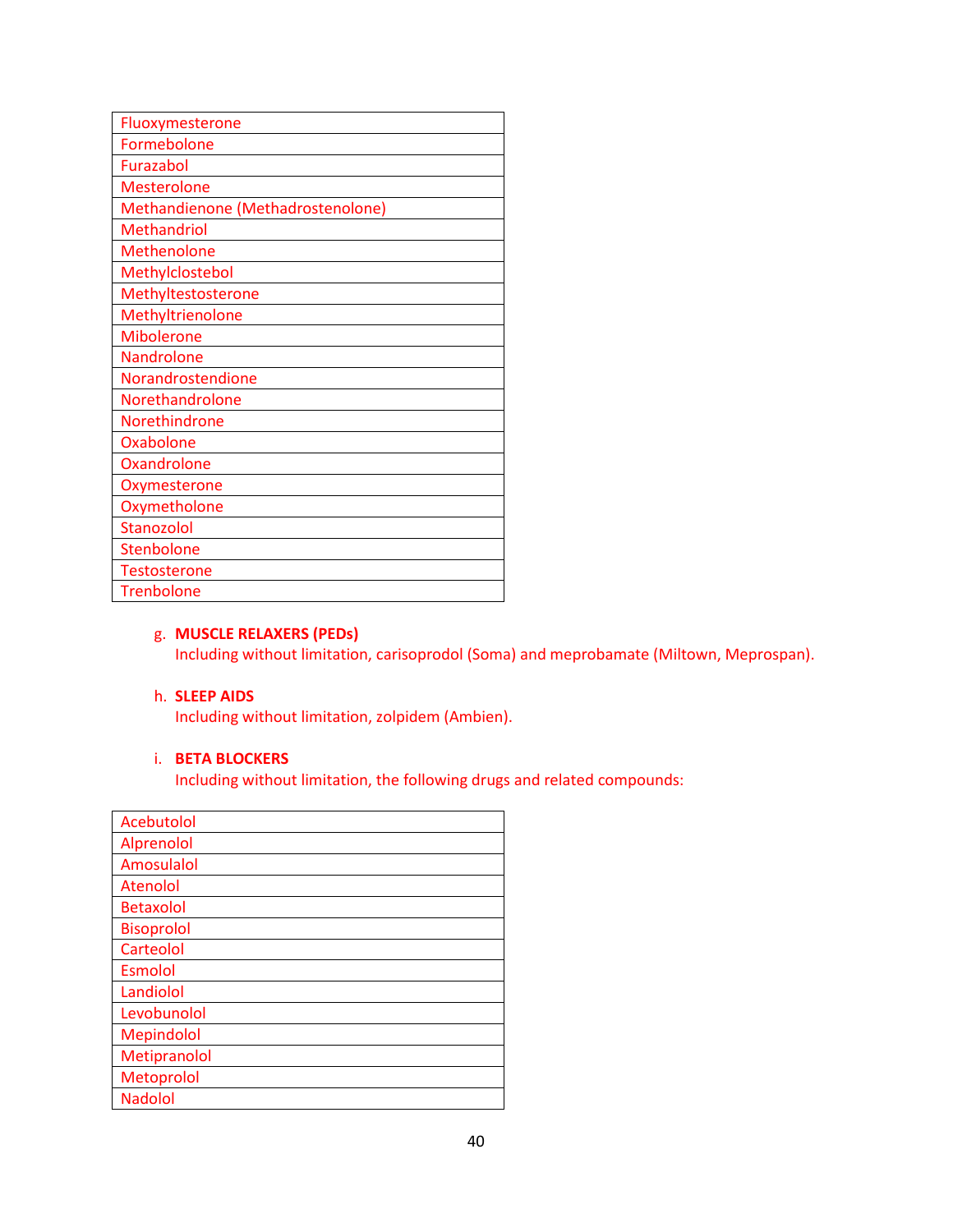| <b>Nebivolol</b> |
|------------------|
| Oxprenolol       |
| Penbutolol       |
| Pindolol         |
| Propranolol      |
| Sotalol          |
| <b>Tilisolol</b> |
| Timolol          |

#### **3.4 MEDICAL AND NON-MEDICAL USE OF PRESCRIPTION AND OVER-THE-COUNTER MEDICATIONS**

- a. Many prescription and over-the-counter medications serve essential or beneficial purposes for the health and well-being of Participants, and nothing in this Policy is intended to discourage the proper use of these medications.
- b. Some medications, even when properly used, may adversely affect the safety and integrity of competition for Pro Motocross events.
- c. Misuse or non-medical use of a prescription or over-the-counter medication by a Participant is prohibited.
- d. The MRO will examine whether:
	- 1. the medication was used in a manner inconsistent with the instructions provided by the manufacturer, pharmacist and/or the prescribing physician
	- 2. the medication causes a competitive advantage, or a diminished or impaired ability to perform duties on the day of a Pro Motocross event
	- 3. the medication was used without a valid prescription for an appropriate medical indication from a credentialed and treating physician
	- 4. the participant failed to advise the issuing physician that another physician was prescribing the same and/or similar medication; and/or
	- 5. the medication was prescribed more than 6 months prior to a Pro Motocross event
- e. Illegal acquisition and/or illegal distribution of any prescription or over-the-counter medication is strictly prohibited.

#### **3.5 DIETARY SUPPLEMENTS**

- a. Dietary supplements may contain (either purposefully or through contamination) a prohibited substance.
- b. Any product sold with a warning advising non-use if the purchaser is subject to a drug testing program should be avoided even though such product may be available without a prescription.
- c. Information regarding the contents of over 75,000 nutritional supplements can be found online at the Aegis website [\(www.aegisshield.com\)](http://www.aegisshield.com/), as well as consulting a medical provider.

#### **3.6 MASKING AGENTS & SUBSTANCES THAT MIMIC BANNED SUBSTANCES**

- a. The use of or attempted use of any agent or technique that is designed to avoid detection of a prohibited substance and/or the attempt to falsify, alter, compromise, or otherwise tamper with the integrity of a specimen or test is prohibited, including:
	- 1. Providing false urine samples (e.g., urine substitution or synthetic urine)
	- 2. Contaminating the urine sample with chemicals or chemical products
	- 3. Using pharmaceutical diuretics to purposefully dilute the urine sample
	- 4. Using masking agents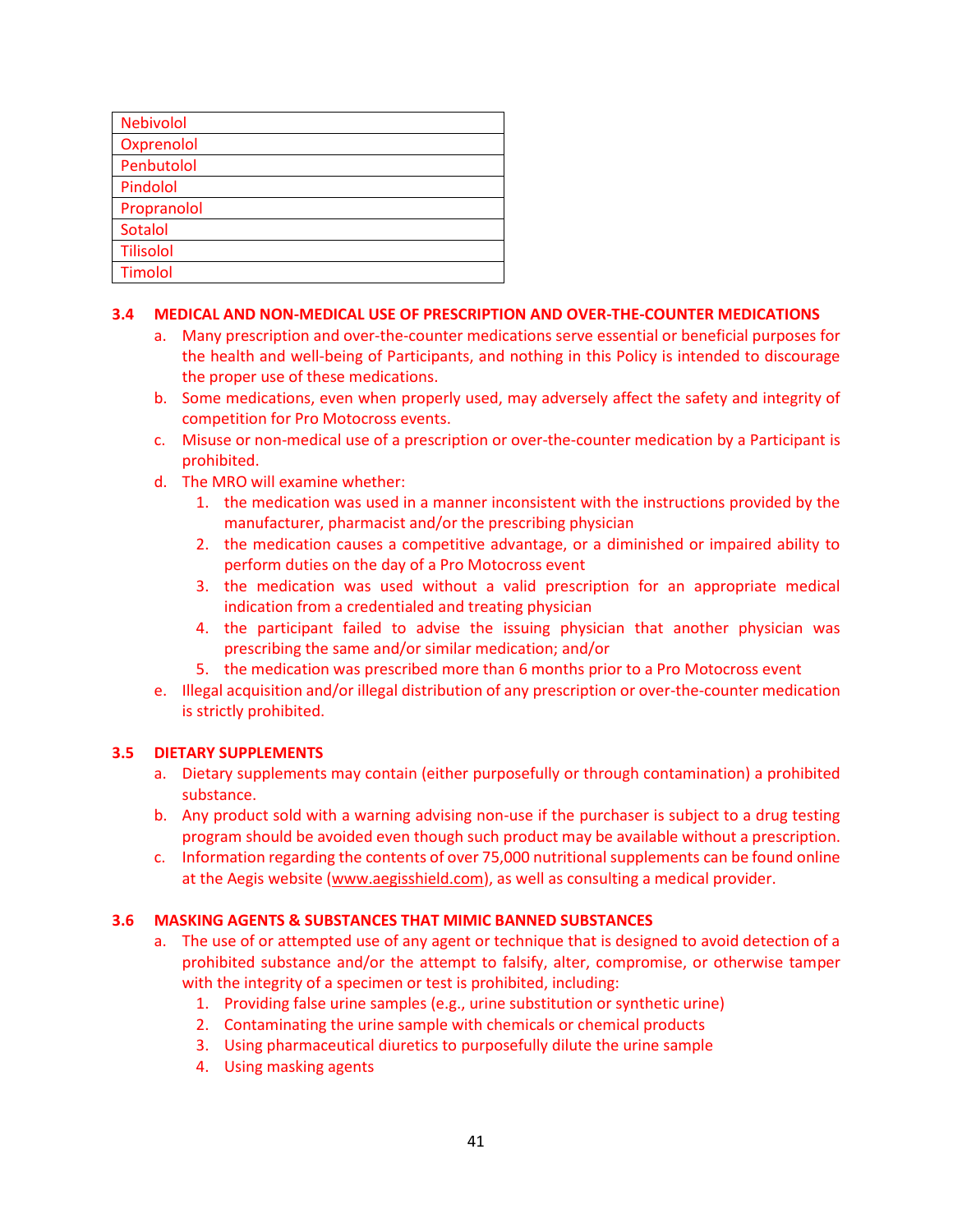- 5. Using Aromatase inhibitors that may be used to biologically manipulate the testosterone/epitestosterone ratio, and/or using epitestosterone to artificially alter the testosterone/epitestosterone ratio
- b. The use of any legal or illegal substance, or combination of substances, including but not limited to synthetics, analogues and/or derivatives of a banned substance is prohibited.

## **3.7 MANNER OF USE**

#### a. **SAFETY**

The use of any legal or illegal substance, or combination of substances, which when taken into the human body can impair the ability of the person to perform safely or is used in an unsafe manner is prohibited.

#### b. **INTEGRITY OF COMPETITION**

The use of any legal or illegal substance, or combination of substances, which when taken into the human body can alter or enhance a person's ability to compete in a manner unfair to other Participants is prohibited.

#### **SECTION 4 – PROOF OF PRESCRIPTION FOR PROHIBITED SUBSTANCES**

## **4.1 MANDATORY NOTIFICATION**

- a. Participants are required to notify and provide proof of prescriptions containing prohibited substances to the MRO upon receipt of such a prescription from his/her treating physician.
- b. The information required to be submitted must include the following:
	- 1. Participant name and Date of birth (DOB)
	- 2. Participant mailing address and email address
	- 3. Participant cell phone number
	- 4. Name of medication and date of prescription
	- 5. Name and phone number of the prescribing physician
	- 6. Attach a copy of the prescription providing the dosage and duration instructions for proper use
- c. Email the information along with scanned copies of the documents to [mro@aukmed.net](mailto:mro@aukmed.net) or fax to (888) 595-4949. Include "AMA Pro Racing Motocross Participant Proof of Prescription" in the Subject line.
- c. The MRO may contact the prescribing physician to confirm the prescription, the prognosis, expected length of treatment and corresponding duration of the prescription.

#### **SECTION 5 - TESTING FOR PROHIBITED SUBSTANCES**

#### **5.1 BASIS FOR TESTING**

#### a. **RANDOM TESTING**

MXS may, at its sole discretion, require a test of any Participant competing in a Pro Motocross competition. Testing shall include the top three overall riders in each of the 250 and 450 classes and a number of random selected Participants from each class. Each Participant should expect to be tested, at a minimum, at least once during the Pro Motocross season.

#### b. **REASONABLE SUSPICION**

MXS reserves the right to require a Participant to submit to a test(s) if a MXS Official has reasonable suspicion that the Participant has violated any part of this Policy or has a competitive advantage or diminished ability to perform as a result of using any prohibited substance. Conditions, observations and/or reports that may cause reasonable suspicion include: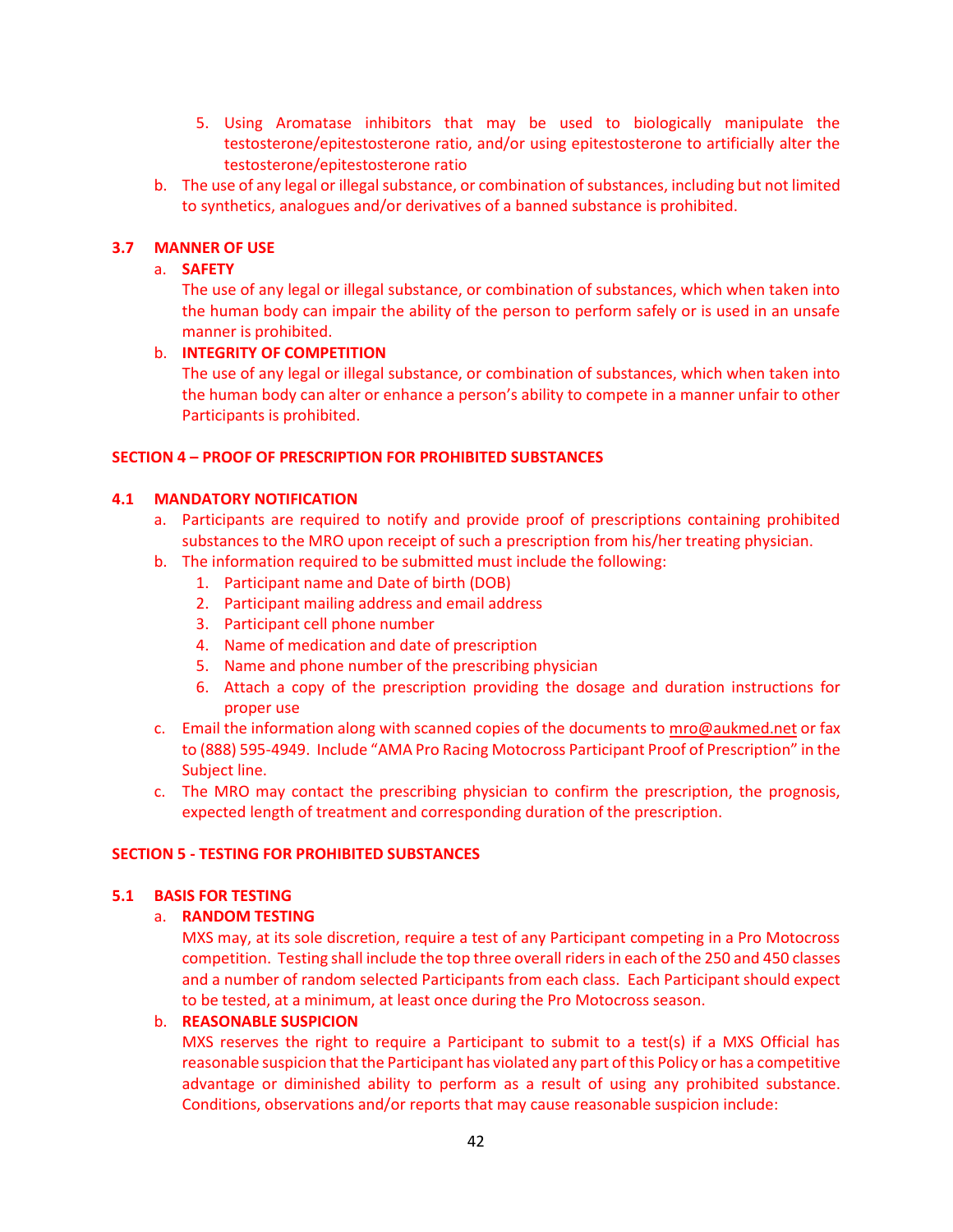- 1. Participant is found or observed in possession of illegal substances or illegal drug paraphernalia at any time.
- 2. Observation of signs, symptoms, and/or behaviors generally understood to accompany the use of prohibited substances or alcohol use or intoxication, including without limitation:
	- physical signs of red or droopy eyes, dilated or constricted pupils
	- slurred speech, stumbling, or hyperactivity
	- needle marks
	- repeated unexplained disappearances from an Event
	- constantly running nose, red appearance in the face, or persistent sniffing
	- time distortion, including repeated tardiness and missed appointments
	- chronic forgetfulness
	- accidents during Events
	- inability to concentrate or to maintain attention
	- mental confusion, paranoia, or presence of abnormal thoughts or ideas
	- violent tendencies, loss of temper, or irritability
	- extreme personality changes or mood swings
	- deteriorating personal hygiene or appearance
	- an arrest or conviction for driving while under the influence of alcohol or drugs, or an alcohol or drug-related conviction
	- receipt of a report from a reliable source that Participant is under the influence of prohibited substances on the day of an Event, or, at any time, is using, possessing or selling illegal drugs or substance
	- the results of an examination or test which shows evidence of use of a prohibited substance or alcohol abuse or of adulteration or manipulation of the specimen
	- the odor or aroma of an alcoholic beverage on or about the breath or body of Participant consistent with use of such a substance or alcoholic beverage on the day of an Event
	- violation of event procedures resulting in an incident or accident involving injury, death or property damage

## **5.2 SPECIMENS FOR TESTING**

- a. Testing may include specimens of urine, blood, saliva, hair, and/or breath.
- b. The choice of specimen for a particular test is at the discretion the PA and/or MRO.
- c. The type of test performed is at the discretion of the PA and/or MRO.
- d. In the event of disagreement, the PA shall make the determination of the specimen for a particular test and the type of test to be performed.

## **5.3 FOLLOW-UP TESTING**

## a. **ADMINISTRATIVE REQUEST**

The PA and/or MRO may request follow-up testing for administrative purposes.

## b. **MRO REQUEST**

The PA and/or MRO may request follow-up testing for a variety of reasons, including but not limited to:

- 1. A finding by the MRO of invalid test results
- 2. To monitor or determine appropriate therapeutic levels of prescription drug use
- 3. To determine whether a Participant is "cycling" or "stacking" a performance enhancing substance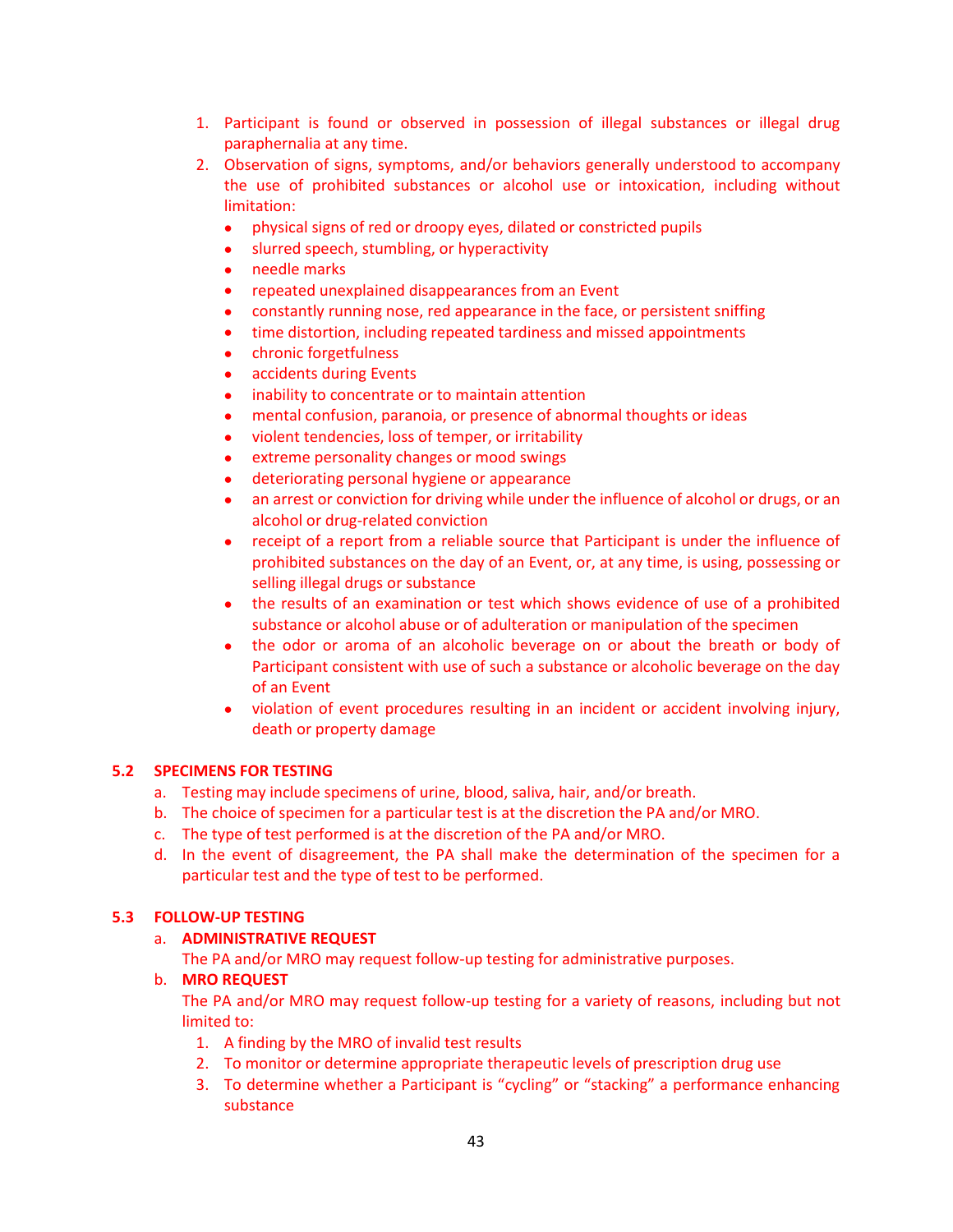4. To determine if there is a legitimate medical reason for test results

## **5.4 AUTHORIZATION FOR TESTING AND RELEASE**

- a. A Participant who refuses to execute, falsifies or withdraws any authorization for testing or the release of medical records, shall become ineligible to compete in Pro Motocross activities for an indefinite period.
- b. A Participant who attempts to falsify or otherwise tamper with any urine, blood, saliva, hair and/or breath test, shall become ineligible to compete in Pro Motocross activities for an indefinite period.

## **5.5 REFUSAL TO TEST**

- a. Refusing to submit to testing will be treated as a positive test.
- b. For the purposes of this Policy, Participants have refused to take a test for the following:
	- 1. Failure to participate, authorize or cooperate for testing, including failure to follow procedures of *Section 5.4 Authorization for Testing and Release*
	- 2. Failure to appear for a test within the time period designated by the PA after being notified of the test with the time period required
	- 3. Failure to remain for the duration of testing or until all testing requirements are completed
	- 4. Failure to provide sufficient amount of the requested specimen, and the MRO determines that no legitimate medical reason exists for the insufficient specimen
	- 5. Failure to permit or allow an observed collection
	- 6. Failure to take a follow-up test
	- 7. Failure to consult and/or cooperate with the MRO
	- 8. Failure to provide an unadulterated specimen. A test is considered a refusal for any findings of specimens that are adulterated, substituted, including but not limited to a finding of synthetic urine, synthetic marijuana, adulterants, intentional dilution of specimens, etc., and where no legitimate medical explanation supports the laboratory findings.
- c. Any attempts by a Participant to mask or alter the results of the test will be considered a refusal.

#### **SECTION 6 – SPECIMEN COLLECTION AND HANDLING**

#### **6.1 SAMPLE COLLECTION**

## a. **SAMPLE COLLECTION AGENTS (SCA)**

- 1. Aegis shall designate one or more Sample Collection Agents (SCA) to collect the samples and to oversee sample collections and/or the administration of other testing protocols.
- 2. Each SCA shall be trained in appropriate collection techniques by the certified laboratory.

## b. **IDENTIFICATION & DIRECT OBSERVATION**

- 1. Once a Participant has been selected for testing, an MXS Official will notify and immediately escort the Participant to the testing area.
- 2. Once in the testing area, Participants may not leave the designated area until testing is completed.
- 3. Collection shall be made as soon as possible following the notification of the Participant that testing will be conducted.
- 4. A SCA of the same gender shall directly observe the collection of the urine samples.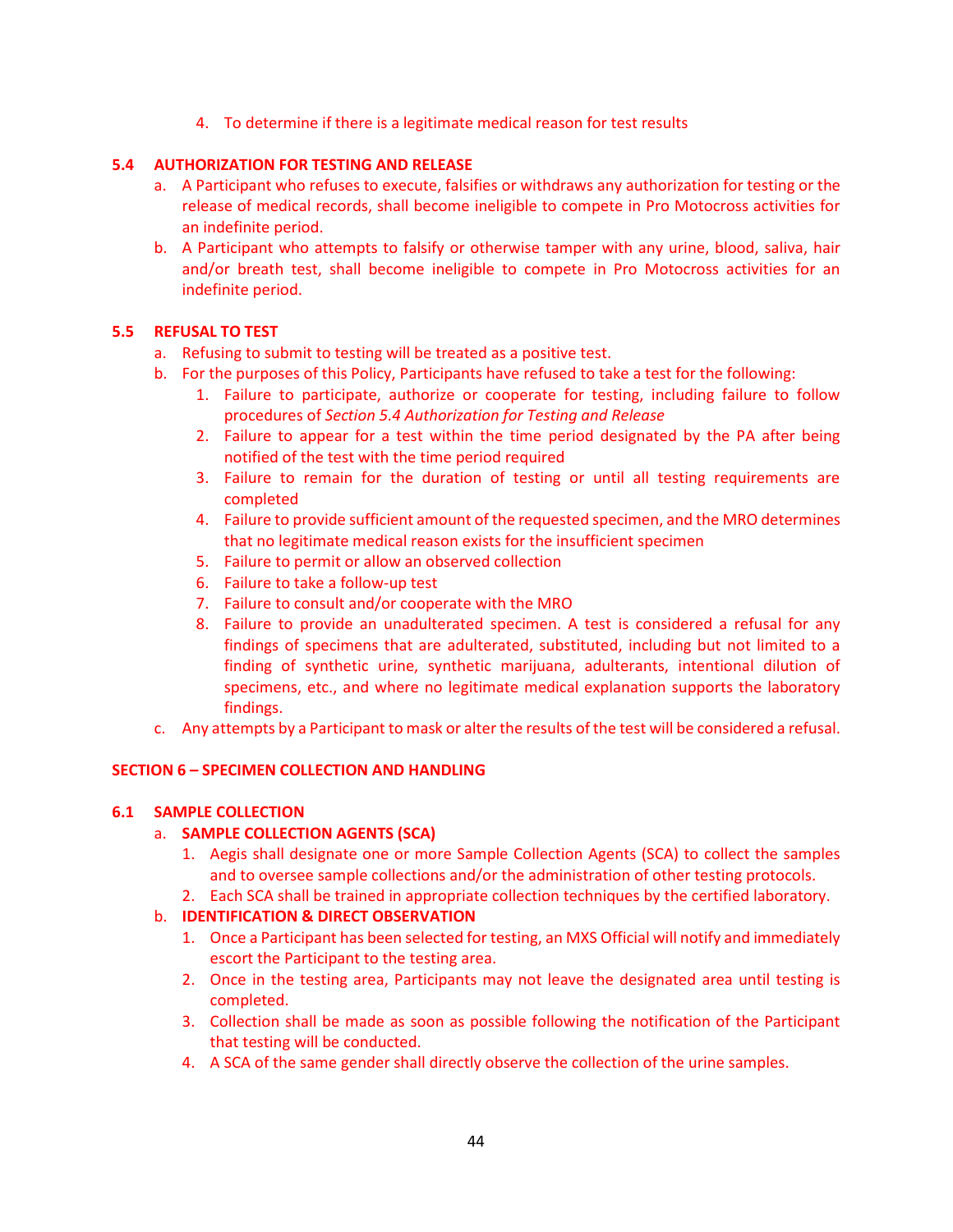#### c. **SPECIMEN QUALITY**

- 1. The SCA will promptly measure the temperature of the specimen to ensure it has not been manipulated.
- 2. Where results indicate that the sample is inappropriate for testing, the SCA may require the Participant to provide additional specimens as necessary.

## d. **SPECIMEN HANDLING**

The SCA will split the specimen into "A" and "B" samples (when possible), label, secure, and transport the specimens to the Testing Laboratory in such a manner as to ensure that the specimens are not misplaced, tampered with, or relabeled.

## e. **SPECIMEN TESTING**

The specimens shall be tested for prohibited substances and the results reported promptly to the MRO.

## **6.2 SPECIMEN OWNERSHIP**

All specimens collected, including both "A" and "B" samples, are exclusively the property of MXS.

## **SECTION 7 – POSITIVE TEST RESULTS - MRO INVESTIGATION – "B" SAMPLE TESTING**

## **7.1 NOTIFICATION OF RESULTS TO PARTICIPANT**

- a. The testing laboratory will notify the MRO of the results of all testing.
- b. In the event of a positive test indicating the presence of a prohibited substance, or of a refusal to test because of adulteration or substitution, or other non-negative test, the MRO shall promptly notify the Participant of the results.
- c. Participants shall be notified pursuant to the contact information provided on Participant's license application.

## **7.2 MRO INVESTIGATION**

- a. Upon notification of a positive test or a refusal to test, the MRO shall conduct an investigation.
- b. To assist in the investigation, the MRO may request:
	- 1. An interview with Participant
	- 2. Additional information from Participant, including but not limited to:
		- suitable proof of valid medical prescriptions given by a licensed and treating physician
		- consent to review records of the prescribing physician
		- any other reasonable requests that may assist the MRO investigation
	- 3. Participant undergo an independent medical evaluation from a professional designated by the MRO, at the Participant's expense.
- c. Participant must respond to the MRO's request for an interview and/or additional information within **72 hours** of the request from the MRO.
- d. Participant must complete the independent medical evaluation within **30 business days** of the request from the MRO.
- e. The failure to cooperate with the MRO's investigation or provide suitable proof in a timely manner shall be treated as confirmation of the positive test or unexcused refusal to test.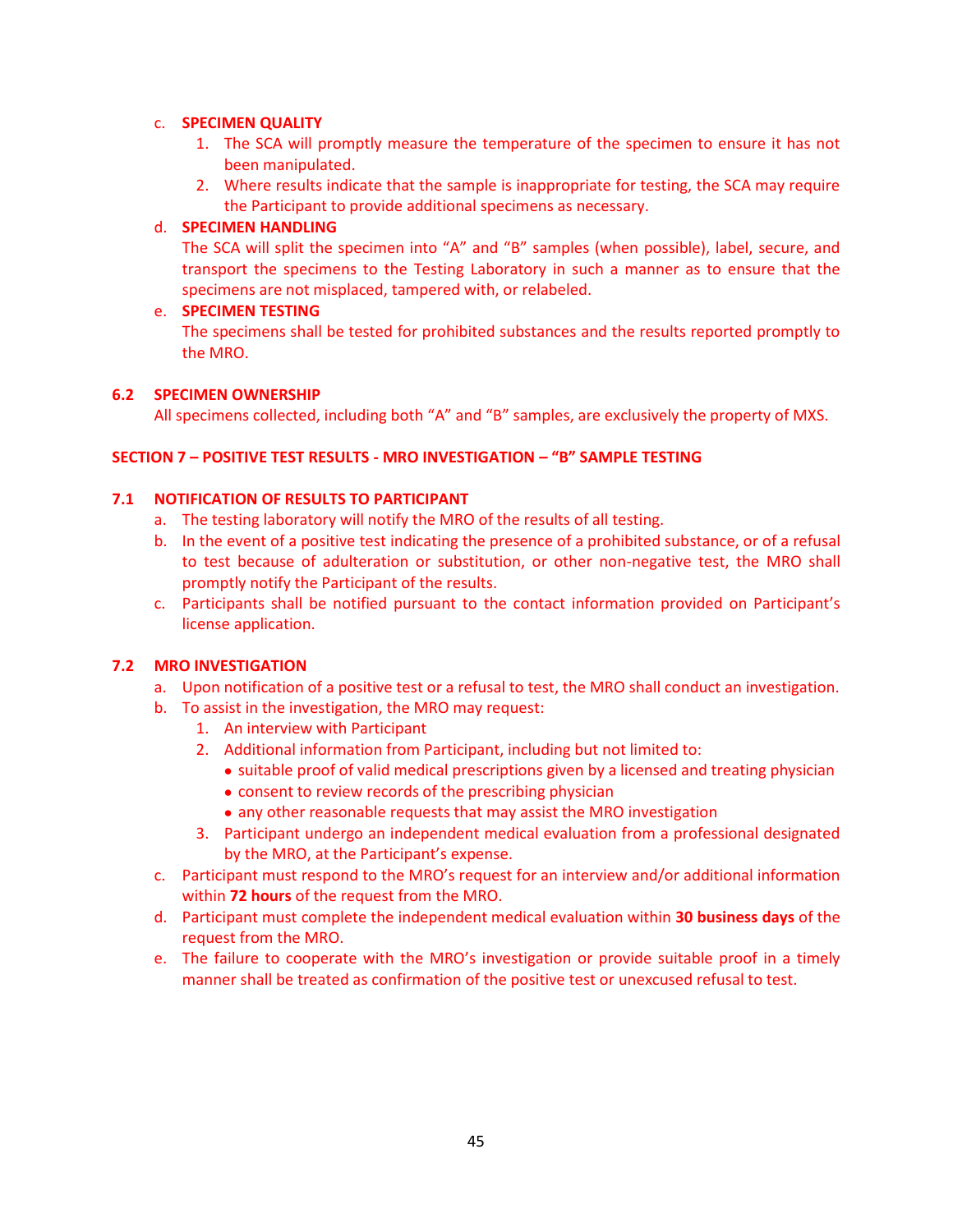## **7.3 SPLIT SPECIMEN or "B" SAMPLE TESTING**

## a. **"B" SAMPLE TEST REQUEST**

- 1. Upon notification to a Participant of a positive test or refusal to test because of adulteration, substitution, or other non-negative test, Participant may request a test of the split specimen or "B" sample.
- 2. The request to test a "B" sample must be made within **72 hours** from the time of notification of test results.
- 3. The request to test a "B" sample must be made in writing and emailed to the MRO at [mro@ankmed.net.](mailto:mro@ankmed.net)
- 4. Failure to timely request a "B" sample within the 72-hour request period constitutes an acceptance of the positive results.
- 5. Participants who failed or refused to produce an original specimen may not request a "B" sample test.
- 6. Participants who waive the 72-hour request period during the MRO interview may not request a "B" sample test.

## b. **"B" SAMPLE TEST LABORATORY**

- 1. The "B" sample test shall be conducted by Aegis using the "B" specimen from the original collection.
- 2. PA and MRO will use their best efforts to expedite the "B" sample test.
- 3. Participant may be present (either personally or by representation by a qualified toxicologist not affiliated with Aegis) during the "B" sample test.
- 7. If Participant chooses to be present personally or by representation during the "B" sample test, Participant must notify the MRO in writing within the **72-hour** request period at [mro@ankmed.net.](mailto:mro@ankmed.net)
- 4. The "B" sample test will be performed at the expense of the Participant.

## c. **"B" SAMPLE TEST PROCEDURES**

- 1. The "B" sample test will be performed in accordance with the same procedures used in the original test of the "A" specimen.
- 2. If the "B" sample fails to confirm the original "A" specimen test results, then the specimen and test will be recorded as negative, and there will be no violation under this Policy.
- 3. If the "B" sample test confirms the original "A" specimen test results, then the specimen and test will be recorded as a confirmed positive test and a violation of this Policy.
- 4. If no "B" sample is available due to the nature of the collection, then the MRO and PA will act upon the procedures in *Section 7.2 - MRO Investigation*.

#### d. **UNCOOPERATIVE PARTICIPANT**

- 1. When the PA or MRO has made repeated attempts to contact the Participant regarding notification of a positive test and the right to "B" sample testing, and the Participant fails to respond or otherwise cooperate, then the PA and MRO may report the test as positive after 72 hours from the findings of the test.
- 2. Lack of cooperation with the PA or MRO by the Participant will be treated as a constructive waiver of the right to "B" sample testing.

## **7.4 REPORTING RESULTS TO MXS**

a. Upon completion of the MRO investigation, if the MRO determines there is no legitimate medical use or legitimate medical explanation for a positive test or refusal to test because of adulteration or substitution, the MRO shall report the results to the PA.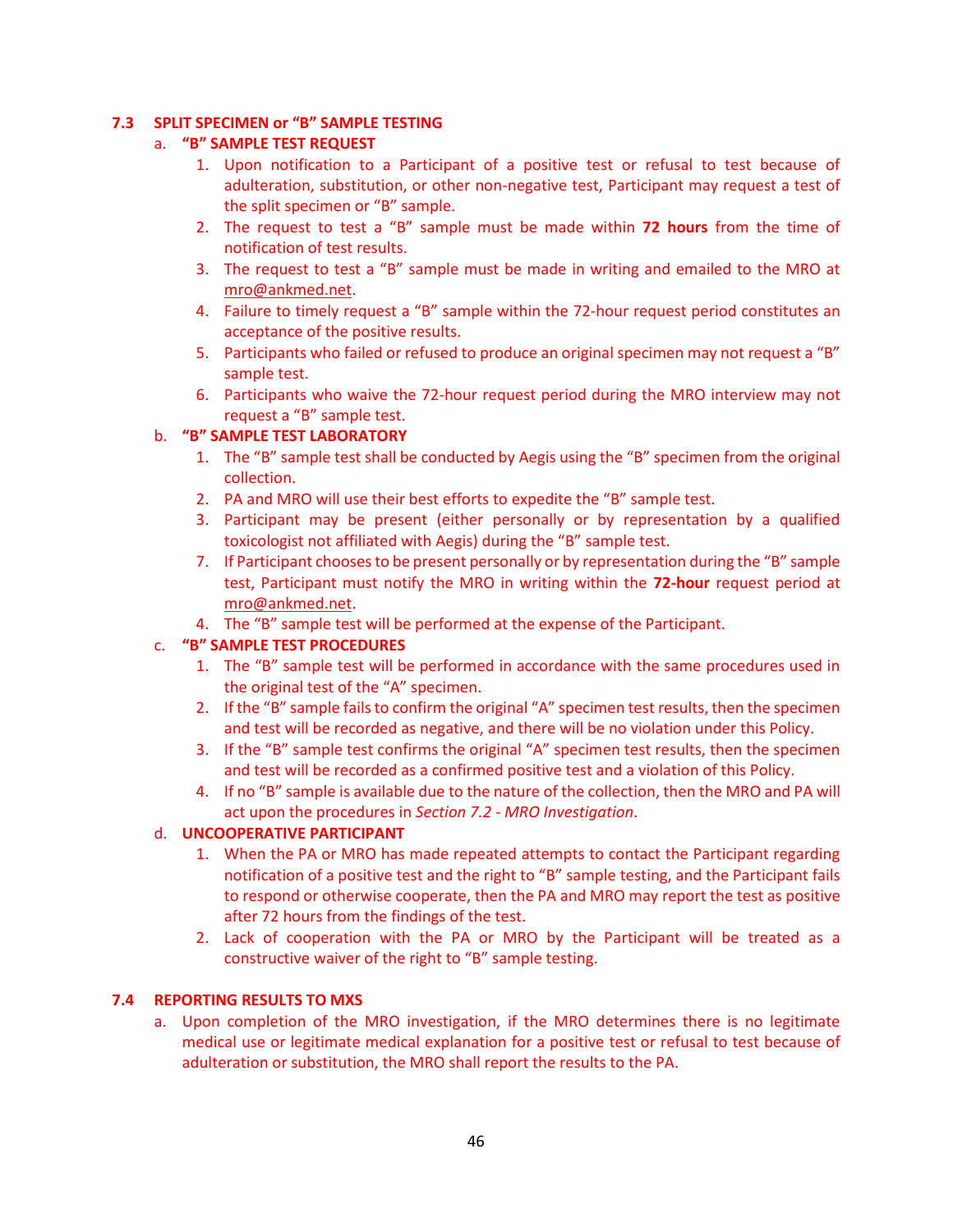- b. In the event the MRO determines the "A" sample is positive and the Participant has made a timely request to test the split specimen or "B" sample, the "B" sample shall be tested and the results verified.
- c. Once split specimen testing is completed and the results verified, the MRO shall report all information derived from the testing process and the independent investigation to the PA, and the PA shall make a determination of whether the results are positive or negative.
- d. The PA shall issue to MXS either a confirmed negative test result or a confirmed positive test result.
- e. If split specimen procedures are waived or not acted upon, the PA shall issue a confirmed positive result and violation of this Policy to MXS.
- f. If the PA verifies a test as cancelled or negative, the results will be reported to MXS and no violation of this Policy will be found.
- g. The final determination of whether there has been a violation of this Policy shall be made by the PA.

## **SECTION 8 – SANCTIONS**

#### **8.1 TEMPORARY INELIGIBILITY BASED ON "A" SAMPLE RESULTS**

- a. Upon notification of an "A" specimen positive test, Participant may continue to compete pending testing of the "B" sample and final confirmation of results from the PA, unless exigent circumstances exit.
- b. Participant may become temporarily ineligible to compete pending completion of the "B" sample test if MXS, in its sole discretion, deems exigent circumstances exist, including:
	- 1. Concerns regarding the safety of the Participant and others at the Event or on-track
	- 2. Concerns regarding the fairness of a competition
	- 3. Undue delay to accommodate the presence of the Participant (or his/her representative) at the "B" sample test.

#### **8.2 DISQUALIFICATION FROM EVENT(S)**

- a. Upon confirmation of a positive test result or other violation of this Policy, Participant will be disqualified from all results from the time of the event in which the original specimen sample was given, to the time of confirmation of violation.
- b. In addition to disqualification of results, Participant will forfeit all event awards, points and prizes.
- c. A Participant who refuses to comply with Policy procedures at an event may be:
	- 1. disqualified from event results
	- 2. required to forfeit awards, points and prizes
	- 3. removed from the event
- d. MXS may take such further emergency action deemed appropriate in its sole discretion.

#### **8.3 PERIOD OF INELIGIBILITY**

- a. Upon confirmation of a positive test result or other violation of this Policy, Participant shall become ineligible to compete in further Pro Motocross events for a specified period of time, subject to potential elimination, reduction or suspension of ineligibility pursuant to *Section 9 – Return to Competition Program*.
- b. The period of ineligibility shall be no longer than four (4) years where:
	- 1. the violation does not involve a Specified Substance or a Specified Method, unless the Participant or other person can establish that the violation was not intentional; or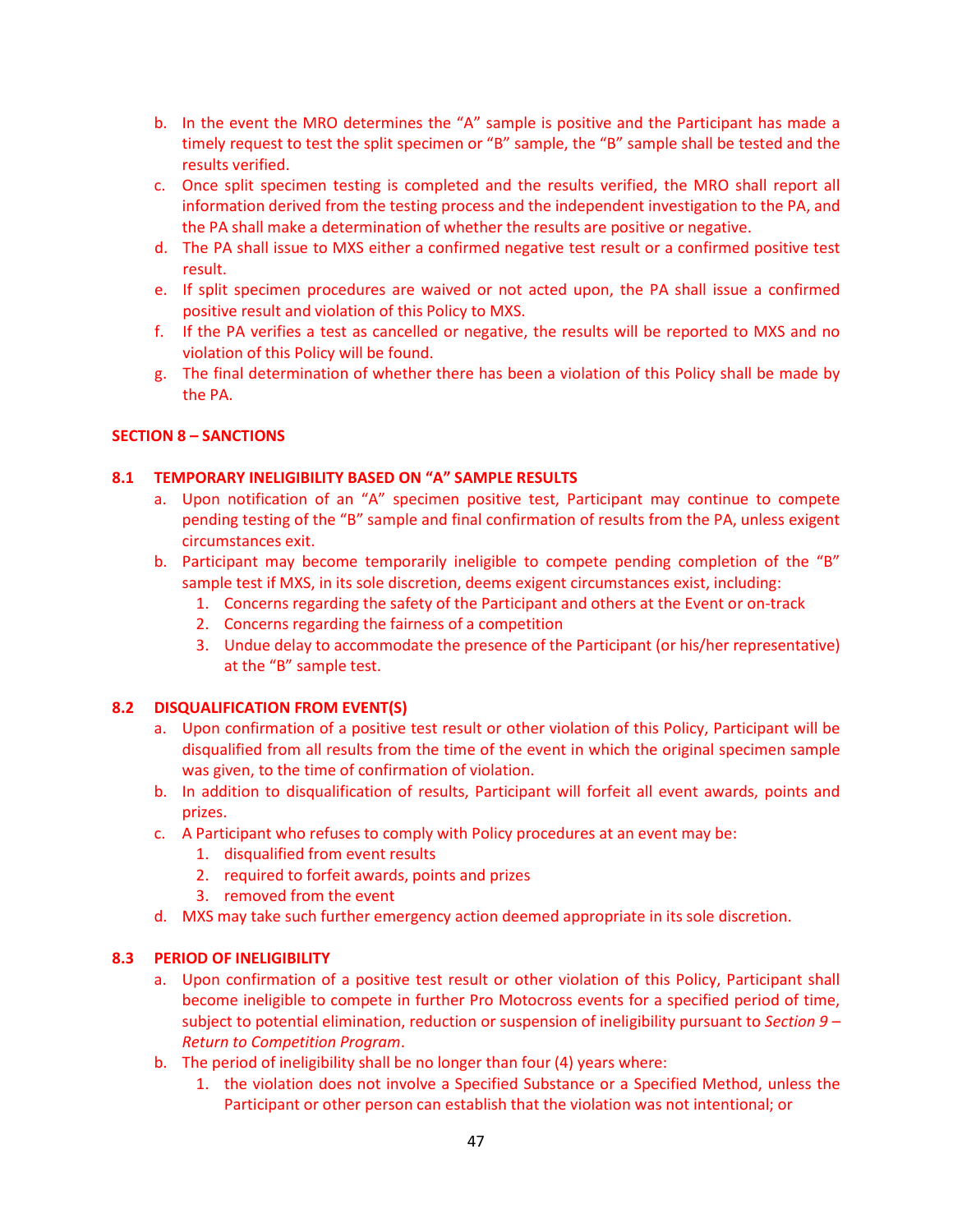- 2. the violation involves a Specified Substance or a Specified Method and the PA can establish that the violation was intentional.
- c. The period of ineligibility shall be no longer than two (2) years in all other instances.
- d. MXS shall give Participant written notice of the violation, the period of ineligibility, and the means by which the Participant may mitigate and reduce the period of ineligibility by participating in *Section 9 - Return to Competition Program*.
- e. The period of ineligibility imposed by MXS shall be final and non-appealable.
- f. MXS may impose such further disciplinary action deemed appropriate in its sole discretion.

#### **8.4 PUBLICATION OF RESULTS**

- a. MXS may publish the results of any test(s) conducted pursuant to this Policy and the circumstances giving rise to such test(s) to such third parties as MXS, in its sole discretion, deems reasonable under the circumstances, including the general public.
- b. MXS may publish any and all violations to this Policy, including but not limited to conduct violations where no testing may have occurred.
- c. No Participant shall have any claim or cause of action of any kind against AMA Pro Racing, MX Sports Pro Racing or any director, officer, employee or agent of AMA Pro Racing, MX Sports Pro Racing, the Testing Laboratory, PA or MRO with respect to such publication, and/or shall be deemed to have released any such claim or cause of action.

#### **SECTION 9 - RETURN TO COMPETITION PROGRAM**

#### **9.1 PURPOSE OF PROGRAM**

- a. Ineligible Participants may return to competition prior to the expiration of their ineligibility period upon successful completion of a Return to Competition Program (the "Program").
- b. The Program will be developed based upon an evaluation prepared by the PA in consultation with substance abuse or other health care professionals (if applicable).
- c. The Program will be designed around the unique circumstances of the violation and the health care needs of the Participant, for the express purpose of providing the Participant with a means to eliminate, reduce or suspend the ineligibility period.
- d. Factors which will result in mitigation of the period of ineligibility include:
	- 1. Admission of violation and Acceptance
	- 2. Finding of No Fault, inadvertence or negligence
	- 3. Substantial assistance in identifying Policy violations by others
- e. The Program is voluntary, and Participant must agree to the terms and conditions of the Program.

#### **9.2 TERMS AND CONDITIONS**

- a. MXS shall notify the Participant in writing of the terms and conditions of the Program and the means by which the Participant may eliminate, reduce or suspend the period of ineligibility.
- b. The terms and conditions shall be based upon the recommendations of the PA, which may include the following:
	- 1. Abstinence from prohibited substances
	- 2. Follow-up testing
	- 3. Substance abuse counseling
	- 4. Treatment
	- 5. Rehabilitation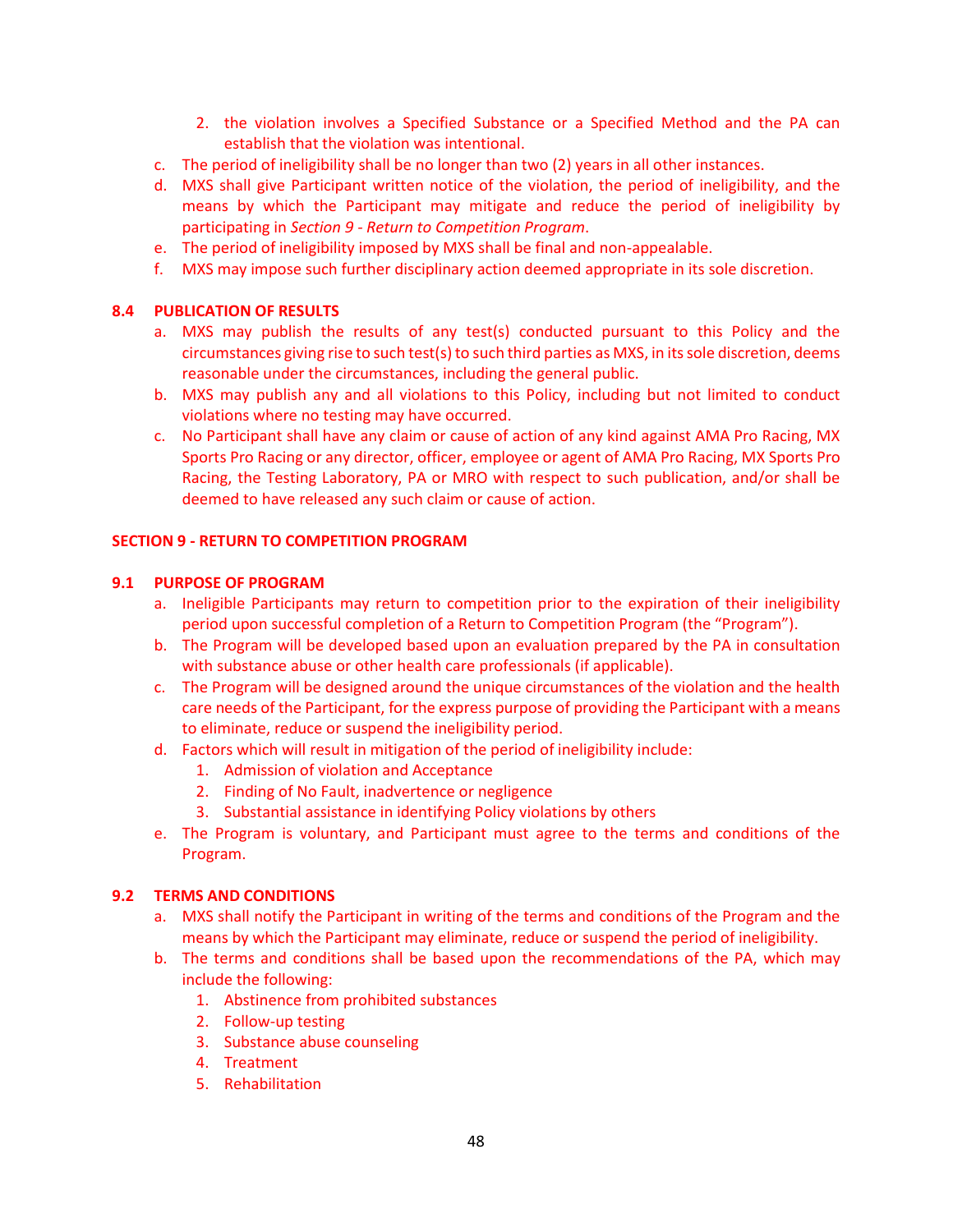- c. The Program will establish how many times the Participant will be tested, for how long, and for what substances.
- d. Testing shall be performed at a time and place and under conditions specified in the Program.
- e. Participant will be responsible for all costs, including laboratory testing fees, associated with the Program.

#### **9.3 PROGRAM COMPLETION**

- a. Upon successful completion of the Program, as determined by the PA, MXS shall reinstate and return the Participant to competition and terminate the ineligibility period.
- b. Return to competition may include conditions of reinstatement, including,
	- 1. Ongoing follow-up testing
	- 2. Ongoing follow-up counseling
- c. In the event Participant fails to successfully complete the Program, as determined by the PA, then the original ineligibility period shall remain in full force and effect until expiration.

#### **SECTION 10 - VOLUNTARY DISCLOSURE**

#### **10.1 BENEFITS OF VOLUNTARY DISCLOSURE**

- a. MXS encourages voluntary disclosure of substance abuse and supports voluntary rehabilitation efforts by Participants. Consequently, MXS is agreeable to accommodating such persons during their recovery and abstinence, so long as the safety and integrity of the Pro Motocross program is not jeopardized.
- b. The primary objective of voluntary disclosure is to prevent participation of individuals who are in violation of this Policy until such time as the violation has been resolved. In principal persons who voluntarily disclose violation of this Policy, and who voluntarily withdraw from participation until their eligibility status is resolved, will receive more favorable consideration than those whose violations are discovered through testing process and who have continued to knowingly participate in Pro Motocross events while in violation of this Policy.
- c. Participants are encouraged to contact the PA and/or Race Director to voluntarily disclose violations of this Policy prior to being selected for a drug test. Persons who do not self-report will be subject to whatever actions and controls MXS deems necessary to protect the safety and integrity of the racing program, including suspending competition privileges.
- d. Upon notification of voluntary disclosure, the PA will develop a Return to Competition Program for the Participant in accordance with the provisions of *Section 9 – Return to Competition Program*.
- e. Participants who voluntarily disclose their violation(s) of this Policy, and who cooperate with the PA in setting a plan of action for reinstatement, shall not, under normal circumstances, be charged with violation of this Policy.
- f. Participants who have no previous offenses of this Policy may voluntarily disclose violation(s) even at the time of selection for a random test under the provisions of *Section 5.1.a – Basis for Testing – Random Testing*, or at the time of notification of a test under the reasonable suspicion provisions of *Section 5.1.b – Basis for Testing – Reasonable Suspicion*. However, such individuals must immediately cease their participation in the event's activities and refrain from any further participation in Pro Motocross events until their eligibility status has been resolved.
- g. Individuals who have one or more previous violations of this Policy are offered no specific protections under this section of the Policy. However, voluntary disclosure of repeat violation(s) and voluntary withdrawal from participation will be viewed as mitigating factors by MXS in determining penalties which might be imposed.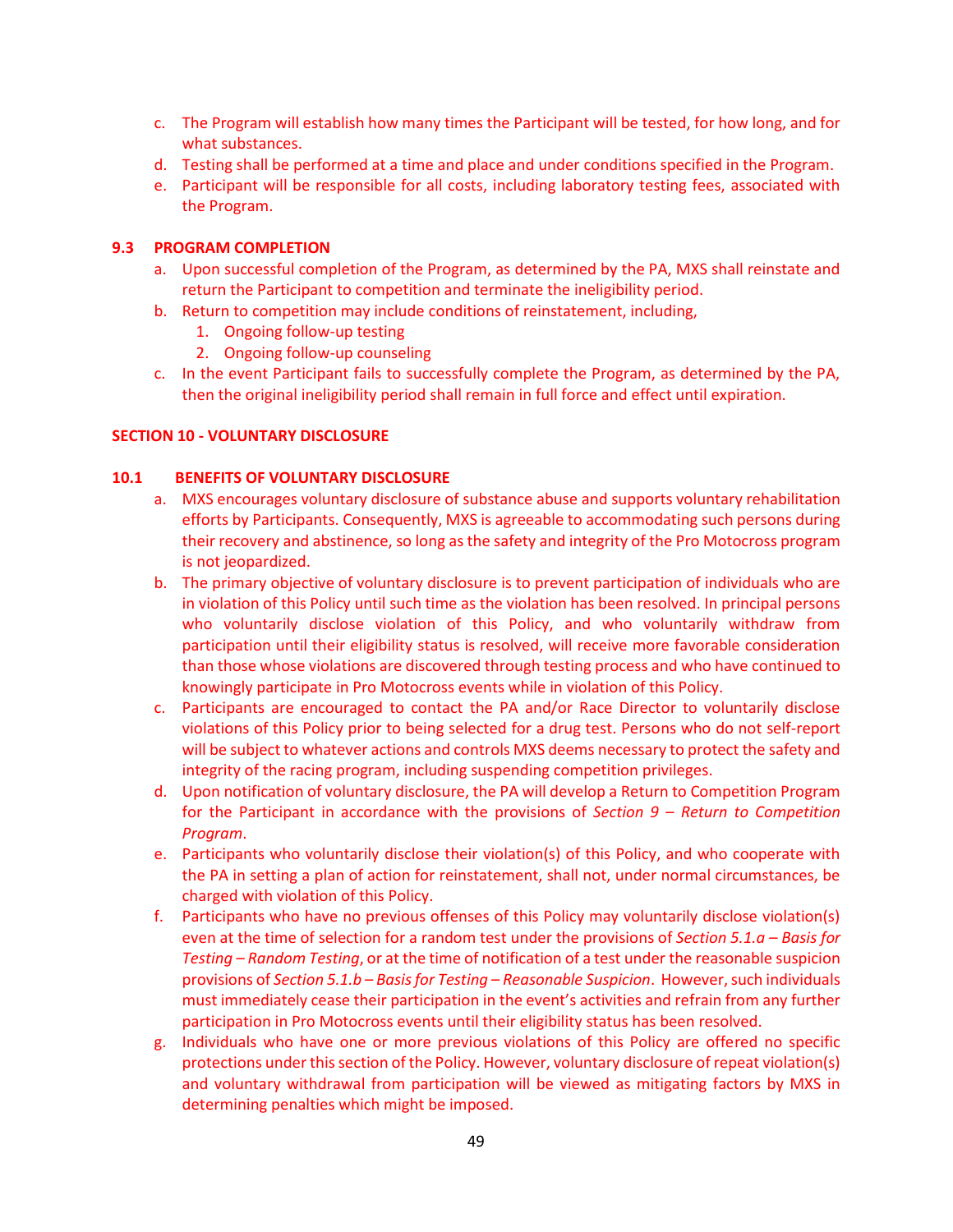#### **10.2 PROBATION**

- a. Participants who voluntarily disclose their violation(s) of this Policy will be subject to a preliminary test to be conducted in a timely manner at the direction of MXS and any subsequent testing as determined by the PA. The cost of such testing shall be at the expense of Participant.
- b. Participant will be prohibited from competition in Pro Motocross events until they have a negative test result on a sample specifically identified as a "Return to Competition Sample".
- c. If the results of the preliminary test reveal that participation of the Participant may jeopardize the safety or integrity of the Pro Motocross program, as determined in the sole discretion of MXS, then the Participant shall be placed on Probation and will be prohibited from participating in further competition until such time as there is evidence, acceptable to MXS, that the Participant will no longer jeopardize the safety and integrity of the race program.
- d. Participants placed on Probation will be required to enter into a **Voluntary Disclosure Agreement** with MXS stipulating the conditions of their probation.
- e. Any violation of this Policy discovered while a Participant is on Probation under voluntary disclosure shall be treated as an offense of this Policy.
- f. Upon successful completion of Probation, MXS shall return the Participant to competition with a finding of "No Violation" of this Policy.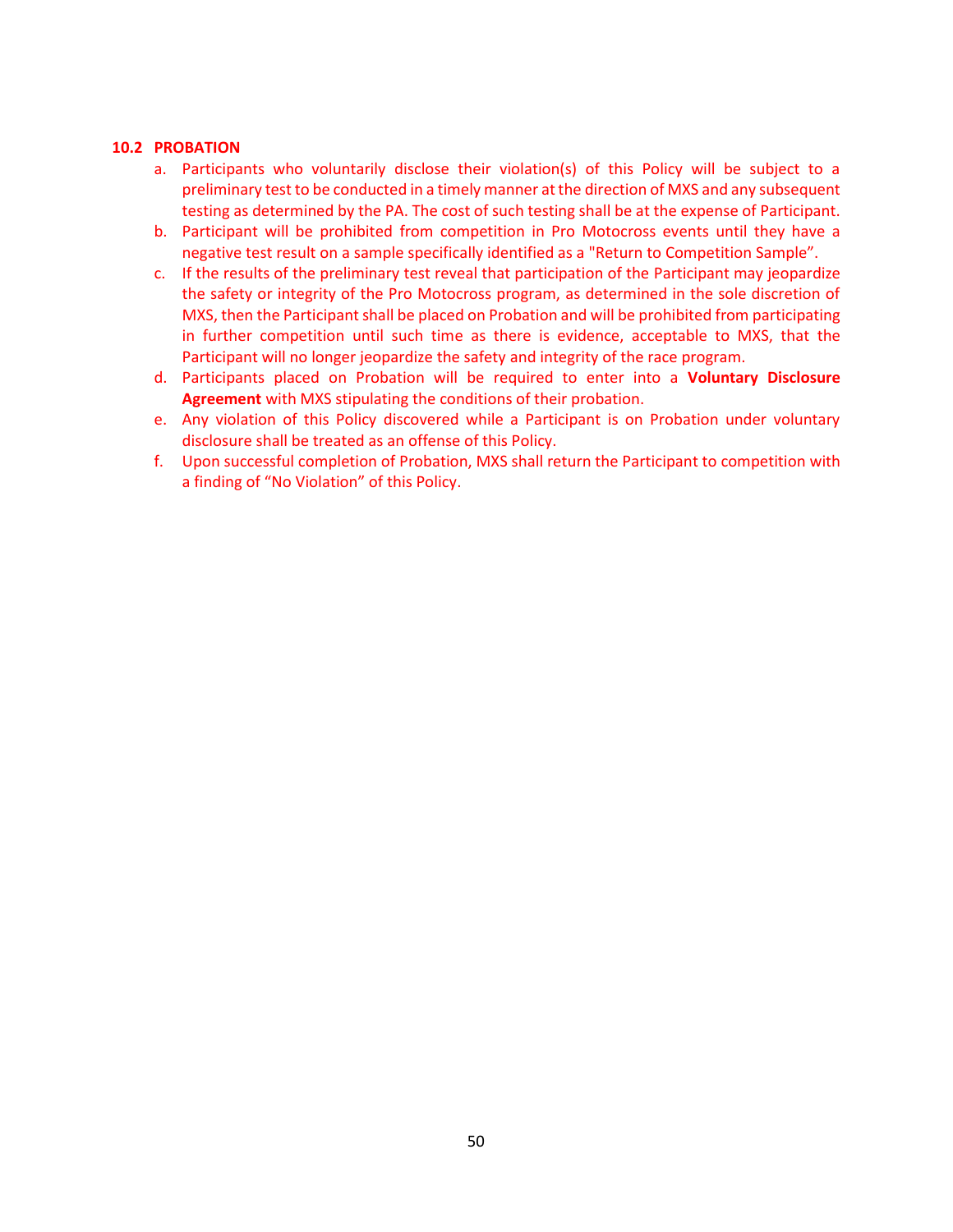# **Appendix C - Onboard Camera Policy**

The broadcast rights for all "on-track" images or video content originating from pro motocross events are wholly and exclusively owned by MX Sports Pro Racing. Pro motocross licensed riders are authorized to use an on-board mounted video recording device or its likeness during on-track activity, upon application and only in accordance with the following terms and conditions:

- C1. **Camera Mounting:** Helmet cameras are prohibited. Cameras may only be mounted on the motorcycle or on the body of the rider, other than the helmet. Cameras must be mounted in a way that does not compromise the function of the motorcycle. Rider assumes full responsibility for camera mounting/placement and the decision to utilize a camera.
- C2. **On-Track/Race Footage Use:** Use of on-track or race footage for internal engineering, mechanical or rider development purposes is unlimited. Use of on-track or race footage for public viewing or distribution is limited to the social media platforms of the rider and their registered Team only (i.e., Facebook, YouTube, Instagram, Twitter, TikTok, etc.).
- C3. **No Commercial Use:** Footage may NOT be sold or used for commercial purposes of any kind without the express written approval of MX Sports Pro Racing. Footage may not be used by a rider's sponsor or for professional commercial use unless approved in writing by MX Sports Pro Racing.
- C4. **Clip Length:** Footage posted on the rider's social media is limited to clips no longer than sixty (60) seconds in length each, not to exceed two (2) minutes in the aggregate, per event.
- C5. **Clip Publication:** All published clips MUST be tagged with and include the following Series social media handles: @ProMotocross, #ProMotocross, #ThisIsMoto
- C6. **Footage Rights:** All onboard footage is the exclusive property of MX Sports Pro Racing, and approval may be withdrawn at any time for any or no reason.
- C7. **Footage Access:** Riders give MX Sports Pro Racing and its broadcast partners unlimited access to any and all such footage for any purpose upon request.
- C8. **Footage Removal:** Objectionable/unauthorized footage (in the sole discretion of MX Sports Pro Racing) must be immediately removed upon request by MX Sports Pro Racing.
- C9. **Appropriate Use:** Footage use is subject to the Rules for Professional Motocross Competition which prohibit athletes from engaging in any act or action deemed detrimental to the series and/or the sport of motorcycle racing. Riders are required to adhere to social media publication standards. Post responsibly.
- C10. **Violation**: Violation of this policy may result in penalty.

# **Appendix D - Credential & Code of Conduct Policy**

## **D1. Credentials**

All Credentials provided by MX Sports Pro Racing are the property of MX Sports Pro Racing and can be revoked at any time with or without cause, and without refund of credential fees. Use and display of credentials are subject to the following:

D1.1 The Paddock is closed to the general public during competition periods, and all persons entering the Paddock must display an MX Sports Pro Racing credential. Approved Credentials are as follows:

a. MX Sports Pro Racing season credential.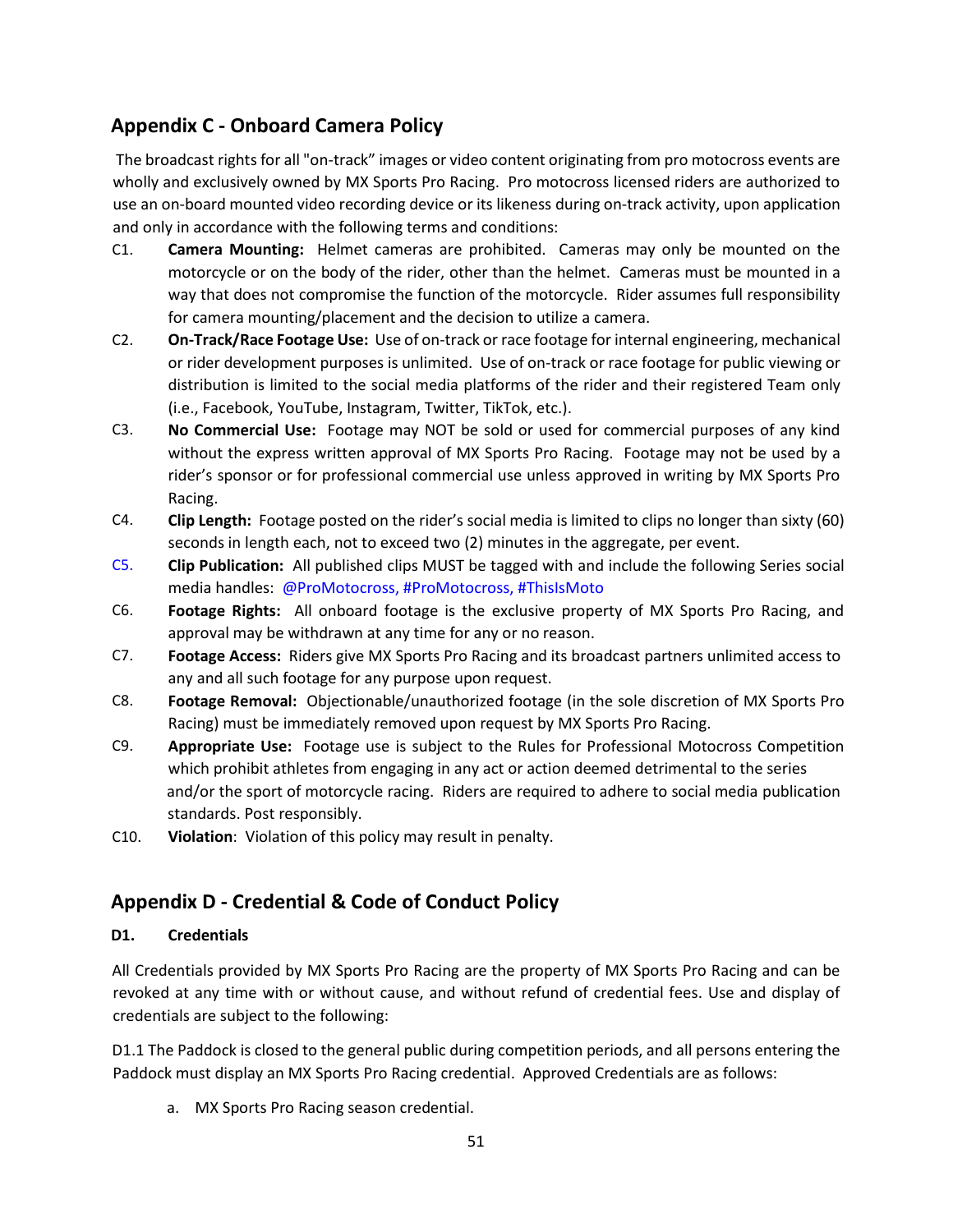- b. MX Sports Pro Racing pass for the specific event.
- D1.2 Season Credentials are issued for exclusive use by the person named on the credential.

D1.3 MX Sports Pro Racing credentials allow access only to limited areas, are non-transferrable and may not be duplicated, copied or transferred. Persons violating this provision will be subject to disciplinary action and/or revocation of credential privileges and removal from the event. Failure to properly display the credential is cause for disciplinary action or revocation of the credential.

D1.4 Any person without the proper issued credential in their possession may be required to pay the applicable race day rates to be issued the appropriate pass for access to the meet.

D1.5 Riders and crew members are not permitted in designated restricted areas, on the racing course, or in the Signal Area, except when competing in an event moto or practice session, or where approved by MX Sports.

## **D2. Code of Conduct**

All MX Sports Pro Racing Credential Holders ("Credential Holders") are subject to the following:

D2.1 Credential Holders shall not make or cause to be made a public statement and/or communication that criticizes, ridicules, or otherwise disparages another person based upon that person's race, color, creed, national origin, gender, sexual orientation, marital status, religion, age or handicapping condition.

D2.2 MX Sports Pro Racing is dedicated to the highest standards of safety and conduct, and all Credential Holders must conduct themselves accordingly. Unsafe or inappropriate conduct may result in the imposition of penalties. Acts or omissions that constitute a violation of MX Sports Pro Racing Rules, or are detrimental to motorcycle racing, AMA Pro Motocross, MX Sports Pro Racing, AMA Pro Racing, Promoters, sponsors, participants or fans, may result in the imposition of penalties.

D2.3 Every Credential Holder is expected to conduct themselves in a professional and sportsmanlike manner. Persons whose appearance, associations or affiliations at or away from an Event are deemed inappropriate or who exhibit conduct that is offensive, abrasive, in bad taste, or otherwise inappropriate or who have been convicted of criminal activity, may be denied a credential or license or may have their existing credential and/or license suspended or revoked by MX Sports Pro Racing. Such conduct may also be or be considered a violation of these rules and may result in the imposition of other penalties.

D2.4 Competitors may be requested to take part in certain fan and media activities as arranged upon mutual agreement by MXS. Such activities include, but are not limited to: autograph sessions, television interviews, fan forums, tech talks, Open Paddock, etc. Failure or refusal to participate as mutually agreed, once scheduled and notified either in-person or through the event schedule, supplementary regulations or otherwise, may result in the imposition of penalties. Arriving late, missing the activity or departing early, without permission from MXS Pro Racing Officials, is a breach of this regulation.

D2.5 Failure to obey the direction of an MXS Pro Racing Official or Promoter representative, as such pertain to the procedures and rules that govern the organization and administration of an Event, is considered a breach of the rules.

D2.6 Any Credential Holder that unreasonably or excessively publicly criticizes and/or disparages AMA Pro Motocross, MX Sports Pro Racing, AMA Pro Racing or its Officials may be considered to be acting in an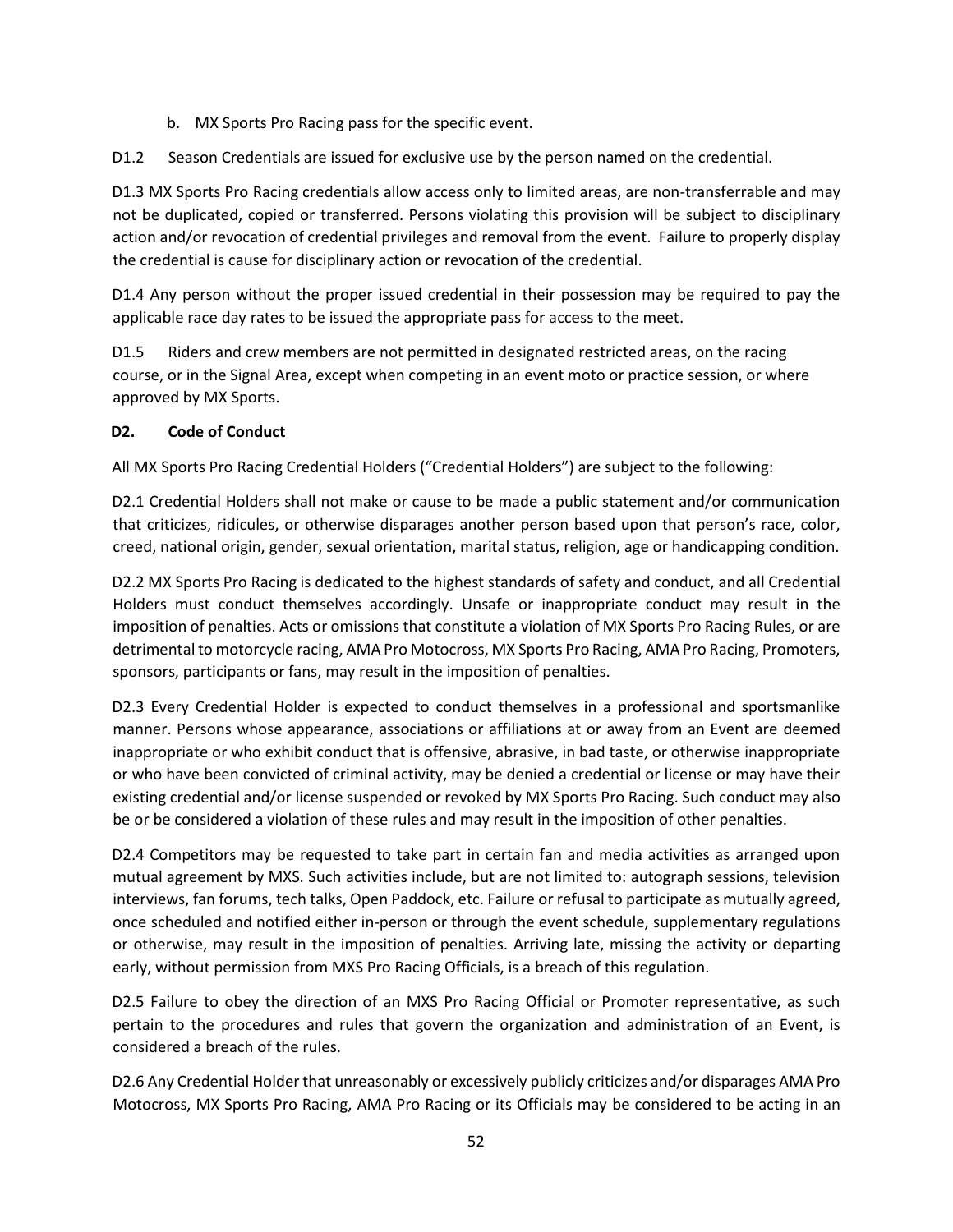unsportsmanlike manner prejudicial or detrimental to the sport in violation of these rules, and accordingly subject to penalties as outlined in Appendix A.

D2.7 Actions or inaction by a Competitor while participating in an Event which are not otherwise specifically prohibited by these rules but are deemed by MXS Pro Racing to be or to cause a situation, unnecessarily dangerous, negligent or otherwise inappropriate, shall be considered a breach of the rules.

D2.8 Actions or inaction on the part of a Competitor which, in the opinion of the Race Director and/or the Supervisory Officials, results in an unfair advantage to the Competitor, shall constitute unsportsmanlike conduct and be considered a breach of the rules.

D2.9 During each Event, there may be several mandatory meetings, including Rider Meetings and/or Team Manager briefings. Failure to attend or late arrival is a breach of these rules.

D2.10 Pets are not allowed in the Signal Area, Staging Area, Start Line, on the race surface or any other restricted areas. Pets in the paddock must be kept on a leash or properly contained at all times. Any time motorcycles are on the racetrack, all pets must be kept inside of a rider's motorhome or in a pet carrier.

D2.11 Appropriate attire for the position held is required of all Credential Holders during an Event. Shirts must be worn at all times.

D2.12 Competitors must ensure that all persons related to their Team abide by MX Sports Pro Racing rules. Throughout the Event, it is the individual and collective responsibility of any Credential Holder to ensure that the rules are respected.

D2.13 Throughout the Event, it is the rider's responsibility to ensure that their motorcycle complies with the rules, including without limitation the safety requirements and technical specifications.

D2.14 Unregistered Rider: It is prohibited for a rider to take part in any on-track Session who has not satisfactorily completed registration and Technical Inspection.

## **D3. Promotional Restrictions**

Competitors and their teams are free to display promotional logos, including CBD-related marks, on their gear, equipment and machines, so long as the brand or mark associated with the CBD-related product is not also associated with a THC-related brand or mark. THC-related products and their associated marks are prohibited in broadcast.

#### **D4. Releases**

**D4.1 Advertising and Promotion Release.** Each Credential Holder by entering or participating in an Event, grants to MX Sports Pro Racing, its duly authorized agents, assigns and licensees, including but not limited to the Series entitlement sponsors and Promoters, on a non-exclusive basis, the right to use and sublicense Credential Holder's name, likeness and performance, in and out of uniform, including photographs, images and sounds of competitors, crew members and/or any motorcycle(s) with respect to which competitor participates in the Event(s), in any way, material or medium (including but not limited to print, telecasts by and through television, cable television, radio, pay-per-view, closed circuit television, satellite signal, digital signal, film productions, audiotape productions, transmissions over the Internet, public and private online services authorized by MX Sports Pro Racing, sales, other commercial projects and/or the like) for the purpose of promoting, advertising, or reporting MX Sports Pro Racing generally,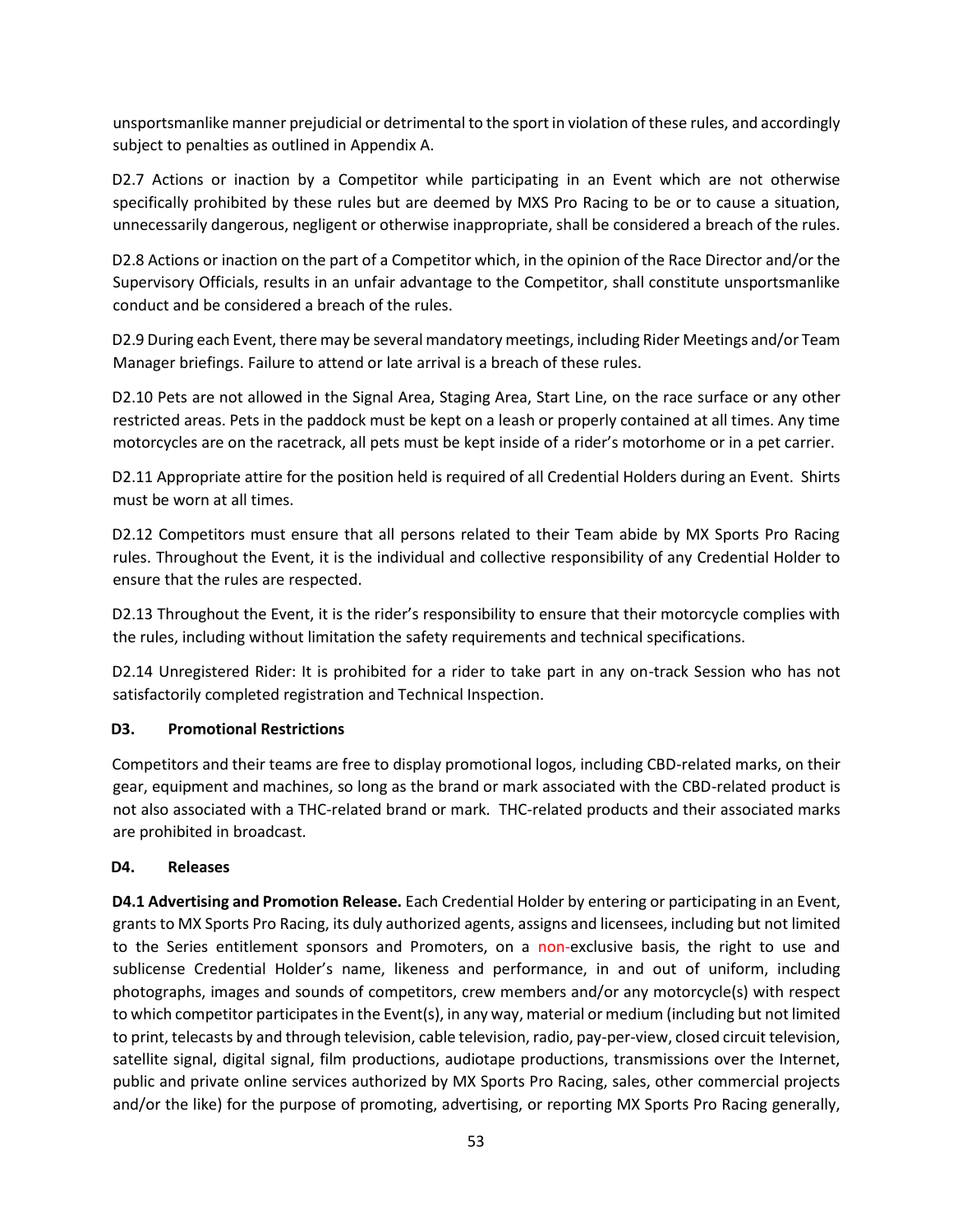the Pro Motocross Series and/or any Event(s) or related telecast or programming, before, during and after such Event, and Credential Holder hereby relinquishes to MX Sports Pro Racing in perpetuity all rights thereto for such purpose.

**D4.2 Broadcast Release.** Each Credential Holder by entering or participating in an Event acknowledges that MX Sports Pro Racing and its licensees and assigns exclusively and in perpetuity owns any and all rights to broadcast, transmit, film, tape, capture, overhear, photograph, collect or record by any means, process, medium or device (including but not limited to television, cable television, radio, pay-per-view, closed circuit television, satellite signal, digital signal, film productions, audiotape productions, transmissions over the Internet, public and private online services authorized by MX Sports Pro Racing, sales, other commercial projects and/or the like), whether or not currently in existence, all film, audio, video and/or photographic images, sounds and data (including but not limited to onboard video and timing and scoring information) arising from, during, or in connection with the Event(s) or the Credential Holder's performance in the Event, and that except for works created pursuant to the fair use doctrine or the MX Sports Pro Racing Media Access Policy, MX Sports Pro Racing shall be the sole owner of any and all copyrights, intellectual property rights and other proprietary rights worldwide in and to these works and in and to any other works, copyrightable or otherwise created from the images, sounds and data arising from, during or in connection with the Event(s) or Credential Holder's performance in the Event. Each Credential Holder hereby agrees to take all steps reasonably necessary, and all steps requested by MX Sports Pro Racing, to protect, perfect or effectuate MX Sports Pro Racing's ownership or other interest in these rights. Each Credential Holder agrees not to take any action, nor cause others to take any action, nor enter into any third-party agreement that would contravene, diminish, encroach or infringe upon these MX Sports Pro Racing rights.

**D4.3 Merchandise Release.** Each Competitor grants to MX Sports Pro Racing and/or its assigns, on a nonexclusive basis, a royalty-free license to use Competitor's name, image and/or likeness, in or out of competition (including pictures of Competitor's racing machine and equipment) for the limited purpose of use on official event merchandise at MX Sports Pro Racing events, so long as there are at least three riders featured on the official event merchandise. Official event merchandise featuring only one or two riders shall be subject to a pre-arranged royalty agreement with the subject riders. MX Sports Pro Racing and/or its assign shall obtain prior approval of the images selected for the purpose of verifying sponsors, which approval shall not be unreasonably withheld.

#### **D5. Terms and Conditions**

All credentialed and licensed participants agree to the following Terms & Conditions: IN CONSIDERATION of my being granted a credential, license and/or competition privileges in the MX Sports Pro Racing and Daytona Motorsports Group, LLC, d/b/a AMA Pro Racing (hereinafter collectively known as MX Sports Pro Racing) sanctioned EVENT(S), as a participant or being permitted to compete, practice, officiate, observe, work for and/or at, or for any purpose participate in any capacity in future EVENT(S), or being permitted to enter for any purpose or in any capacity any RESTRICTED AREAS (defined as any area requiring special authorization, credentials, or permission to enter any area to which admission by the general public is restricted or prohibited), I, on behalf of myself, my personal representatives, spouse, assigns, heirs, and next of kin do hereby agree to the following:

**D5.1 Drug, Alcohol and Anti-Doping Testing; Release:** I recognize the importance of maintaining the safety and integrity of professional motorcycle racing. Accordingly, I agree to strictly comply with the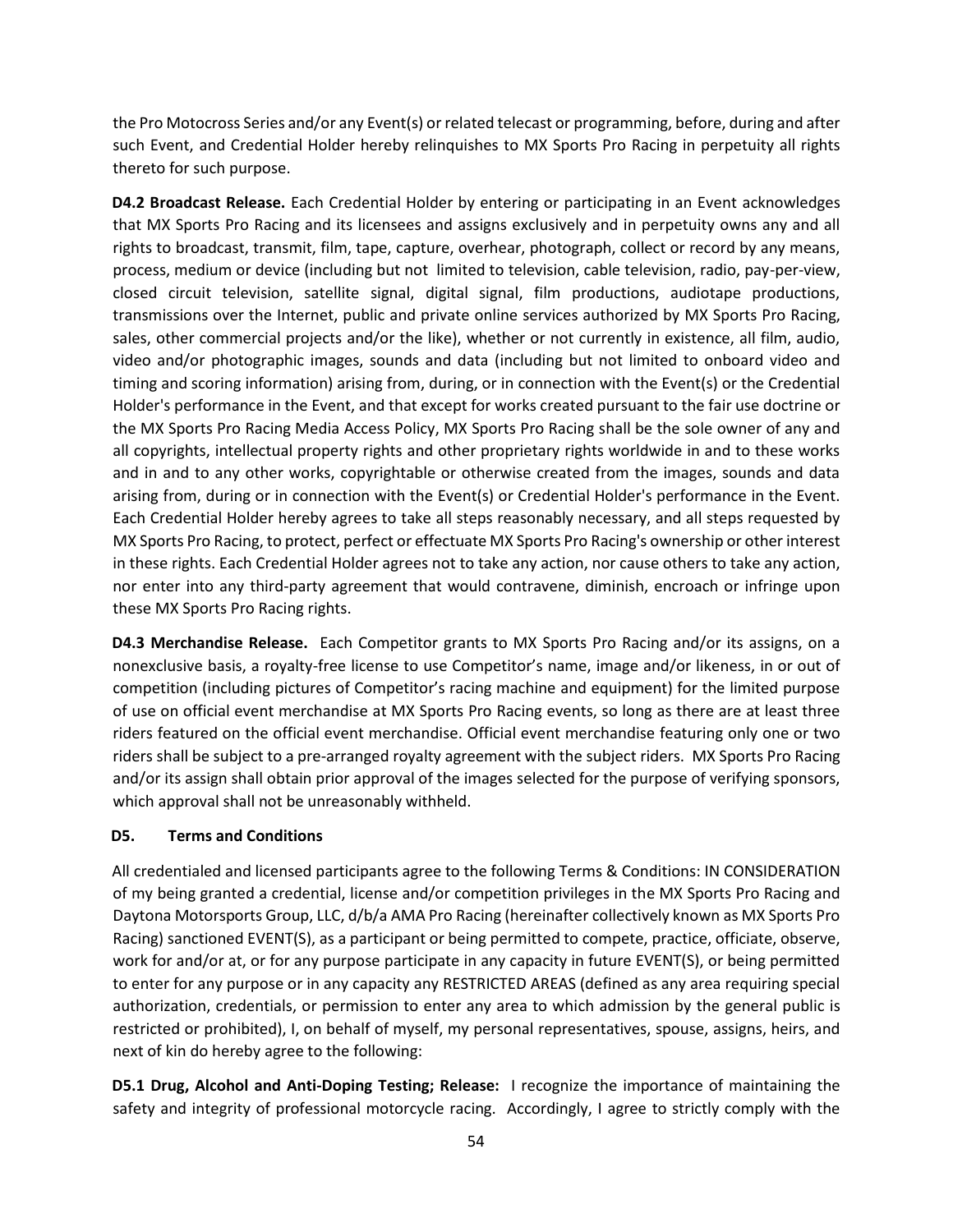AMA Pro Racing Rules for Professional Motocross ("Rulebook") and the MX Sports Pro Racing Anti-Doping Policy (the "Policy"). I understand that my agreement to comply with the Policy is an essential precondition to the issuance of a License and that I must abide by the Policy and submit to such testing procedures as may be conducted from time to time at the sole discretion of MX Sports Pro Racing or its assigns as a condition of continued licensure. I further understand that any violation of the Policy, or failure or refusal to submit to testing and honestly participate in any testing procedure, will result in immediate disciplinary action in any AMA Pro Racing sanctioned professional or American Motorcyclist Association ("AMA") sanctioned amateur events.

Finally, I hereby release, indemnify, defend and hold harmless MX Sports Pro Racing, AMA Pro Racing, the AMA, their respective LLC members and/or investors, directors, trustees, officers, employees, agents, personnel as well as any consultants and any laboratories or testing facilities retained by MX Sports Pro Racing or its assigns for the purpose of conducting drug, alcohol or Anti-Doping tests in connection with the Policy, from any and all liability related in any way to any tests conducted in connection with the Policy or the disclosure of the results of any such tests.

**D5.2 Physical Examination:** I certify that I am in good health and suffer from no impairment, illness or injury which impairs in any way my ability to participate in motorcycle racing events. I agree to inform MX Sports Pro Racing of any medical condition, impairment, injury or illness which in any way casts a question on my ability to participate in a safe and competent manner. I agree to immediately notify MX Sports Pro Racing of any change in my medical condition that could in any way affect my ability to participate in a safe and competent manner. I also agree to comply with any request from MX Sports Pro Racing regarding evidence of medical condition. I understand that MX Sports Pro Racing retains the right to prevent me from participating in sanctioned events pending examination(s) to determine my medical condition or my ability to participate in a safe and competent manner.

**D5.3 Production, Recording, Promotion Rights and Restrictions and Related Matters:** I agree that all rights, property, ownership and interest in any broadcast, dissemination, display, and/or publication by audio, radio, television, electronic means, internet, storage device, filming, web posting, satellite, cable, the worldwide web, motion pictures, video (home or otherwise) production and/or recording, still photos and/or images, or by any other means or media whether now existing or to be developed (including the transcription, recording and/or storing of any broadcast and/or any or all of the foregoing) of any MX Sports Pro Racing event (and/or portion thereof), the event (race venue) premises during an MX Sports Pro Racing event, and/or of any MX Sports Pro Racing activity or undertaking anywhere on or in the event premises (race track surface and run-off areas, signal area, and the pits, paddock, control tower, winner's circle, inspection areas, public and spectator areas and the like), and/or anything relating thereto, shall be the sole property of MX Sports Pro Racing, and may not be used in any way, direct or indirect, without the prior written permission of MX Sports Pro Racing.

Any and all revenues, incomes, benefits, control and/or consideration from any broadcast, airing, transmission, display, recording and/or publication of the foregoing shall belong exclusively to MX Sports Pro Racing for its sole and unlimited use. I hereby consent to the use of my images of and waive any intellectual property interests that I own that would in any way interfere with any broadcast of any MX Sports Pro Racing sanctioned event.

I further agree that MX Sports Pro Racing and/or its assigns, on a non-exclusive basis, may use my name and pictures (including pictures of my racing equipment, if owned by me or entrusted to me and under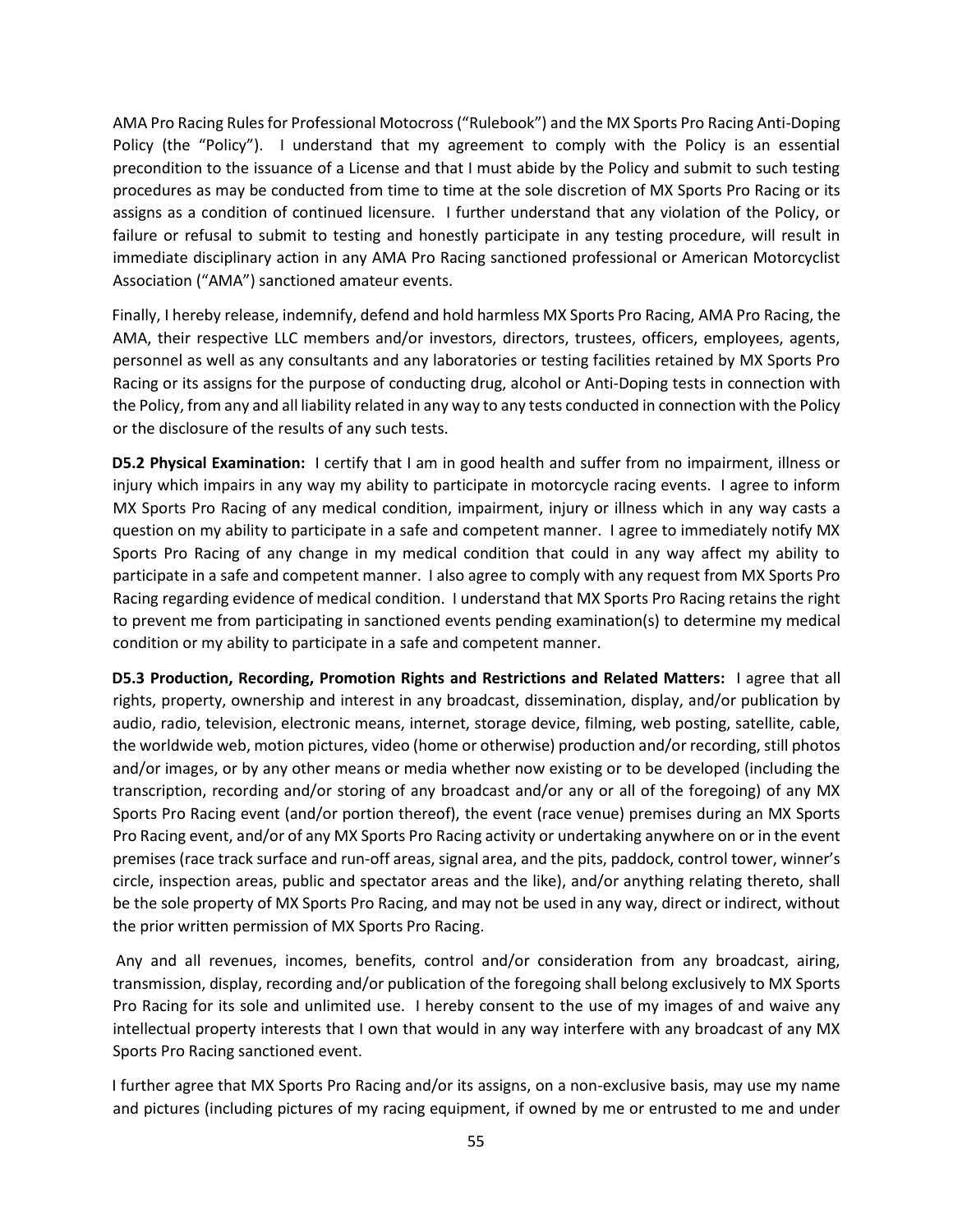my control, and pictures, images, and tapings taken at any sanctioned event) for any purpose and in any media including, but not limited to, television, internet, motion pictures and home video production.

I also understand that MX Sports Pro Racing may, from time to time, engage a sports marketing firm, to, among other things, promote the image of professional motorcycle racing, and I agree to cooperate with MX Sports Pro Racing and its sports marketing firm in such efforts.

**D5.4 Independent Contractor:** I hereby certify that I am not an agent or employee of MX Sports Pro Racing, AMA Pro Racing or the AMA, and I assume all responsibility for all charges, premiums and taxes, if any, payable on any funds that I may receive as a result of my competitive activities, including without limitation social security taxes, unemployment insurance taxes, workers compensation insurance, income taxes and withholding taxes.

**D5.5 Waiver:** I acknowledge that motorcycle racing is a dangerous activity, the risks of which cannot be completely eliminated. I acknowledge that by participating in any MX Sports Pro Racing event, I am assuming the risk of property damage and serious injury up to and including death. I acknowledge that I will have the opportunity to inspect and review any and all courses upon which MX Sports Pro Racing events shall be conducted and will notify MX Sports Pro Racing officials of any conditions that I consider to be unsafe. My participation in events is voluntary, and I waive any and all claims for personal property damage, injury, or death against MX Sports Pro Racing, AMA Pro Racing, the AMA, the promoters, the track owner(s) or any of their respective LLC members and/or investors, directors, trustees, officers, employees, agents, personnel as well as any of their contractors and/or consultants.

**D5.6 Acknowledgment and Representation:** I acknowledge and understand that it is my responsibility to properly maintain this credential. I understand that my credential is subject to rules in the AMA Pro Racing Rules for Professional Motocross Competition ("Pro Motocross Rulebook"). I represent that I am not contractually or otherwise prohibited from entering into any and all of the agreements set forth in the Paragraphs hereof, or from executing Releases, Waivers or Consents required for participation in MX Sports Pro Racing events.

**D5.7 Exclusive Use:** I further acknowledge that this license/credential has been issued by MX Sports Pro Racing and AMA Pro Racing for my exclusive use. I agree to abide by and act in accordance with the Pro Motocross Rulebook as shall be amended from time-to-time hereafter, which serves as the official competition and conduct rules of the AMA Pro Motocross championship and agree to abide by any amendments or supplemental rules. Transfer or misuse of this license/credential is cause for revocation.

# **Appendix E - Sound Test Procedures**

All motorcycles are subject to the following sound testing procedure:

- **E1. Test Method: The sound test method used shall be the 2 Meter Max test.**
- **E2. Preparation of the Sound Meter:** 
	- a. Calibrate the sound meter at 94 dB or 114 dB to account for the incidence of the wind foam ball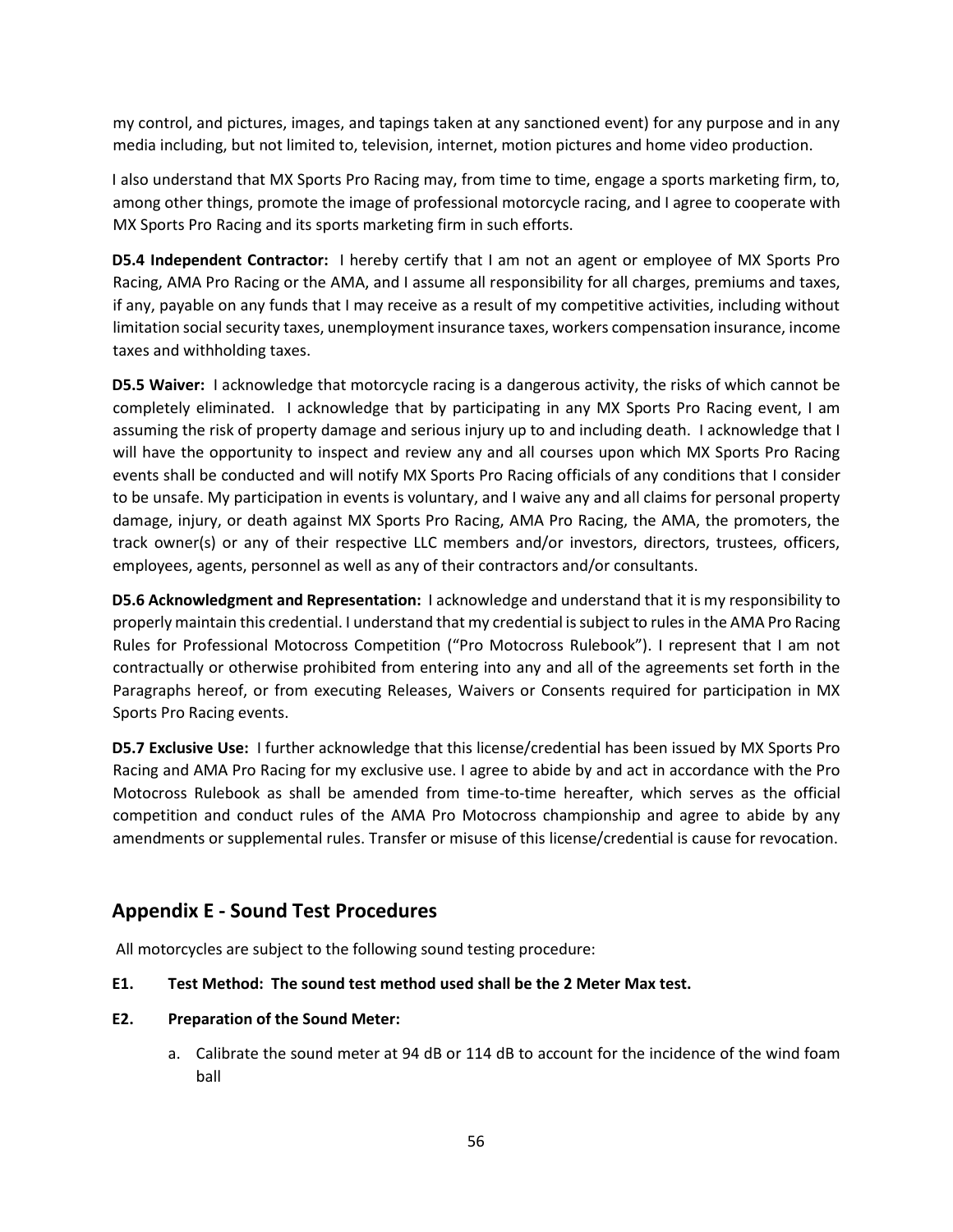- b. Position the wind foam ball on the microphone
- c. Activate the 'A' weighing
- d. FAST time weighting must be activated
- e. Select range High 80~130 dB
- f. Activate the function MAX MIN set on MAX

#### **E3. Test Site and Position of the Sound Meter:**

- a. The sound levels will be measured with the sound meter/microphone fixed on a tripod, in the horizontal position, at the rear of the motorcycle.
- b. For the place and position of the motorcycle, ensure that there are no solid obstacles within 33 feet around the microphone.
- c. The sound meter will be positioned at a distance of 79 inches behind the motorcycle, with an angle of 45° away from the centerline, on the exhaust side and at a height of 53 inches above the ground, with the sound meter level.
- d. The 79-inch distance is measured from the point where the center of rear tire touches the ground.
- e. It is preferred to make the tests on soft ground, not reverberating, i.e. grass or fine gravel.
- f. In other than moderate wind, machines should face forward in the wind direction.
- g. The ambient sound level must remain lower than 100 dB/A.

#### **E4. Positioning of the Motorcycle (reference points):**

- a. For a motorcycle: the contact point of the rear wheel on the ground.
- b. For motorcycles fitted with 2 exhaust outputs, the measurement will be made on the side of the air intake. If a central positioned air intake is used, both sides will be tested.
- c. To make repetitive measurements, all motorcycles can be positioned into a small frame fixed on the ground.

#### **E5. Operation of the Test:**

- a. The measurement is made with motorcycle on its wheels, with a hot engine.
- b. For the initial sound control and technical inspection, a rider (or his mechanic) shall present only one spare silencer per machine.
- c. Other spare silencers may be presented after all participants have presented their motorcycle.
- d. The technical steward will be positioned on the right side of the motorcycle, not to screen or stand between the bike and the microphone. At no time should the technical inspector be in a position in front of the handlebars during the test.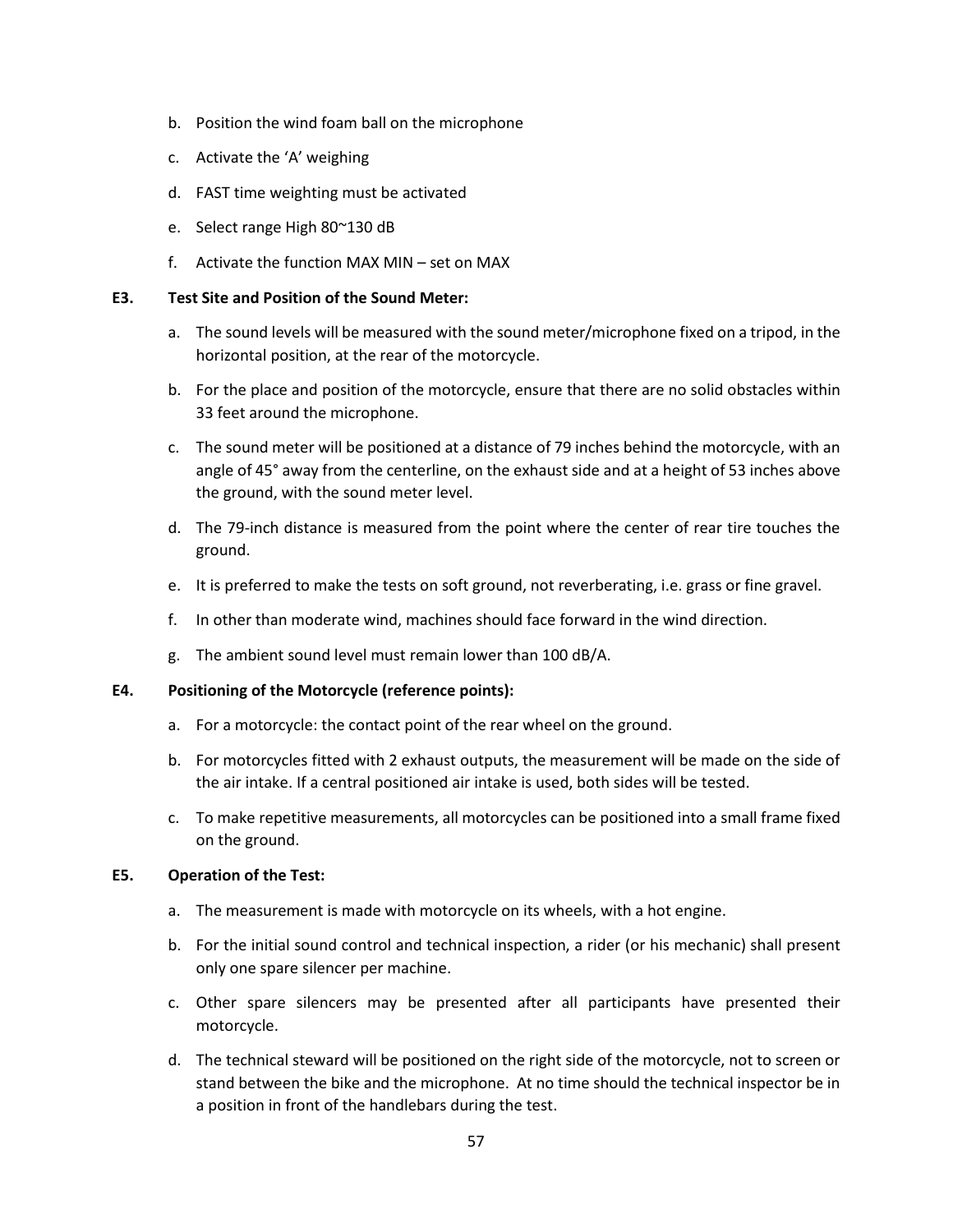- e. The mechanic presenting the motorcycle for testing will be positioned on the left side of the motorcycle during the test and is required to engage the clutch during the full throttle portion of the test.
- f. If a second steward is permanently attending the sound level checks, it is strongly advised for him to use earplugs, a headset or ear protectors.
- g. The motorcycle may be tested in any gear as directed by the chief technical inspector.
- h. The clutch MUST be engaged during the test.
- i. The Inspector shall open throttle as fast as possible until full open throttle (instantly, within 0.3 seconds). He will keep at max engine 'rpm' for up to 1 second. To end, the inspector will release the throttle quickly.
- j. If the result exceeds the limit, including 'after fire', the Inspector shall test the motorcycle, maximum 2 times more.
- k. For motorcycles equipped with an engine rpm limiter, opening the throttle will be made instantly, within 0.3 seconds - and kept open until at least 1 second has evolved and/or when there is an audible sign of over revving the engine.
- l. For motorcycles without an engine 'rpm' limiter, the opening of the throttle will have to be lower than 2 seconds and/or when there is an audible sign of over-revving the engine.
- m. If the engine tends to suffocate, close the throttle slightly and re-open the throttle.
- n. If detonations appear, the measurement must be started again.
- o. For the sound level measurement, the handling of the throttle is limited only to the Inspector, who shall open the throttle himself in order to minimize the influence by another operator (for that, it is helpful to have the microphone equipped with an extension cable to the sound meter).

#### **E6. Measurement of the Sound Level:**

- a. When the measurement is considered acceptable, write down the result, then reset (push on the sideline) the MAX MIN setting until the disappearance of the previously displayed value.
- b. Push again on the sideline MAX MIN to arm the sound level meter.
- c. The sound level meter is then ready for the following measurement.
- d. An attempt by a participant to prevent his/her engine to reach the maximum published rpm figure will be considered a breach of the rules.
- e. Even after passing the sound control, if there is doubt, the motorcycle may be checked again.
- f. A noticeably lower engine speed is detected easily by hearing. If doubt, control of the value of the rpm limiter with a tachometer.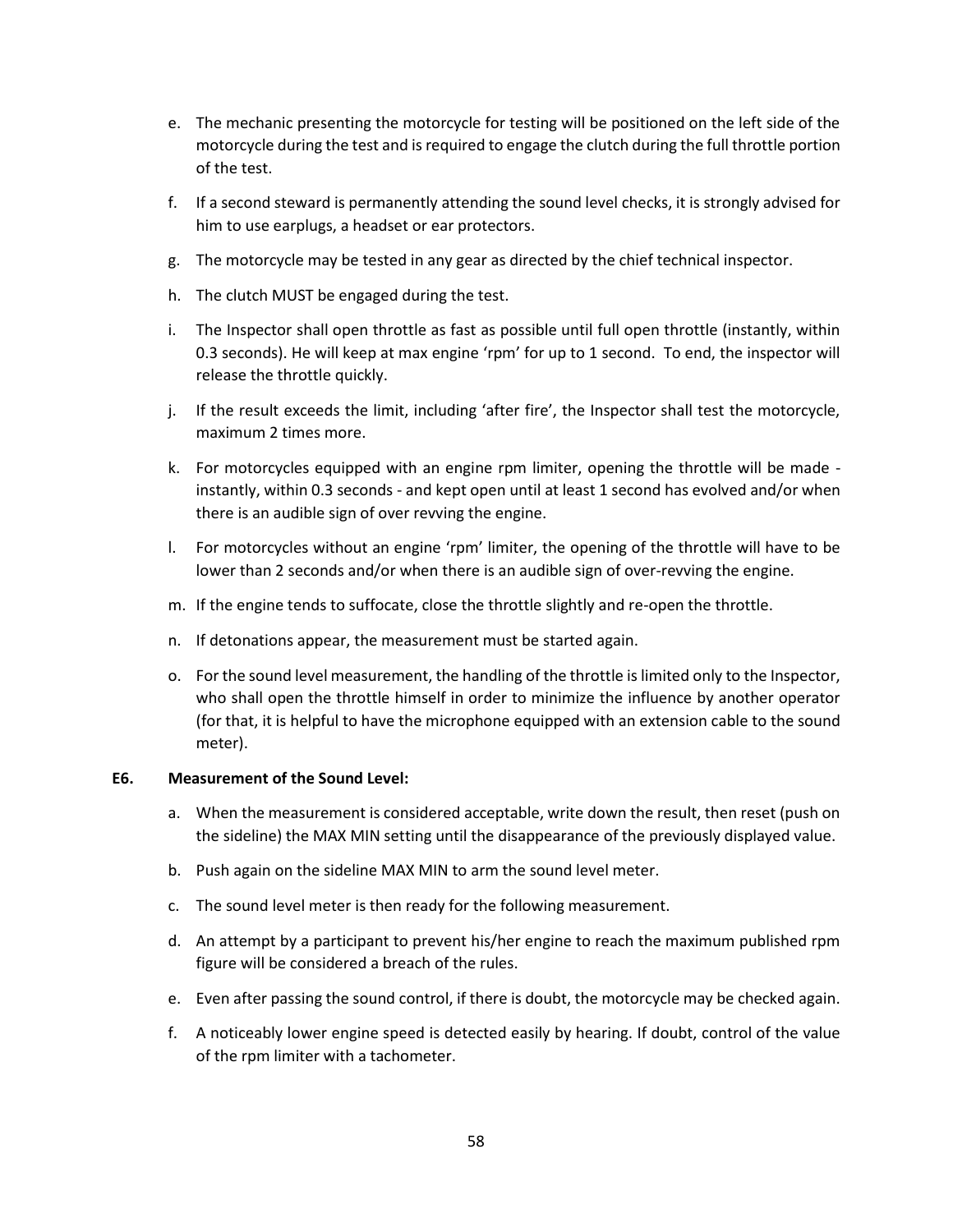- g. A machine which does not comply with the sound limits can be presented several times at pre-race control.
- h. The silencers will be marked when they are checked and it is not allowed to change them after the verification, except for any spare silencer which has also been checked and marked.
- i. The end opening of the silencer shall remain unmodified once it has been checked and marked.
- j. Silencers fitted with removable end cap/adapters aimed to reduce the sound levels shall be marked and securely mounted to the silencer. If the removable end cap/adapter becomes separated from the silencer during any practice/qualifying or race, the silencer will be deemed modified and the rider will be penalized.

#### **E7. Guidelines for Use of Sound Level Meters:**

- a. Sound level measuring equipment must include a compatible calibrator, which must be used immediately before testing begins and always just prior to a re-test if a disciplinary sanction may be imposed.
- b. Two sets of equipment must be available in case of failure of tachometer, sound level meter or calibrator during technical control.
- c. Corrections: Class 1 or Class 2 sound meter deduct 2 dB/A
- d. Ambient temperature: Below 50 degrees Fahrenheit deduct 1 dB/A ii. Below 32 degrees Fahrenheit deduct 2 dB/A
- e. Precision of the method (tolerances): Round down the meter reading, e.g.: 114.9 dB/A = 114 dB/A.
- f. Action and decisions will depend on decisions taken during prior discussions with the Race Director and/or the Chief Technical Steward.

## **Appendix F - Fuel Test Procedures**

F1. AMA Pro Racing has sole authority to direct the administration of fuel tests, which may be carried out at any time during the course of an event.

F2. The criteria for selection of the machines from which samples are to be taken will be at the sole discretion of AMA Pro Racing. The motorcycles selected for fuel sampling and testing will be placed in the impound area.

- F3. Containers for holding samples:
	- a. Must be clean and constructed of robust, fuel non-reactive, impermeable material;
	- b. Must be sealable; and
	- c. Must have provision for identification.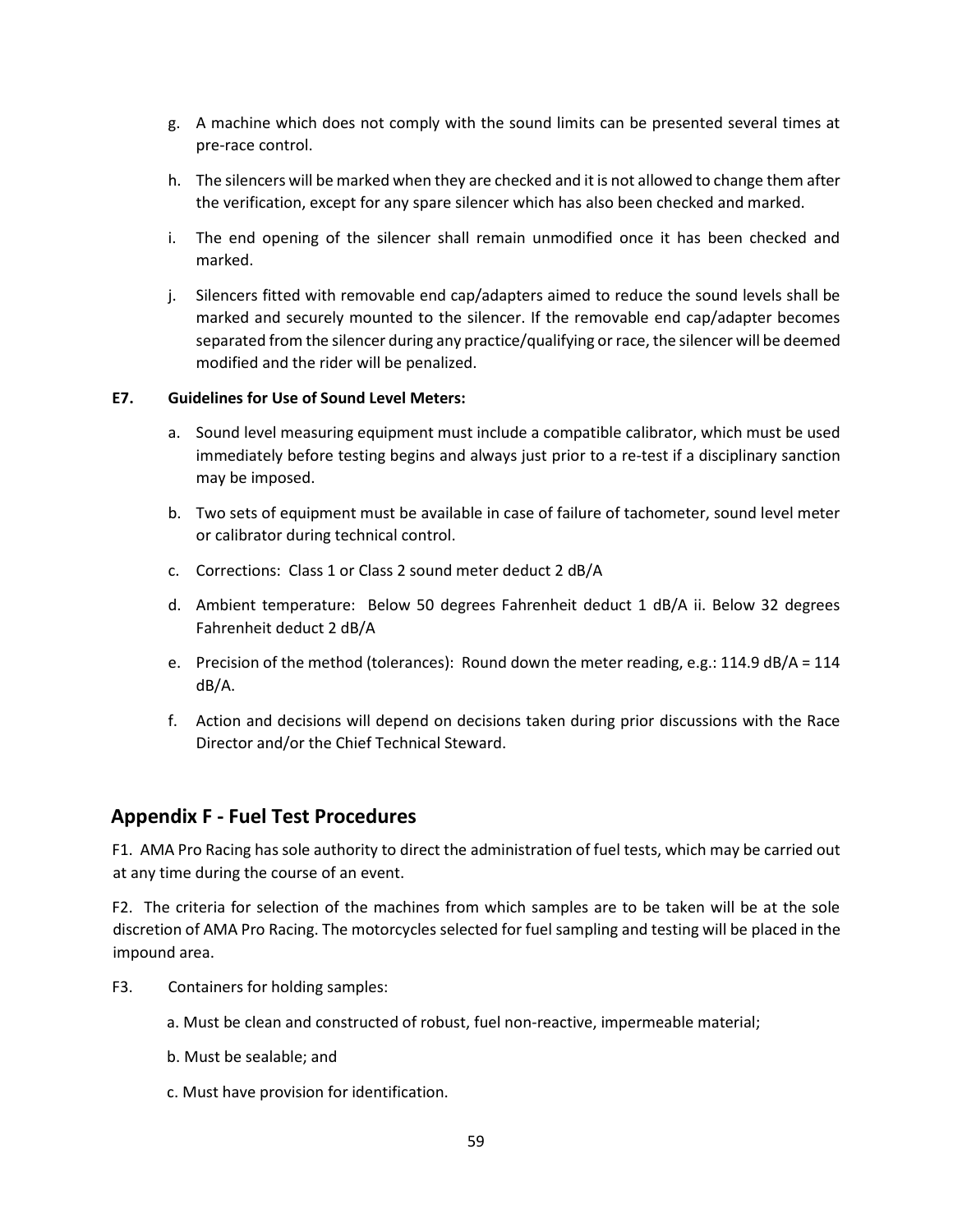F4. The extraction of fuel from the machines must be directly from the fuel tank and shall be subjected to initial fuel testing.

F5. Should a fuel sample fail initial fuel testing, three (3) test samples will be collected from each selected machine. The containers must be immediately sealed and identified by reference to the machine from which the sample was taken.

F6. This information must be entered on the AMA Pro Racing Fuel Sample Certificate, which must certify the date, place and time of taking the sample, the identity of the machine from which the sample was taken, and the identity of its rider.

F7. The samples (A, B and C) must remain in the control of AMA Pro Racing. The rider or a representative of the entrant/rider/team must sign the fuel sample certificate acknowledging that a sample was taken, and the entrant or rider must receive a copy of the certificate.

- a. Sample A and its certificate will be sent by express service to the official testing laboratory as determined by AMA Pro Racing, where the sample will be tested for compliance to the fuel specifications in accordance with standard scientific procedures.
- b. Sample B and its certificate will be safeguarded at the AMA Pro Racing office and will be sent to the laboratory for testing if Sample A is found to be in non-compliance to the fuel specifications.
- c. The results obtained from such testing must be attached to the laboratory's copy of the Fuel Sample Certificate and delivered to AMA Pro Racing as soon as practicable after the results have been obtained.
- d. Sample C will be safeguarded at the AMA Pro Racing office for future testing if necessary.
- e. Upon receiving the report from the laboratory that a fuel sample or samples are not in compliance with the rules, AMA Pro Racing will inform the entrant or rider and assess a penalty.
- f. The competitor may only request a re-test to verify the results. The re-testing will be at the competitor's expense.
- g. If after the second test the fuel is found still out of compliance the competitor may not appeal the results or the penalty assessed by AMA Pro Racing.
- h. The independent testing laboratory, in issuing the results of the test, must also verify that the samples were received in good condition and with the seal intact.

# **Appendix G - Glossary**

The following definitions and abbreviations are adopted for use in these Rules.

**Aftermarket.** Produced by a manufacturer or fabricator other than the original equipment manufacturer

**Bodywork.** Seat/tail section, body panels and fenders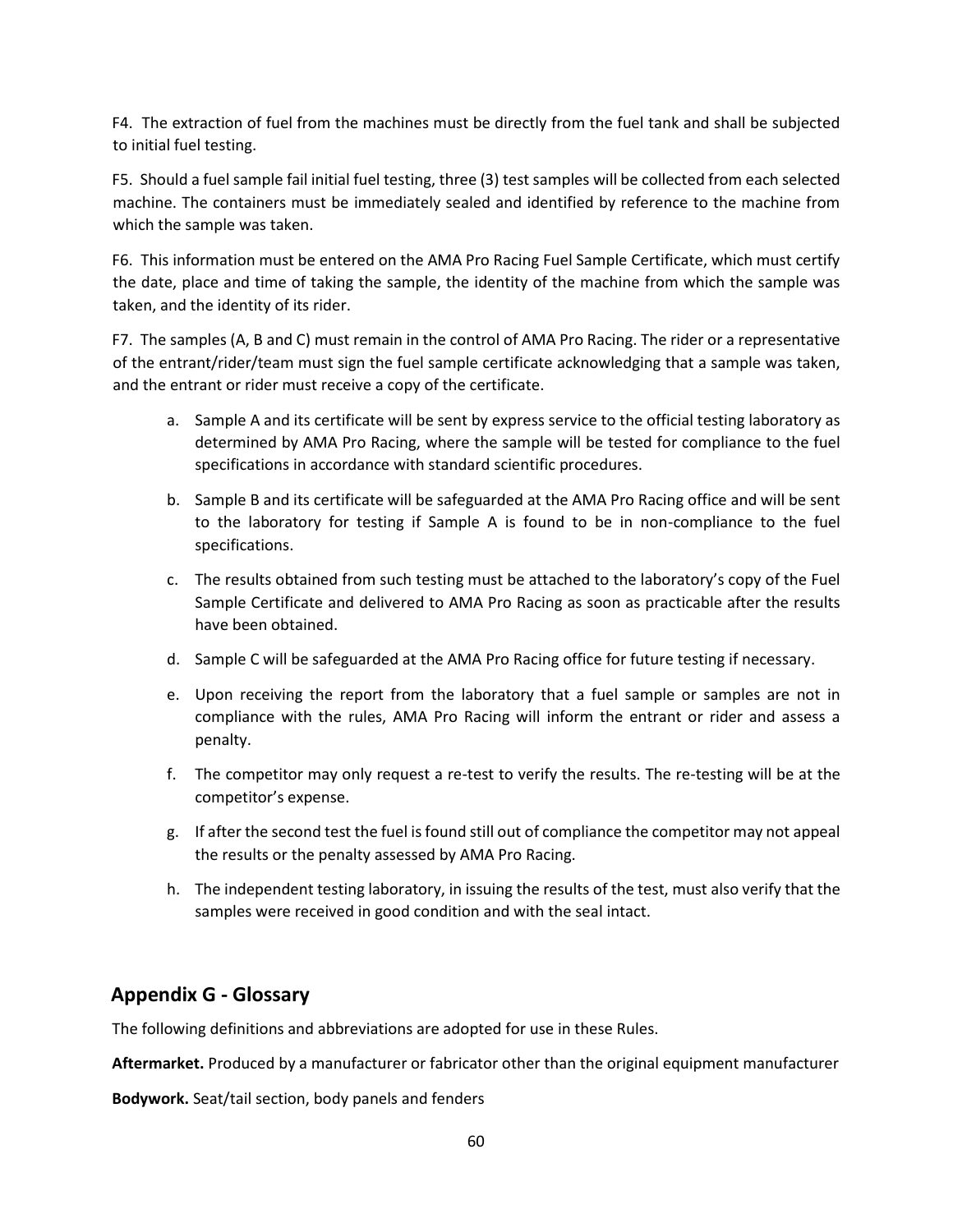**cc.** (acronym) Cubic centimeters

**CMO.** (acronym) Chief Medical Officer

**Chief Technical Inspector.** Official responsible for the inspection of motorcycles and equipment compliance before, during and after an event, as well as other technical and equipment procedures. **Consolation Race.** A final qualifying race for those riders who did not advance from timed qualifying

**Displacement.** The volume swept by the piston in each stroke

**Disqualification.** The forfeiture of all awards, prizes and points earned in all competitions during the event

**DOT.** (acronym) United States Department of Transportation

**Entrant.** An entity responsible for the entry of a participant other than the licensed rider, e.g., OEM Team, Support Team, Private Team, Team Owner.

**Event.** a race consisting of a series of competitions

**Field.** All of the riders that compete in a race

**Grid.** Starting area of a race

**Homologation.** AMA Pro Racing approval process initiated by manufacturers or distributors of motorcycles. Only approved motorcycles may be utilized in AMA Pro Racing Motocross competition

**Manufacturer.** The original manufacturer of a motorcycle (not the distributor)

**Model.** A reference to a particular year and name assigned by manufacturers to certain motorcycles

**Moto.** A competition held within an event or race that awards championship points

**Motorcycle.** A rear wheel driven, two wheeled vehicle that is powered by a single engine for the purpose of racing

**OEM.** (acronym) Original equipment manufacturer

**Official Results.** A listing of the final finishing order of an event issued by scoring after the 30-minute protest period has expired

**Paddock.** Designated area primarily used for maintenance of event-entered competition motorcycles. May also include parking area for motorcycle transport and support vehicles

**Participant.** Every rider, mechanic, crew member, club, association, company, promoter and all other persons participating or in any way connected with an AMA Pro Racing race event

**Pit Crew.** Mechanics and/or assistants

**Pits.** Designated area directly adjacent to the racetrack that may include staging and signal zones. Access is limited to mechanics, officials or those with appropriate track pass credentials

**Provisional Results.** An initial listing of the finishing order of an event issued by scoring immediately following the race finish